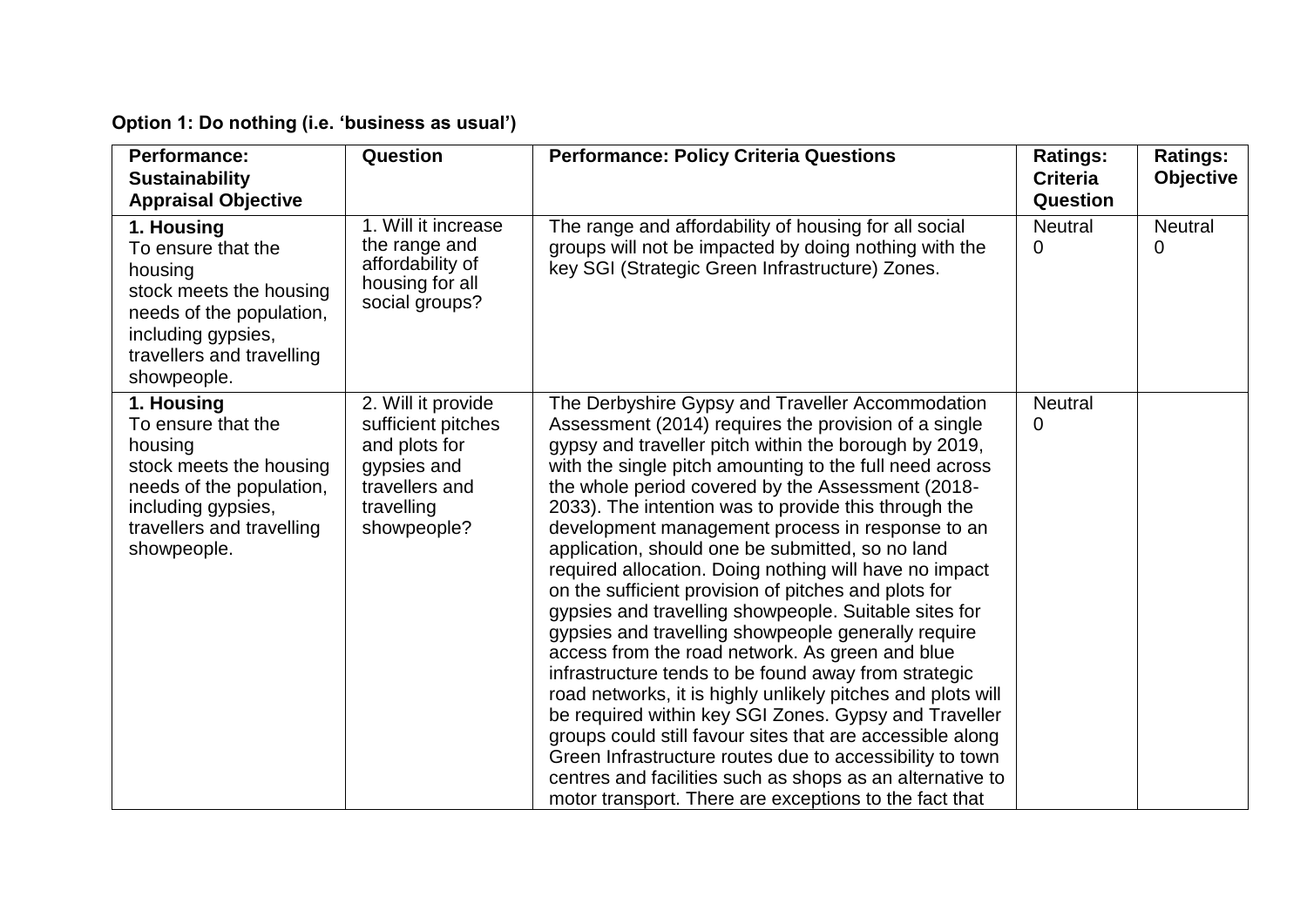| Performance:<br><b>Sustainability</b><br><b>Appraisal Objective</b>                                                                                                  | Question                                                     | <b>Performance: Policy Criteria Questions</b>                                                                                                                                                                                                                                                                                                                                                                                                                                                                                                                                                                                                         | <b>Ratings:</b><br><b>Criteria</b><br>Question | <b>Ratings:</b><br><b>Objective</b> |
|----------------------------------------------------------------------------------------------------------------------------------------------------------------------|--------------------------------------------------------------|-------------------------------------------------------------------------------------------------------------------------------------------------------------------------------------------------------------------------------------------------------------------------------------------------------------------------------------------------------------------------------------------------------------------------------------------------------------------------------------------------------------------------------------------------------------------------------------------------------------------------------------------------------|------------------------------------------------|-------------------------------------|
|                                                                                                                                                                      |                                                              | green infrastructure tends to be away from the strategic<br>road network, however these instances aren't<br>considered to be significant enough to warrant anything<br>beyond a neutral rating.                                                                                                                                                                                                                                                                                                                                                                                                                                                       |                                                |                                     |
| 1. Housing<br>To ensure that the<br>housing<br>stock meets the housing<br>needs of the population,<br>including gypsies,<br>travellers and travelling<br>showpeople. | 3. Will it reduce<br>homelessness?                           | Doing nothing is unlikely to see significant increases or<br>decreases in homelessness. However it could be<br>argued that the decision to do nothing could lead to the<br>missed opportunity to ensure the long-term protection<br>of key SGI Zones. The long-term protection and<br>enhancement of these Zones could have a small<br>impact in reducing homelessness as it could lead to the<br>opening up of housing sites along the key corridors,<br>therefore freeing up existing housing stock that could<br>ease homelessness. As this link is reliant on land being<br>opened up, it is decided that a no impact rating is most<br>suitable. | <b>Neutral</b><br>0                            |                                     |
| 1. Housing<br>To ensure that the<br>housing<br>stock meets the housing<br>needs of the population,<br>including gypsies,<br>travellers and travelling<br>showpeople. | 4. Will it reduce the<br>number of<br>unfit/vacant<br>homes? | Doing nothing is unlikely to reduce the number of<br>unfit/vacant homes. Properties which have several<br>accessible routes into towns and to workplaces are<br>often more desirable than properties that don't. Key<br>Green infrastructure networks often provide such<br>accessible routes, an alternative to motor vehicles. By<br>doing nothing, it is unlikely to lead to an increase in the<br>number of unfit/vacant homes (i.e. a worsening of this<br>question) but it is not felt that it would be detrimental<br>enough to lead to a negative impact.                                                                                     | <b>Neutral</b><br>0                            |                                     |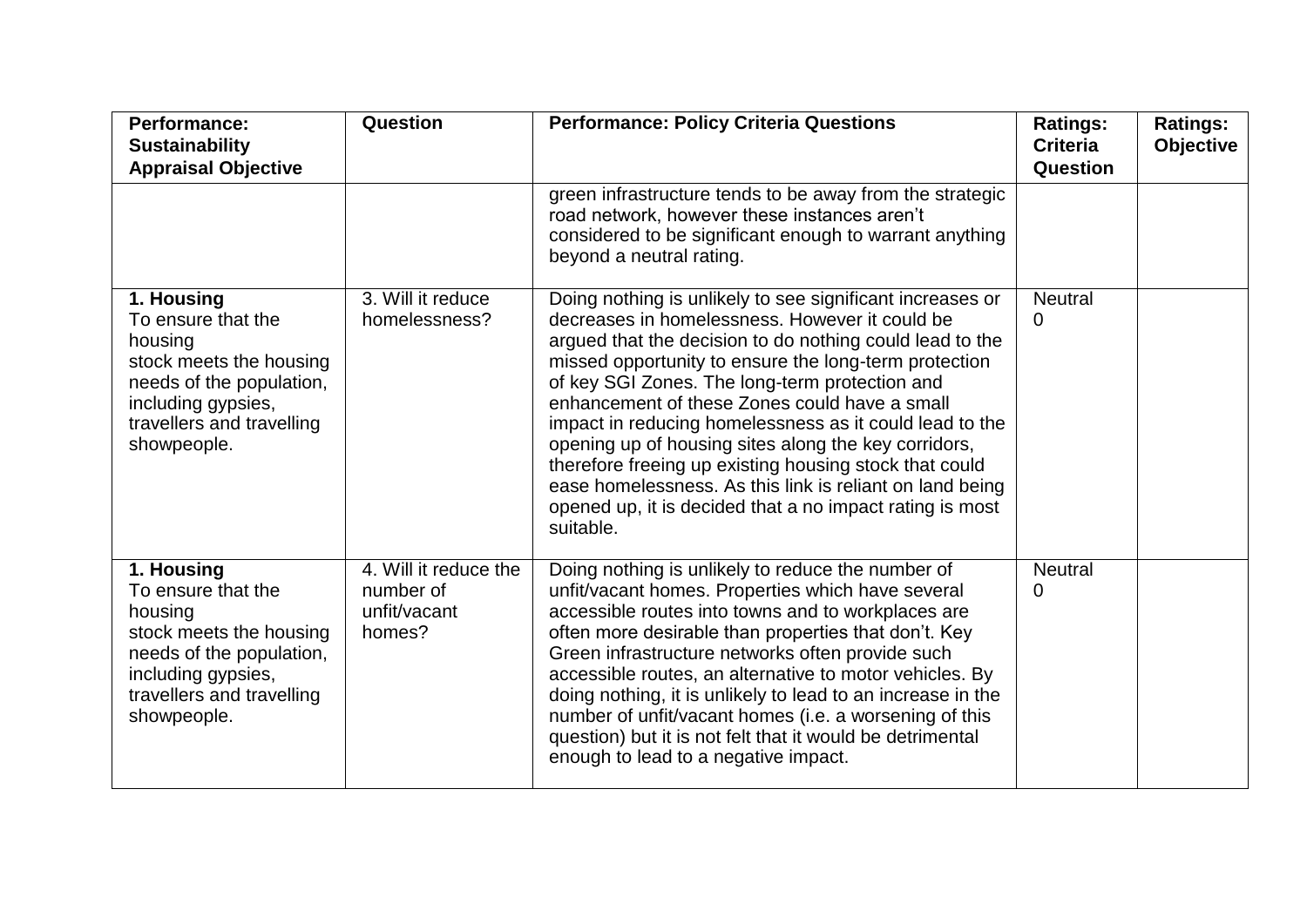| <b>Performance:</b><br><b>Sustainability</b><br><b>Appraisal Objective</b>                                                                                           | <b>Question</b>                                             | <b>Performance: Policy Criteria Questions</b>                                                                                                                                                                                                                                                                                                                                                                                                                                                                                                                                                                                                                                                                                         | <b>Ratings:</b><br><b>Criteria</b><br>Question | <b>Ratings:</b><br><b>Objective</b> |
|----------------------------------------------------------------------------------------------------------------------------------------------------------------------|-------------------------------------------------------------|---------------------------------------------------------------------------------------------------------------------------------------------------------------------------------------------------------------------------------------------------------------------------------------------------------------------------------------------------------------------------------------------------------------------------------------------------------------------------------------------------------------------------------------------------------------------------------------------------------------------------------------------------------------------------------------------------------------------------------------|------------------------------------------------|-------------------------------------|
| 1. Housing<br>To ensure that the<br>housing<br>stock meets the housing<br>needs of the population,<br>including gypsies,<br>travellers and travelling<br>showpeople. | 5. Will it provide<br>the required<br>infrastructure?       | By doing nothing there is the risk that green<br>infrastructure assets are not protected in the long term,<br>which may have negative consequences. However, by<br>doing nothing you are not taking away any green<br>infrastructure that is currently in place.                                                                                                                                                                                                                                                                                                                                                                                                                                                                      | <b>Neutral</b><br>$\overline{0}$               |                                     |
| 2. Employment and<br><b>Jobs</b><br>To create employment<br>Opportunities.                                                                                           | 1. Will it improve<br>the diversity and<br>quality of jobs? | This approach is unlikely to have any impact on the<br>diversity and quality of jobs available. The link between<br>green infrastructure and employment is not strong or<br>significant enough to have any notable impact on the<br>diversity and quality of jobs.                                                                                                                                                                                                                                                                                                                                                                                                                                                                    | <b>Neutral</b><br>$\Omega$                     | <b>Neutral</b><br>0                 |
| 2. Employment and<br><b>Jobs</b><br>To create employment<br>Opportunities.                                                                                           | 2. Will it reduce<br>unemployment?                          | This approach is unlikely to have any impact on<br>unemployment levels, either increased or decreased.<br>However, there is potential that by doing nothing, you<br>are failing to protect the current green infrastructure. If<br>people do not have access to cars, they are more likely<br>to be reliant on alternative methods of transport to their<br>place of employment, including existing green<br>infrastructure zones. If the networks are left as is, there<br>is potential that they can become in a state of disrepair<br>and are no longer a viable sustainable transport route<br>to a place of work therefore preventing people from<br>applying for jobs due to lack of suitable routes to their<br>place of work. | <b>Neutral</b><br>$\Omega$                     |                                     |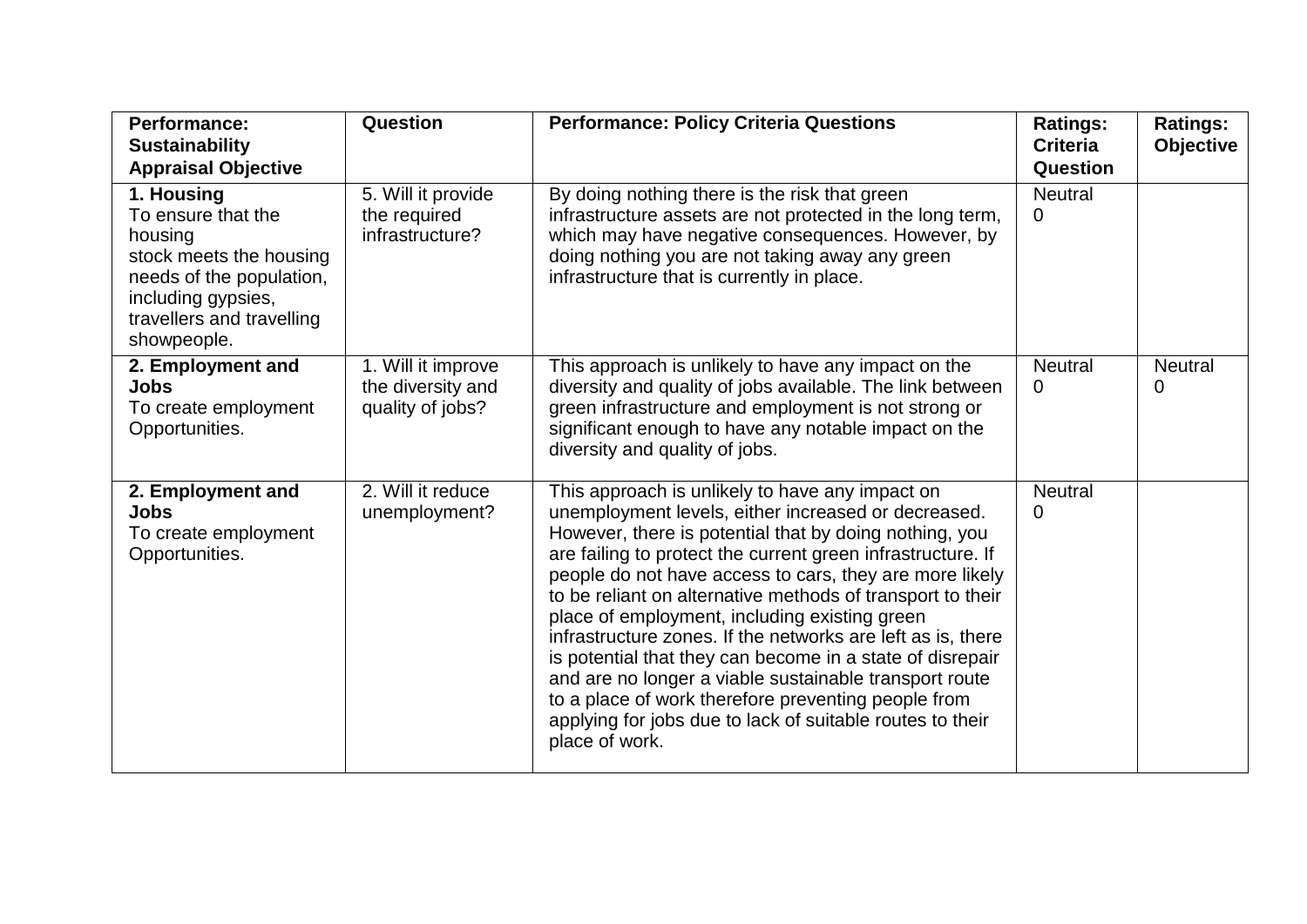| <b>Performance:</b><br><b>Sustainability</b><br><b>Appraisal Objective</b>                                                                                                                                              | Question                                                                                | <b>Performance: Policy Criteria Questions</b>                                                                                                                                                                                                                                                                                                                                                  | <b>Ratings:</b><br><b>Criteria</b><br>Question | <b>Ratings:</b><br><b>Objective</b> |
|-------------------------------------------------------------------------------------------------------------------------------------------------------------------------------------------------------------------------|-----------------------------------------------------------------------------------------|------------------------------------------------------------------------------------------------------------------------------------------------------------------------------------------------------------------------------------------------------------------------------------------------------------------------------------------------------------------------------------------------|------------------------------------------------|-------------------------------------|
| 2. Employment and<br>Jobs<br>To create employment<br>Opportunities.                                                                                                                                                     | 3. Will it improve<br>rural productivity in<br>terms of<br>employment<br>opportunities? | This approach will have no impact on rural productivity<br>in terms of employment opportunities                                                                                                                                                                                                                                                                                                | <b>Neutral</b><br>0                            |                                     |
| 3. Economic Structure<br>and<br>Innovation<br>To provide the physical<br>conditions for a high<br>quality modern economic<br>structure including<br>infrastructure to support<br>the use of new<br>technologies.        | 1. Will it provide<br>land and buildings<br>of a type required<br>by businesses?        | This approach will not provide land and buildings of a<br>type required by businesses. There is no evidence to<br>suggest green infrastructure zones will make any<br>difference, positive or negative, to the provision of land<br>and buildings of a type required by businesses.                                                                                                            | <b>Neutral</b><br>0                            | <b>Neutral</b><br>0                 |
| 3. Economic Structure<br>and<br><b>Innovation</b><br>To provide the physical<br>conditions for a high<br>quality modern economic<br>structure including<br>infrastructure to support<br>the use of new<br>technologies. | 2. Will it provide<br>business/university<br>clusters?                                  | No. This approach is unlikely to have any impact on the<br>provision of business or university clusters. Business<br>clusters that are already in place along GI networks are<br>unlikely to move away as a direct result of doing<br>nothing. Similarly, businesses who are looking to move<br>close to the key SGI Zones are unlikely to change their<br>minds as a result of doing nothing. | <b>Neutral</b><br>0                            |                                     |
| 3. Economic Structure<br>and                                                                                                                                                                                            | 3. Will it create jobs<br>in high knowledge                                             | No. There is no demonstrable link between this<br>approach and the creation of jobs in high knowledge                                                                                                                                                                                                                                                                                          | <b>Neutral</b><br>0                            |                                     |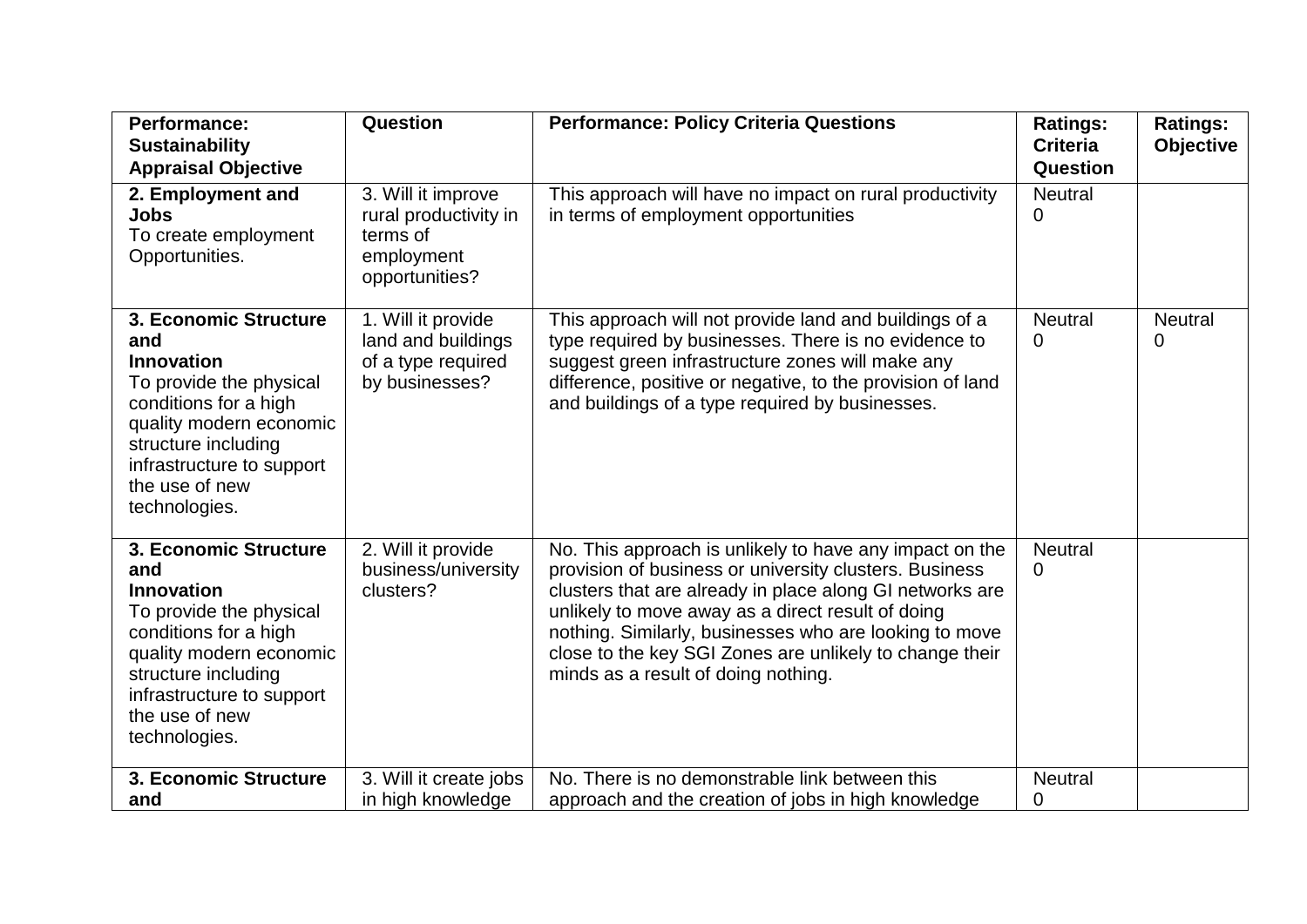| <b>Performance:</b><br><b>Sustainability</b>                                                                                                                                                                            | Question                                                                       | <b>Performance: Policy Criteria Questions</b>                                                                                                                                                  | <b>Ratings:</b><br><b>Criteria</b> | <b>Ratings:</b><br><b>Objective</b> |
|-------------------------------------------------------------------------------------------------------------------------------------------------------------------------------------------------------------------------|--------------------------------------------------------------------------------|------------------------------------------------------------------------------------------------------------------------------------------------------------------------------------------------|------------------------------------|-------------------------------------|
| <b>Appraisal Objective</b>                                                                                                                                                                                              |                                                                                |                                                                                                                                                                                                | Question                           |                                     |
| <b>Innovation</b><br>To provide the physical<br>conditions for a high<br>quality modern economic<br>structure including<br>infrastructure to support<br>the use of new<br>technologies.                                 | sectors?                                                                       | sectors.                                                                                                                                                                                       |                                    |                                     |
| 3. Economic Structure<br>and<br><b>Innovation</b><br>To provide the physical<br>conditions for a high<br>quality modern economic<br>structure including<br>infrastructure to support<br>the use of new<br>technologies. | 4. Will it encourage<br>graduates to live<br>and work within the<br>Plan area? | No. This approach is unlikely to have an impact of the<br>number of graduates living in Erewash positively or<br>negatively as a result of the location of the nearest<br>university campuses. | <b>Neutral</b><br>0                |                                     |
| 3. Economic Structure<br>and<br><b>Innovation</b><br>To provide the physical<br>conditions for a high<br>quality modern economic<br>structure including<br>infrastructure to support<br>the use of new<br>technologies. | 5. Will it provide<br>the required<br>infrastructure?                          | No. This approach will not contribute to the addition of<br>any required infrastructure beyond what is already in<br>place.                                                                    | <b>Neutral</b><br>0                |                                     |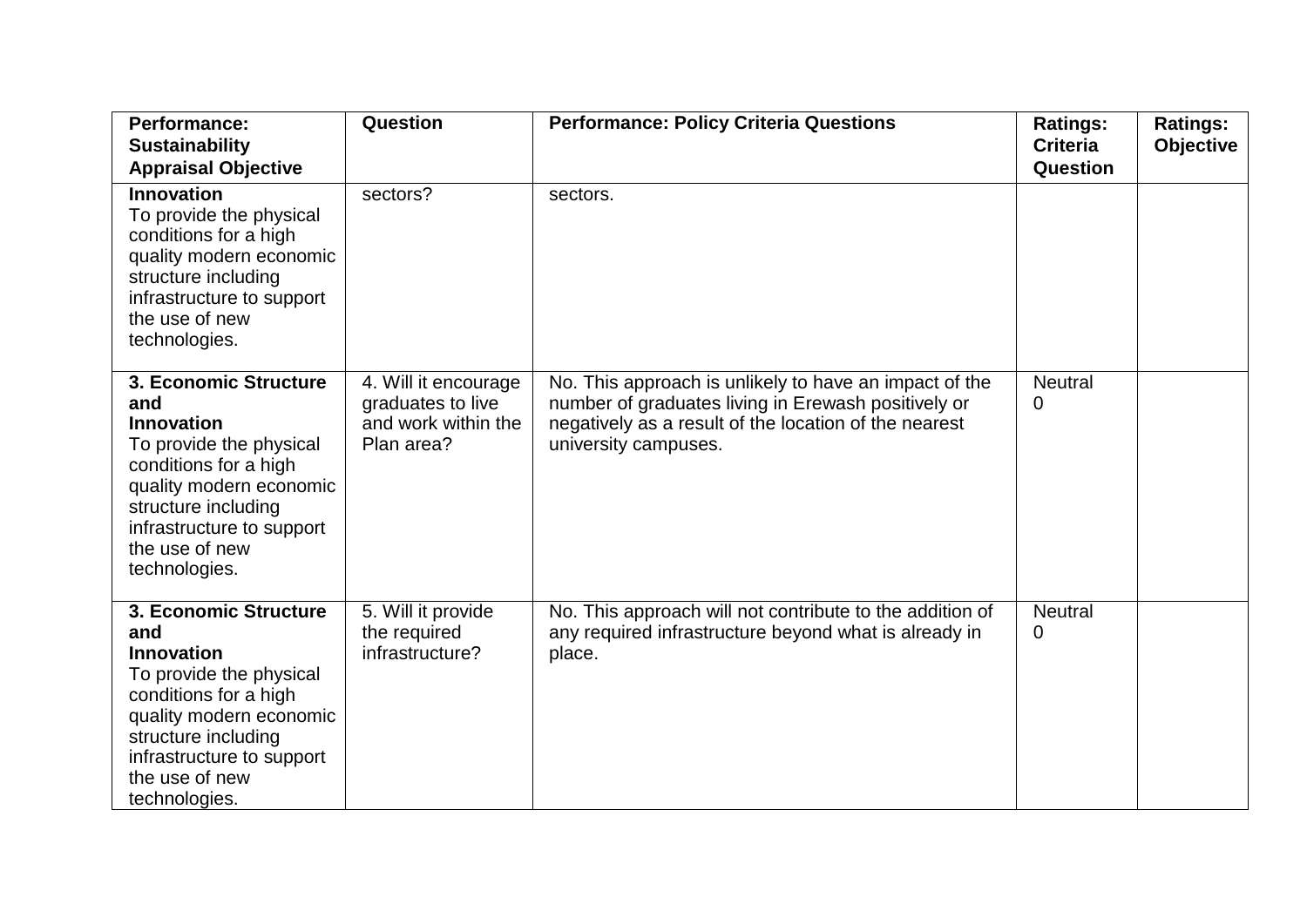| <b>Performance:</b><br><b>Sustainability</b>                                                          | Question                                                                                                           | <b>Performance: Policy Criteria Questions</b>                                                                                                                                                                                                                                                                                                                                                                                                                                                  | <b>Ratings:</b><br><b>Criteria</b> | <b>Ratings:</b><br><b>Objective</b> |
|-------------------------------------------------------------------------------------------------------|--------------------------------------------------------------------------------------------------------------------|------------------------------------------------------------------------------------------------------------------------------------------------------------------------------------------------------------------------------------------------------------------------------------------------------------------------------------------------------------------------------------------------------------------------------------------------------------------------------------------------|------------------------------------|-------------------------------------|
| <b>Appraisal Objective</b>                                                                            |                                                                                                                    |                                                                                                                                                                                                                                                                                                                                                                                                                                                                                                | Question                           |                                     |
| <b>4. Shopping Centres</b><br>Increase the vitality and<br>viability of existing<br>shopping centres. | 1. Will it encourage<br>the vitality of the<br>city centre, town<br>centre, district<br>centre or local<br>centre? | No. This approach fails to ensure the long-term<br>protection of current green infrastructure, unlike<br>allocating key SGI Zones. The vitality of town and local<br>centres could be encouraged through enhanced<br>sustainable transport alternatives to driving, especially<br>for those who live close to such centres.                                                                                                                                                                    | <b>Neutral</b><br>0                | <b>Neutral</b><br>0                 |
| 5. Health and<br>Wellbeing<br>To improve health and<br>wellbeing and reduce<br>health inequalities.   | 1. Will it reduce<br>health inequalities?                                                                          | No. This approach fails to ensure the long-term<br>protection of key SGI Zones. Assuming all networks<br>stay the same as present, it is likely that there will be<br>no impact of doing nothing. However, in the long term,<br>due to the potential degradation of the networks due to<br>doing nothing, people who currently use the zones for<br>exercise or walking to/from medical appointments may<br>no longer be able to do so, leading to an increase in<br>health inequalities.      | <b>Neutral</b><br>0                | <b>Neutral</b><br>0                 |
| 5. Health and<br>Wellbeing<br>To improve health and<br>wellbeing and reduce<br>health inequalities.   | 2. Will it improve<br>access to health<br>services?                                                                | This approach will not lead to any improved access to<br>health services. Long term, there is the potential for the<br>worsening of access to health services due to the<br>degradation of the network making it less accessible for<br>people who do not have access to a motor vehicle.<br>However, it is considered that this link is not strong<br>enough to rate a minor positive due to the alternatives<br>available, such as public transport, taxis or alternative<br>routes on foot. | <b>Neutral</b><br>0                |                                     |
| 5. Health and<br>Wellbeing<br>To improve health and                                                   | 3. Will it increase<br>the opportunities<br>for recreational                                                       | No. This approach is unlikely to have an impact on the<br>opportunities for recreation physical activity. Any<br>increase in opportunities for recreational activity will not                                                                                                                                                                                                                                                                                                                  | <b>Neutral</b><br>0                |                                     |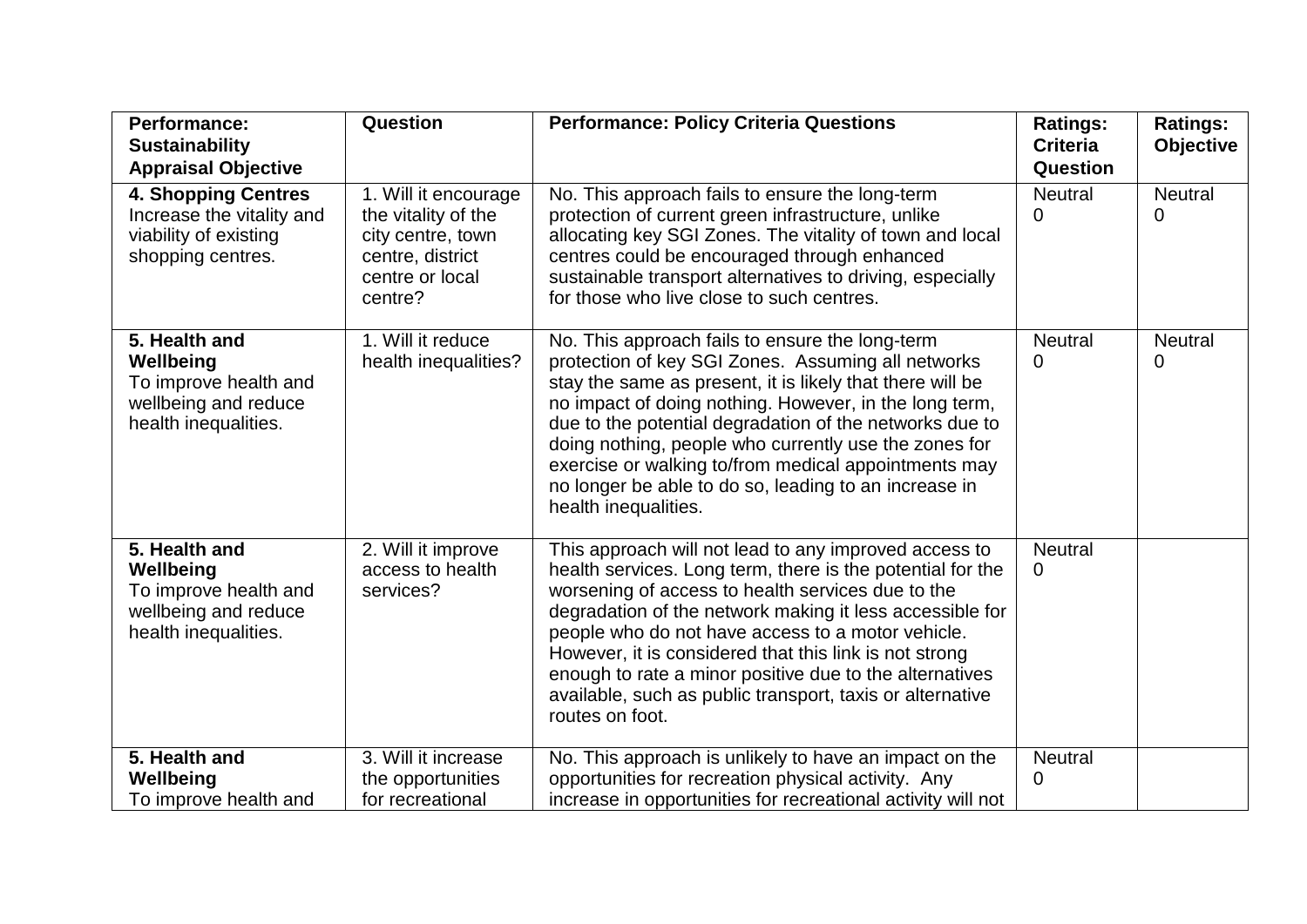| <b>Performance:</b><br><b>Sustainability</b><br><b>Appraisal Objective</b>                           | Question                                                                                     | <b>Performance: Policy Criteria Questions</b>                                                                                                                                                                                                                                                                                                                                                                                                                                                                                                                                                             | <b>Ratings:</b><br><b>Criteria</b><br>Question | <b>Ratings:</b><br><b>Objective</b> |
|------------------------------------------------------------------------------------------------------|----------------------------------------------------------------------------------------------|-----------------------------------------------------------------------------------------------------------------------------------------------------------------------------------------------------------------------------------------------------------------------------------------------------------------------------------------------------------------------------------------------------------------------------------------------------------------------------------------------------------------------------------------------------------------------------------------------------------|------------------------------------------------|-------------------------------------|
| wellbeing and reduce<br>health inequalities.                                                         | physical activity?                                                                           | be a direct result of choosing to do nothing with green<br>and blue infrastructure.                                                                                                                                                                                                                                                                                                                                                                                                                                                                                                                       |                                                |                                     |
| 5. Health and<br>Wellbeing<br>To improve health and<br>wellbeing and reduce<br>health inequalities.  | 4. Will it provide<br>new open space or<br>improve the quality<br>of existing open<br>space? | No. This approach will not contribute to the provision of<br>new open space or improve the quality of existing open<br>space. To do these things, the most effective approach<br>would be through the identification of such spaces and<br>establish a plan to ensure their longevity and<br>protection.                                                                                                                                                                                                                                                                                                  | <b>Neutral</b><br>0                            |                                     |
| 5. Health and<br>Wellbeing<br>To improve health and<br>wellbeing and reduce<br>health inequalities.  | 5. Will it improve<br>access to local<br>food growing<br>opportunities?                      | No. There is no significant link between this approach<br>and access to local food growing opportunities.                                                                                                                                                                                                                                                                                                                                                                                                                                                                                                 | <b>Neutral</b><br>0                            |                                     |
| <b>6. Community Safety</b><br>To improve community<br>safety, reduce crime and<br>the fear of crime. | 1. Will it reduce<br>crime and the fear<br>of crime?                                         | This approach is unlikely to have a significant impact<br>on the reduction of crime and the fear of crime. It is<br>worth noting, however, that on some corridors, crimes<br>such as vandalism and graffiti along with anti-social<br>behaviour has occurred in the past. By doing nothing,<br>there is a risk that the key zones are going to wear<br>down over time and become potential hotspots for<br>small-scale crime and anti-social behaviour. This link is<br>however reliant on the networks becoming run down<br>over time, something which is unlikely to happen due to<br>their popularity. | <b>Neutral</b><br>0                            | <b>Neutral</b><br>$\Omega$          |
| <b>6. Community Safety</b><br>To improve community                                                   | 2. Will it contribute<br>to a safe and                                                       | No. This approach will not contribute anything addition<br>to achieving a safe and secure built environment.                                                                                                                                                                                                                                                                                                                                                                                                                                                                                              | <b>Neutral</b><br>0                            |                                     |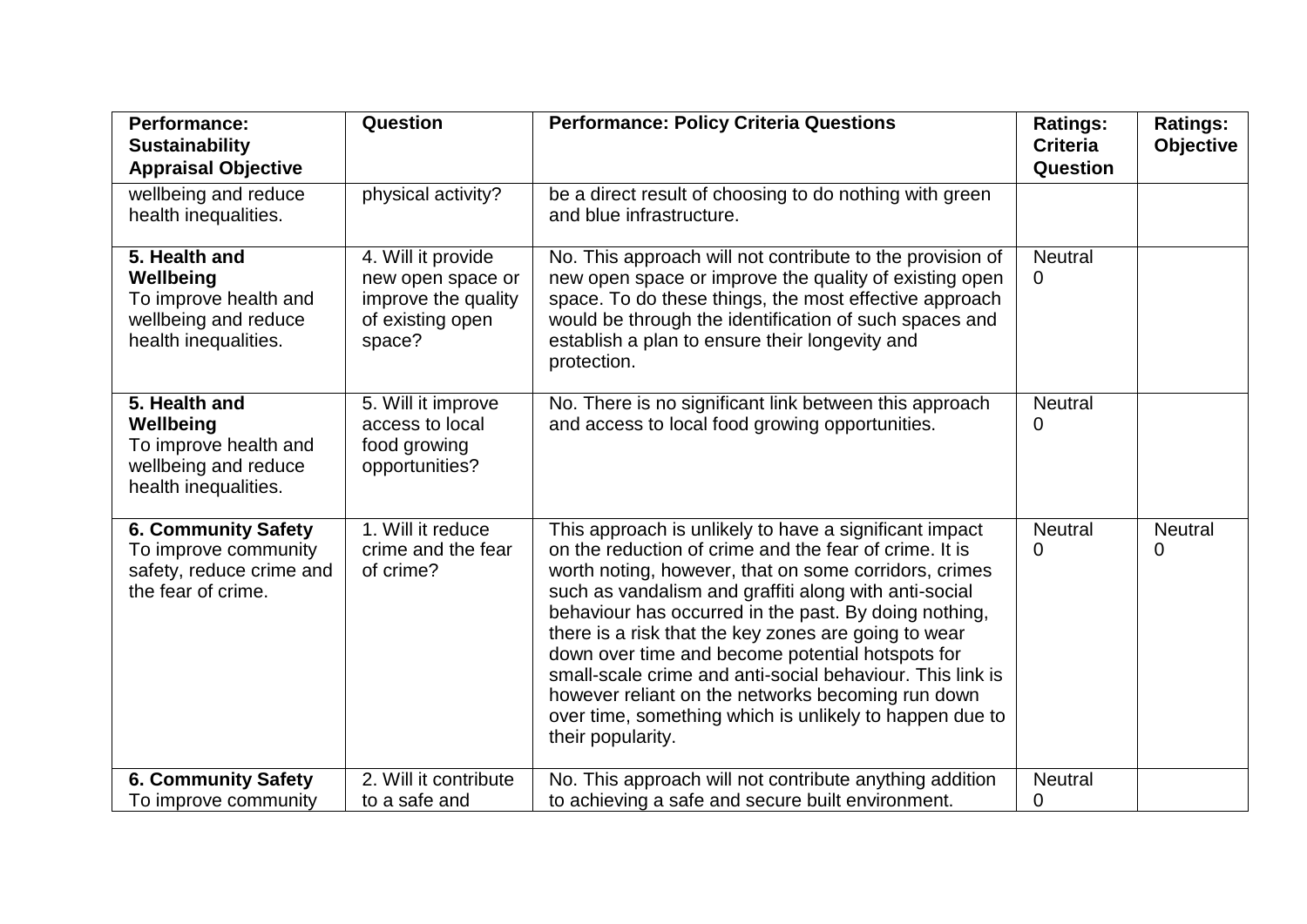| <b>Performance:</b><br><b>Sustainability</b><br><b>Appraisal Objective</b>                                                                                                                                                        | Question                                                                                                                          | <b>Performance: Policy Criteria Questions</b>                                                                                                                                                          | <b>Ratings:</b><br><b>Criteria</b><br>Question | <b>Ratings:</b><br><b>Objective</b> |
|-----------------------------------------------------------------------------------------------------------------------------------------------------------------------------------------------------------------------------------|-----------------------------------------------------------------------------------------------------------------------------------|--------------------------------------------------------------------------------------------------------------------------------------------------------------------------------------------------------|------------------------------------------------|-------------------------------------|
| safety, reduce crime and<br>the fear of crime.                                                                                                                                                                                    | secure built<br>environment?                                                                                                      |                                                                                                                                                                                                        |                                                |                                     |
| <b>7. Social Inclusion</b><br>To promote and support<br>the development and<br>growth of social capital<br>and to improve social<br>inclusion and to close<br>the gap between the<br>most deprived areas<br>within the plan area. | 1. Will it protect<br>and enhance<br>existing cultural<br>assets?                                                                 | This approach is unlikely to have any significant impact,<br>positive or negative on the protection and enhancement<br>of existing cultural assets.                                                    | <b>Neutral</b><br>0                            | <b>Neutral</b><br>0                 |
| <b>7. Social Inclusion</b><br>To promote and support<br>the development and<br>growth of social capital<br>and to improve social<br>inclusion and to close<br>the gap between the<br>most deprived areas<br>within the plan area. | 2. Will it improve<br>access to,<br>encourage<br>engagement with<br>and residents'<br>satisfaction in<br>community<br>activities? | This approach is unlikely to have any significant impact,<br>positive or negative on the improvement of access to<br>encourage engagement with and residents' satisfaction<br>in community activities. | <b>Neutral</b><br>0                            |                                     |
| <b>7. Social Inclusion</b><br>To promote and support<br>the development and<br>growth of social capital<br>and to improve social<br>inclusion and to close<br>the gap between the<br>most deprived areas                          | 3. Will it increase<br>the number of<br>facilities e.g.<br>shops, community<br>centres?                                           | No, there is not a strong enough link, positive or<br>negative, between this approach and the number of<br>local facilities.                                                                           | <b>Neutral</b><br>0                            |                                     |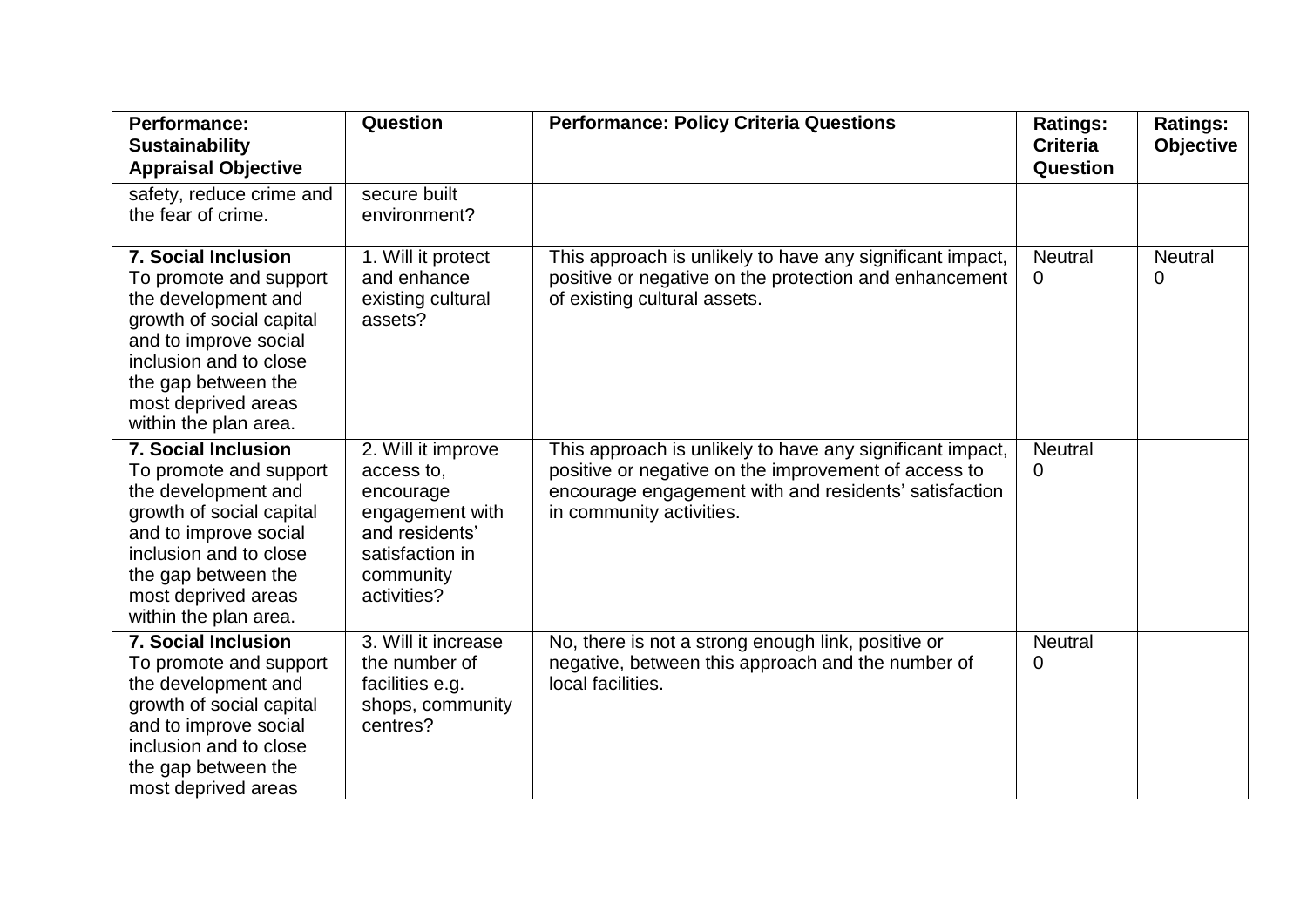| <b>Performance:</b><br><b>Sustainability</b><br><b>Appraisal Objective</b>                                                                                                                                                                        | Question                                                                 | <b>Performance: Policy Criteria Questions</b>                                                                                                                                                                                                                                                                                                                                                                                                                                                                                                                                                                                                                                                                                                                                                                                                                                                                                     | <b>Ratings:</b><br><b>Criteria</b><br>Question | <b>Ratings:</b><br><b>Objective</b> |
|---------------------------------------------------------------------------------------------------------------------------------------------------------------------------------------------------------------------------------------------------|--------------------------------------------------------------------------|-----------------------------------------------------------------------------------------------------------------------------------------------------------------------------------------------------------------------------------------------------------------------------------------------------------------------------------------------------------------------------------------------------------------------------------------------------------------------------------------------------------------------------------------------------------------------------------------------------------------------------------------------------------------------------------------------------------------------------------------------------------------------------------------------------------------------------------------------------------------------------------------------------------------------------------|------------------------------------------------|-------------------------------------|
| within the plan area.                                                                                                                                                                                                                             |                                                                          |                                                                                                                                                                                                                                                                                                                                                                                                                                                                                                                                                                                                                                                                                                                                                                                                                                                                                                                                   |                                                |                                     |
| <b>7. Social Inclusion</b><br>To promote and support<br>the development and<br>growth of social capital<br>and to improve social<br>inclusion and to close<br>the gap between the<br>most deprived areas<br>within the plan area.                 | 4. Will it provide for<br>the educational<br>needs of the<br>population? | No. By failing to allocate, therefore, protect and<br>enhance the long-term future of these zones, there is<br>the risk that some of these zones will be left to<br>deteriorate in quality. The routes may no longer provide<br>a safe alternative mode of transport to educational<br>places to a car, therefore no longer providing anything<br>to the educational needs of the population. However,<br>this link is based on the understanding that the zones<br>will be left unmanaged; something that is highly<br>unlikely, therefore a neutral impact is considered<br>appropriate.                                                                                                                                                                                                                                                                                                                                        | <b>Neutral</b><br>0                            |                                     |
| 8. Transport<br>To make efficient use of<br>the existing transport<br>infrastructure, help<br>reduce the need to travel<br>by car, improve<br>accessibility to jobs and<br>services for all and to<br>improve travel choice<br>and accessibility. | 1. Will it use and<br>enhance existing<br>transport<br>infrastructure?   | No. This approach fails to ensure the long-term<br>protection and potential enhancement of key green and<br>blue infrastructure zones by failing to allocate them,<br>many of which are used currently for recreational and<br>commuting purposes. Failing to protect these zones<br>could lead to the zones becoming neglected due to lack<br>of investment. Routes that are currently used regularly<br>may see usage decline and force more people back<br>towards using motor vehicles for journeys that would<br>have been taken within the SGI Zones. Doing nothing<br>also lowers any future chance for improvements to the<br>zones secured as a result of policy. Whilst it unlikely<br>that the green and blue infrastructure will fall into a<br>complete state of disrepair quickly as a result of other<br>custodians' interests in preserving these zones, it is<br>likely that there would be a negative impact on | Minor<br>negative<br>$-1$                      | Major<br>negative<br>$-3$           |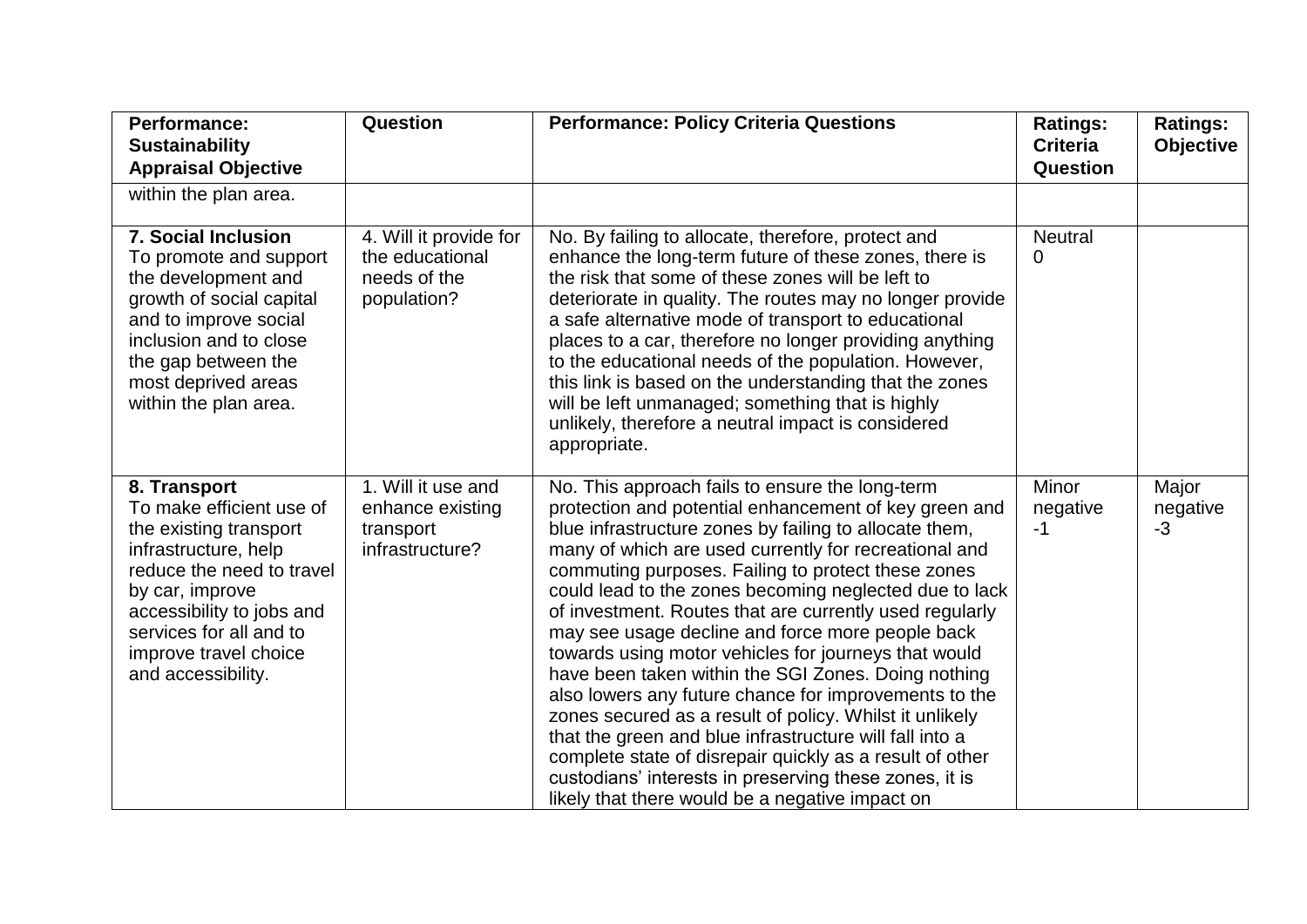| Performance:<br><b>Sustainability</b><br><b>Appraisal Objective</b>                                                                                                                                                                               | Question                                                                                                              | <b>Performance: Policy Criteria Questions</b>                                                                                                                                                                                                                                                                                                                                                                                                                                                                                                                                                                                                                                                                                                                                                                                                                                                                                                                         | <b>Ratings:</b><br><b>Criteria</b><br>Question | <b>Ratings:</b><br><b>Objective</b> |
|---------------------------------------------------------------------------------------------------------------------------------------------------------------------------------------------------------------------------------------------------|-----------------------------------------------------------------------------------------------------------------------|-----------------------------------------------------------------------------------------------------------------------------------------------------------------------------------------------------------------------------------------------------------------------------------------------------------------------------------------------------------------------------------------------------------------------------------------------------------------------------------------------------------------------------------------------------------------------------------------------------------------------------------------------------------------------------------------------------------------------------------------------------------------------------------------------------------------------------------------------------------------------------------------------------------------------------------------------------------------------|------------------------------------------------|-------------------------------------|
|                                                                                                                                                                                                                                                   |                                                                                                                       | enhancing existing transport infrastructure as a direct<br>result of doing nothing.                                                                                                                                                                                                                                                                                                                                                                                                                                                                                                                                                                                                                                                                                                                                                                                                                                                                                   |                                                |                                     |
| 8. Transport<br>To make efficient use of<br>the existing transport<br>infrastructure, help<br>reduce the need to travel<br>by car, improve<br>accessibility to jobs and<br>services for all and to<br>improve travel choice<br>and accessibility. | 2. Will it help to<br>develop a transport<br>network that<br>minimises the<br>impact on the<br>environment?           | No. Key SGI Zones are used by many species as<br>nesting areas and transport corridors along with a<br>source of food and water for wildlife. Their use as a<br>transport network comes hand in hand with their<br>biodiversity benefits. By failing to ensure their long<br>term protection, there is a risk that these zones will<br>slowly fall into a state of disrepair due to lack of<br>investment and enhancement, therefore encouraging<br>people back to other methods of transport, including<br>private motor vehicles. Having key SGI Zones helps<br>decrease the number of motor vehicle journeys taken.<br>By failing to protect and enhance these zones, there is<br>a significant risk that residents will use them less due to<br>issues such as safety and accessibility. Residents may<br>opt to take the journey they would have taken along the<br>corridor by motor vehicle instead, therefore having a<br>negative impact on the environment. | <b>Minor</b><br>negative<br>$-1$               |                                     |
| 8. Transport<br>To make efficient use of<br>the existing transport<br>infrastructure, help<br>reduce the need to travel<br>by car, improve<br>accessibility to jobs and<br>services for all and to<br>improve travel choice                       | 3. Will it reduce<br>journeys<br>undertaken by<br>private car by<br>encouraging<br>alternative modes<br>of transport? | No. This approach fails to secure the long-term<br>protection and potential enhancement of key SGI<br>Zones throughout the Borough, many of which are<br>used both for commuting and recreational purposes.<br>Failure to protect these networks could lead to less<br>people seeing them as a suitable alternative to private<br>cars due to the networks becoming run down,<br>overgrown and less accessible. To encourage<br>residents to use alternative modes of transport to                                                                                                                                                                                                                                                                                                                                                                                                                                                                                    | Minor<br>negative<br>$-1$                      |                                     |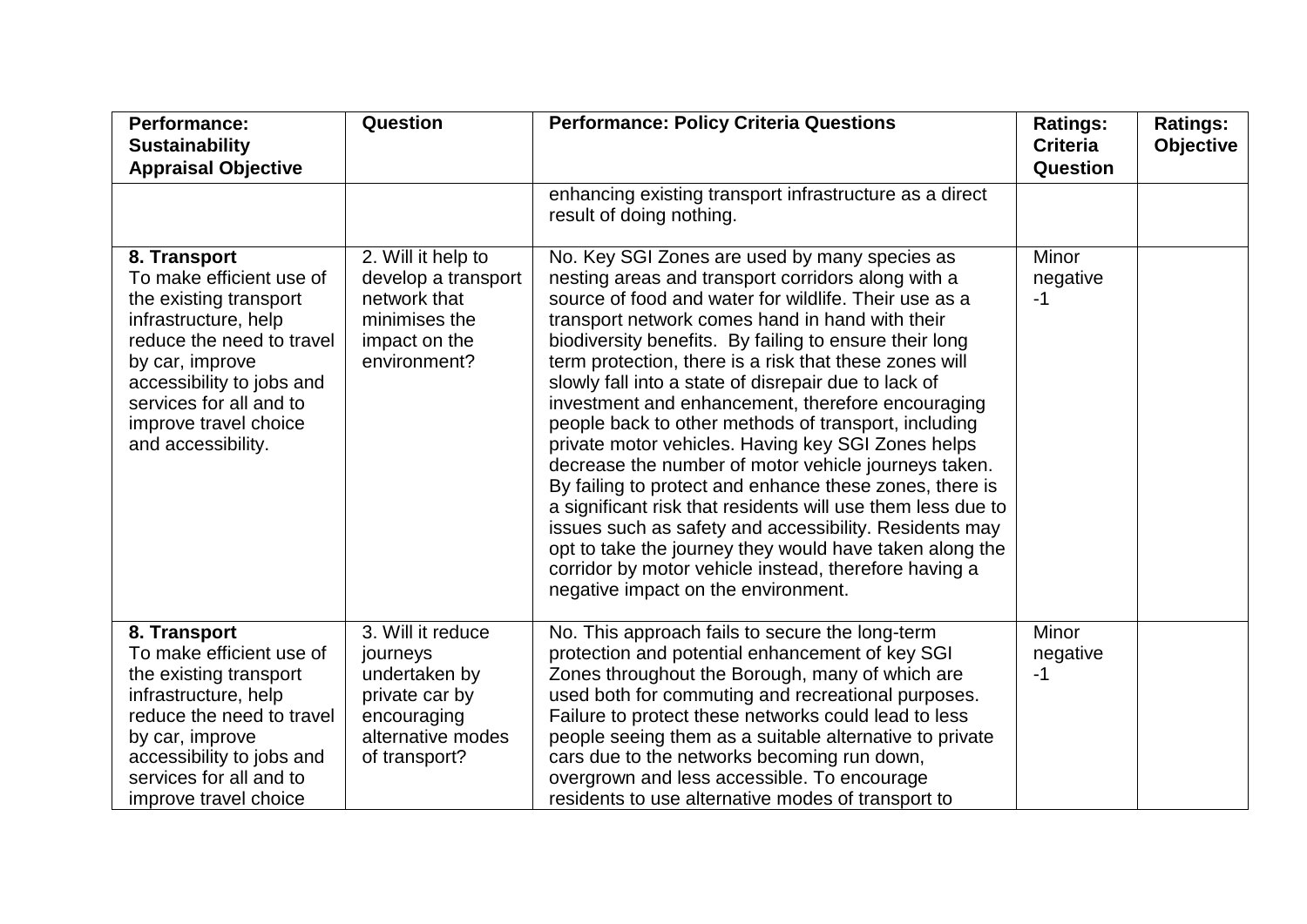| <b>Performance:</b><br><b>Sustainability</b><br><b>Appraisal Objective</b>                                                                                                                                                                        | Question                                                               | <b>Performance: Policy Criteria Questions</b>                                                                                                                                                                                                                                                                                                                                                                                                                                                                                                                                                                                                                | <b>Ratings:</b><br><b>Criteria</b><br><b>Question</b> | <b>Ratings:</b><br><b>Objective</b> |
|---------------------------------------------------------------------------------------------------------------------------------------------------------------------------------------------------------------------------------------------------|------------------------------------------------------------------------|--------------------------------------------------------------------------------------------------------------------------------------------------------------------------------------------------------------------------------------------------------------------------------------------------------------------------------------------------------------------------------------------------------------------------------------------------------------------------------------------------------------------------------------------------------------------------------------------------------------------------------------------------------------|-------------------------------------------------------|-------------------------------------|
| and accessibility.                                                                                                                                                                                                                                |                                                                        | private cars, alternative routes should be accessible,<br>well maintained and continuously improving to<br>encourage more people to use them. By doing nothing,<br>it is failing to ensure the key SGI Zones remain<br>accessible, safe, well maintained and continuously<br>improving. Whilst doing nothing is unlikely to see all<br>residents using private cars as opposed to taking<br>journeys along green infrastructure networks where<br>they have done previously, it is also unlikely to see a<br>reduction in journeys undertaken by private car as it is<br>no longer protecting the long-term security of an<br>alternative mode of transport. |                                                       |                                     |
| 8. Transport<br>To make efficient use of<br>the existing transport<br>infrastructure, help<br>reduce the need to travel<br>by car, improve<br>accessibility to jobs and<br>services for all and to<br>improve travel choice<br>and accessibility. | 4. Will it increase<br>accessibility to<br>services and<br>facilities? | No. This approach is unlikely to lead to neither an<br>increase or decrease in accessibility to services and<br>facilities. The SGI Zones that are currently in place are<br>unlikely to fall into complete disrepair and there is<br>unlikely to be any improvements or additions to the key<br>zones by doing nothing.                                                                                                                                                                                                                                                                                                                                     | <b>Neutral</b><br>0                                   |                                     |
| 9. Brownfield Land<br>To make efficient use of<br>brownfield land and<br>recognise biodiversity<br>value where appropriate.                                                                                                                       | 1. Will it make<br>efficient use of<br>brownfield land?                | No. this approach will not have an impact on the<br>efficient use of brownfield land, either positively or<br>negatively.                                                                                                                                                                                                                                                                                                                                                                                                                                                                                                                                    | <b>Neutral</b><br>0                                   | <b>Neutral</b><br>0                 |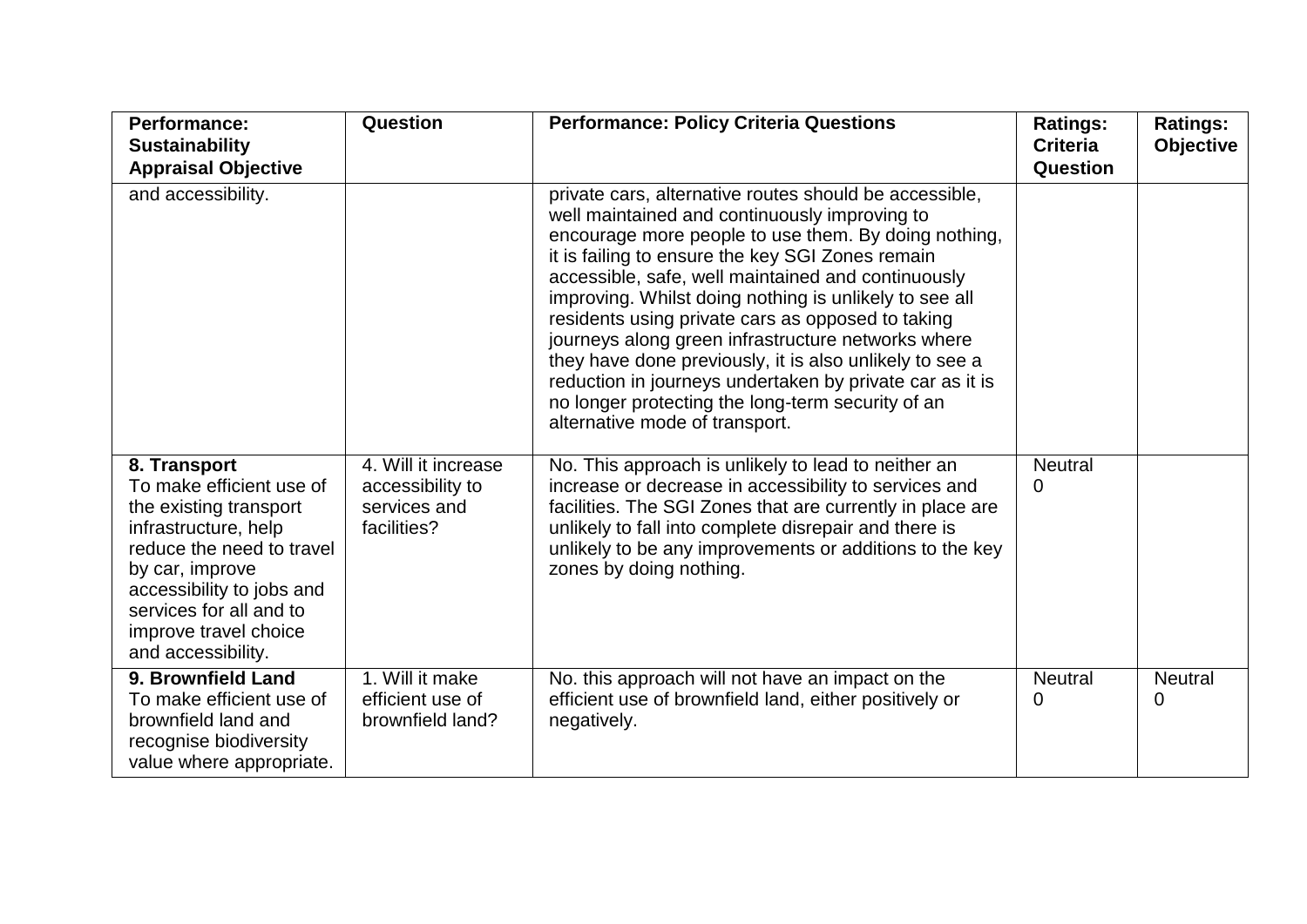| <b>Performance:</b><br><b>Sustainability</b>                                                                                                                          | Question                                                                                     | <b>Performance: Policy Criteria Questions</b>                                                                                                                                                                                                                                                                                                                                                                                                                                                                                               | <b>Ratings:</b><br><b>Criteria</b> | <b>Ratings:</b><br><b>Objective</b> |
|-----------------------------------------------------------------------------------------------------------------------------------------------------------------------|----------------------------------------------------------------------------------------------|---------------------------------------------------------------------------------------------------------------------------------------------------------------------------------------------------------------------------------------------------------------------------------------------------------------------------------------------------------------------------------------------------------------------------------------------------------------------------------------------------------------------------------------------|------------------------------------|-------------------------------------|
| <b>Appraisal Objective</b><br>9. Brownfield Land<br>To make efficient use of<br>brownfield land and<br>recognise biodiversity<br>value where appropriate.             | 2. Will it minimise<br>impact on the<br>biodiversity<br>interests of land?                   | This approach is unlikely to minimise the impact on the<br>biodiversity interests of brownfield land as the current<br>key SGI Zone are exclusively found on greenfield land.<br>Furthermore, doing nothing is unlikely to see any<br>additional SGI Zones established over the plan period.                                                                                                                                                                                                                                                | Question<br><b>Neutral</b><br>0    |                                     |
| 10. Energy and Climate<br>Change<br>To minimise energy<br>usage and to develop<br>low-carbon energy<br>resource, reducing<br>dependency on non-<br>renewable sources. | 1. Will it result in<br>additional energy<br>use?                                            | This approach is unlikely to have any significant impact<br>on energy use, neither positively or negatively. If the<br>current corridors become unusable as an alternative<br>route to private cars for short to medium length<br>journeys, there is a chance there will be a small<br>increase in energy use due to residents opting to use<br>private cars. However, it is unlikely that the current SGI<br>Zones will become unusable as a sustainable transport<br>route during the plan period, even when taking no<br>policy actions. | <b>Neutral</b><br>0                | <b>Neutral</b><br>0                 |
| 10. Energy and Climate<br>Change<br>To minimise energy<br>usage and to develop<br>low-carbon energy<br>resource, reducing<br>dependency on non-<br>renewable sources. | 2. Will it improve<br>energy efficiency of<br>the building stock<br>within the Plan<br>area? | No. There is no link between this approach and the<br>energy efficiency of new building stock within the plan<br>area.                                                                                                                                                                                                                                                                                                                                                                                                                      | <b>Neutral</b><br>0                |                                     |
| 10. Energy and Climate<br>Change<br>To minimise energy<br>usage and to develop                                                                                        | 3. Will it support<br>the generation and<br>use of renewable<br>energy?                      | No. There is no strong link between this approach and<br>the generation and use of renewable energy.                                                                                                                                                                                                                                                                                                                                                                                                                                        | <b>Neutral</b><br>0                |                                     |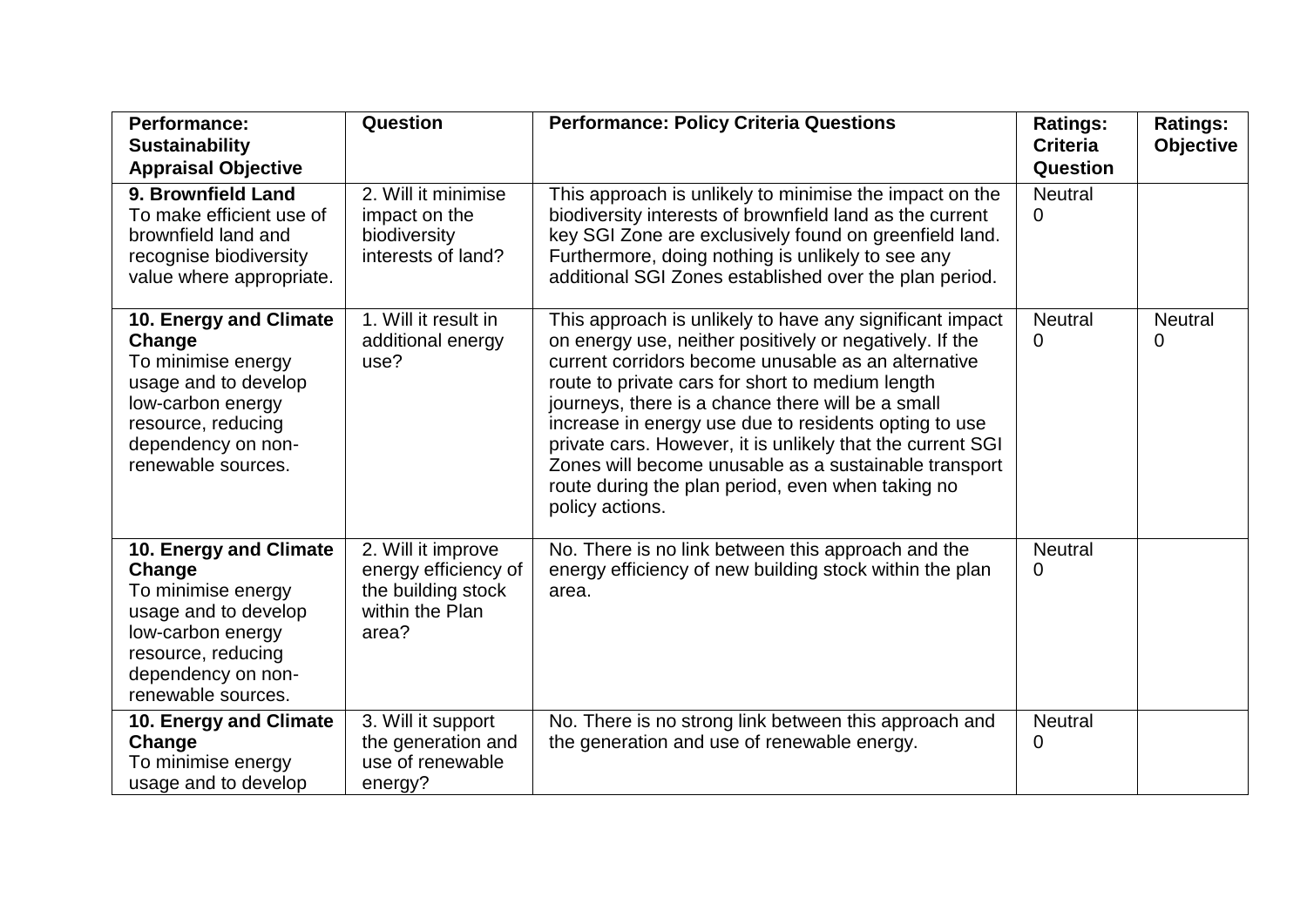| <b>Performance:</b><br><b>Sustainability</b><br><b>Appraisal Objective</b>                                                                                            | Question                                                                                             | <b>Performance: Policy Criteria Questions</b>                                                                                                                                                                                                                                                                                                                                                                                                                                                                                          | <b>Ratings:</b><br><b>Criteria</b><br>Question | <b>Ratings:</b><br><b>Objective</b> |
|-----------------------------------------------------------------------------------------------------------------------------------------------------------------------|------------------------------------------------------------------------------------------------------|----------------------------------------------------------------------------------------------------------------------------------------------------------------------------------------------------------------------------------------------------------------------------------------------------------------------------------------------------------------------------------------------------------------------------------------------------------------------------------------------------------------------------------------|------------------------------------------------|-------------------------------------|
| low-carbon energy<br>resource, reducing<br>dependency on non-<br>renewable sources.                                                                                   |                                                                                                      |                                                                                                                                                                                                                                                                                                                                                                                                                                                                                                                                        |                                                |                                     |
| 10. Energy and Climate<br>Change<br>To minimise energy<br>usage and to develop<br>low-carbon energy<br>resource, reducing<br>dependency on non-<br>renewable sources. | 4. Will it support<br>the development of<br>community energy<br>systems?                             | No. This approach will have no significant impact,<br>neither positive nor negative, on the development of<br>community energy systems.                                                                                                                                                                                                                                                                                                                                                                                                | <b>Neutral</b><br>0                            |                                     |
| 10. Energy and Climate<br>Change<br>To minimise energy<br>usage and to develop<br>low-carbon energy<br>resource, reducing<br>dependency on non-<br>renewable sources. | 5. Will it ensure<br>that buildings are<br>able to deal with<br>future changes in<br>climate change? | No. This approach will have no significant impact,<br>neither positive nor negative, on ensuring buildings are<br>able to deal with future changes in climate change.                                                                                                                                                                                                                                                                                                                                                                  | <b>Neutral</b><br>0                            |                                     |
| 11. Pollution and Air<br><b>Quality</b><br>To manage air quality<br>and minimise the risk<br>posed by air, noise and<br>other types of pollution.                     | 1. Will it increase<br>levels of air, noise<br>and other types of<br>pollution?                      | This approach is unlikely to lead to any significant<br>changes to pollution levels, positively or negatively.<br>There is a small potential that by doing nothing, current<br>SGI Zones in particular could fall into a state of<br>disrepair leading to residents who currently use the SGI<br>Zones as a recreational/commuter route to turn to<br>private vehicles, therefore leading to small increases in<br>air pollution. However, this is dependent on the SGI<br>Zones to be left to fall into disrepair, something which is | <b>Neutral</b><br>0                            | <b>Neutral</b><br>0                 |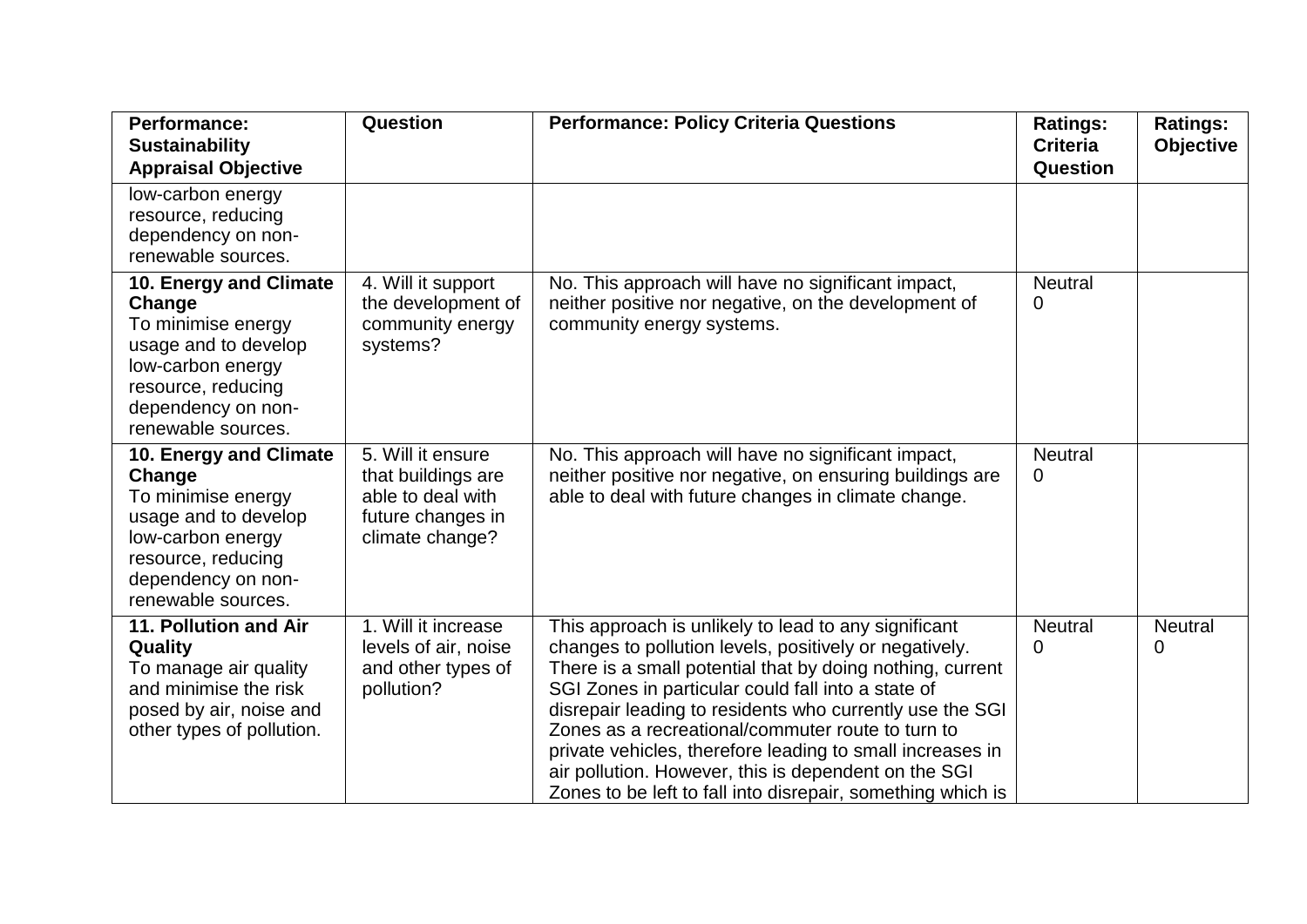| <b>Performance:</b><br><b>Sustainability</b><br><b>Appraisal Objective</b>                                                | Question                                          | <b>Performance: Policy Criteria Questions</b>                                                                                                                                                                                                                                                                                                                                                                                                                                                                                  | <b>Ratings:</b><br><b>Criteria</b><br>Question | <b>Ratings:</b><br><b>Objective</b> |
|---------------------------------------------------------------------------------------------------------------------------|---------------------------------------------------|--------------------------------------------------------------------------------------------------------------------------------------------------------------------------------------------------------------------------------------------------------------------------------------------------------------------------------------------------------------------------------------------------------------------------------------------------------------------------------------------------------------------------------|------------------------------------------------|-------------------------------------|
|                                                                                                                           |                                                   | unlikely to happen given the interests in maintaining<br>these routes, both from within the Local Authority and<br>external bodies.                                                                                                                                                                                                                                                                                                                                                                                            |                                                |                                     |
| 12. Flooding and Water<br>Quality<br>To minimise the risk of<br>flooding and to conserve<br>and improve water<br>quality. | 1. Will it minimise<br>or mitigate flood<br>risk? | This approach is unlikely to have a significant impact<br>on flood risk, either positively or negatively. There is the<br>potential that by doing nothing, you are potentially<br>allowing the SGI Zones to be overtaken by nature. The<br>abundance of flora alongside the blue infrastructure will<br>help to mitigate flood risk. This however is reliant on the<br>zones being left to nature, something that even through<br>doing nothing is highly unlikely as they are used for<br>recreational and commuter purposes. | <b>Neutral</b><br>0                            | <b>Neutral</b><br>0                 |
| 12. Flooding and Water<br>Quality<br>To minimise the risk of<br>flooding and to conserve<br>and improve water<br>quality. | 2. Will it improve<br>water quality?              | This approach is unlikely to have a significant impact<br>on water quality, either positively or negatively. The<br>blue infrastructure throughout Erewash is majority<br>rivers, canals, ponds and some wetlands. The majority<br>of blue infrastructure is also located alongside green<br>infrastructure, such as canal towpaths, fields and<br>footpaths.                                                                                                                                                                  | <b>Neutral</b><br>0                            |                                     |
| 12. Flooding and Water<br>Quality<br>To minimise the risk of<br>flooding and to conserve<br>and improve water<br>quality. | 3. Will it conserve<br>water?                     | This approach is unlikely to have a significant impact<br>on the conservation of water either positively or<br>negatively. However, it is highly likely that it will lead to<br>the same amount of water conservation that Erewash<br>currently experiences, therefore, a neutral impact is<br>considered appropriate.                                                                                                                                                                                                         | <b>Neutral</b><br>0                            |                                     |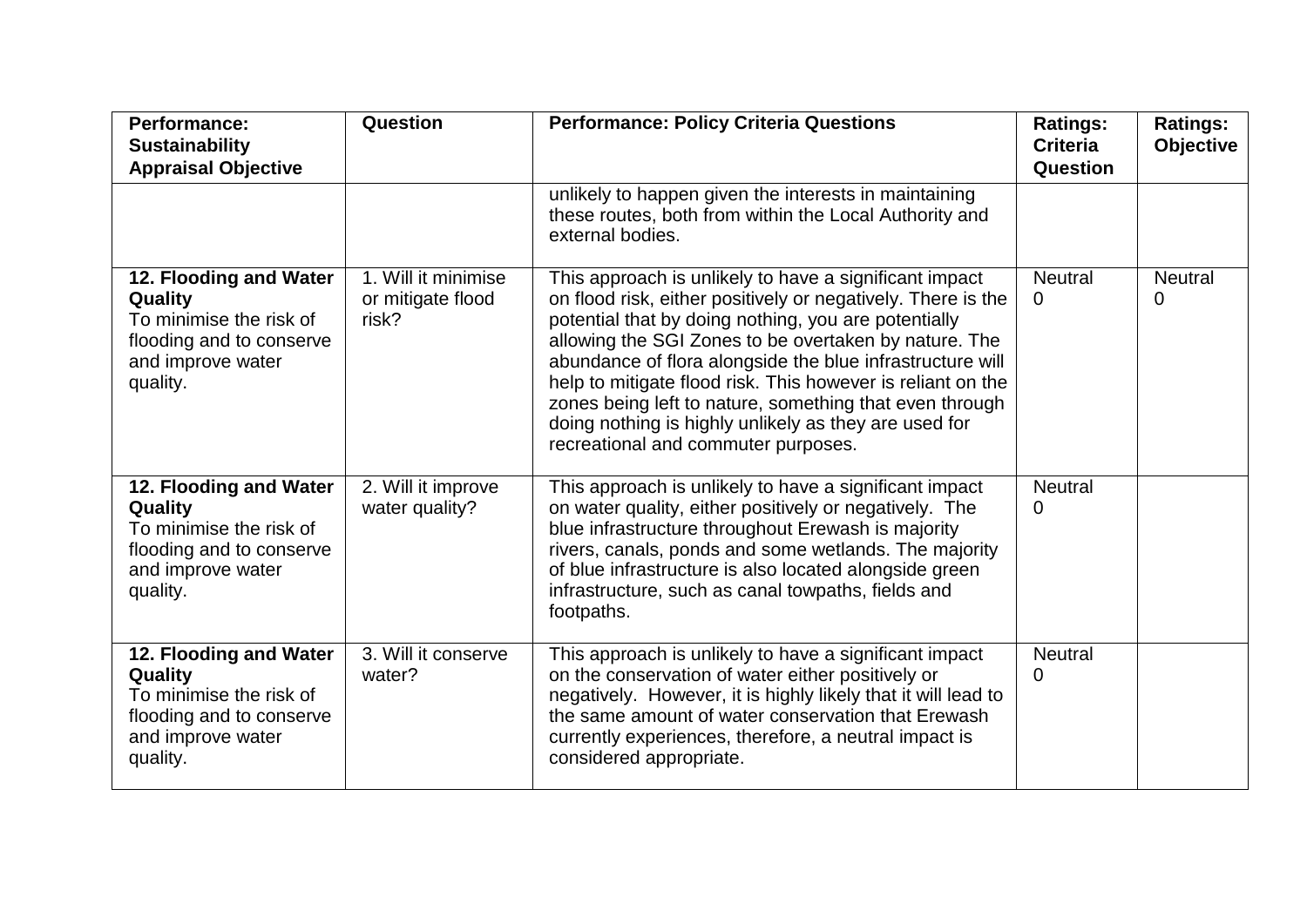| <b>Performance:</b>              | Question               | <b>Performance: Policy Criteria Questions</b>              | <b>Ratings:</b> | <b>Ratings:</b>  |
|----------------------------------|------------------------|------------------------------------------------------------|-----------------|------------------|
| <b>Sustainability</b>            |                        |                                                            | <b>Criteria</b> | <b>Objective</b> |
| <b>Appraisal Objective</b>       |                        |                                                            | Question        |                  |
| 12. Flooding and Water           | 4. Will it improve or  | No. This approach is highly unlikely to improve or help    | <b>Neutral</b>  |                  |
| Quality                          | help to promote        | promote water efficiency. Doing nothing does not           | 0               |                  |
| To minimise the risk of          | water efficiency?      | directly lead to construction of anything that requires    |                 |                  |
| flooding and to conserve         |                        | the use of water, therefore there is no way to minimise    |                 |                  |
| and improve water                |                        | that usage.                                                |                 |                  |
| quality.                         |                        |                                                            |                 |                  |
| 12. Flooding and Water           | 5. Will it cause a     | This approach is highly unlikely to cause any              | <b>Neutral</b>  |                  |
| <b>Quality</b>                   | deterioration of       | deterioration of Water Framework Directive status or       | 0               |                  |
| To minimise the risk of          | <b>Water Framework</b> | potential of on-site watercourses. If any large-scale      |                 |                  |
| flooding and to conserve         | <b>Directive</b>       | development occurs close to blue infrastructure,           |                 |                  |
| and improve water                | status or potential    | mitigation measures should be implemented and              |                 |                  |
| quality.                         | of on-site             | managed to avoid any negative effects.                     |                 |                  |
|                                  | watercourses?          |                                                            |                 |                  |
| 12. Flooding and Water           | 6. Will it cause any   | No. This approach will not cause any harm to a SPZ or      | <b>Neutral</b>  |                  |
| Quality                          | harm to a Source       | the water environment as it would not lead to any          | 0               |                  |
| To minimise the risk of          | Protection Zone or     | changes to existing green and blue infrastructure.         |                 |                  |
| flooding and to conserve         | the water              | There is the risk that doing nothing fails to protect the  |                 |                  |
| and improve water                | environment?           | SGI Zones from development, which could potential          |                 |                  |
| quality.                         |                        | cause harm to a SPZ however the zones are currently        |                 |                  |
|                                  |                        | protected through their location in the green belt and     |                 |                  |
|                                  |                        | saved policies.                                            |                 |                  |
|                                  |                        |                                                            |                 |                  |
| 13. Natural                      | 1. Will it help        | No. This approach will fail to protect and improve         | Minor           | Major            |
| Environment,                     | protect and            | biodiversity and avoid harm to protected species as by     | negative        | negative         |
| <b>Biodiversity, Green &amp;</b> | improve                | failing to protect the current green and blue              | $-1$            | $-3$             |
| <b>Blue Infrastructure</b>       | biodiversity and       | infrastructure corridors, you are failing to protect       |                 |                  |
| To increase biodiversity         | avoid harm to          | habitats of all local species, included protected species. |                 |                  |
| levels and protect and           | protected species?     | By failing to allocate Key SGI Zones, there is a risk that |                 |                  |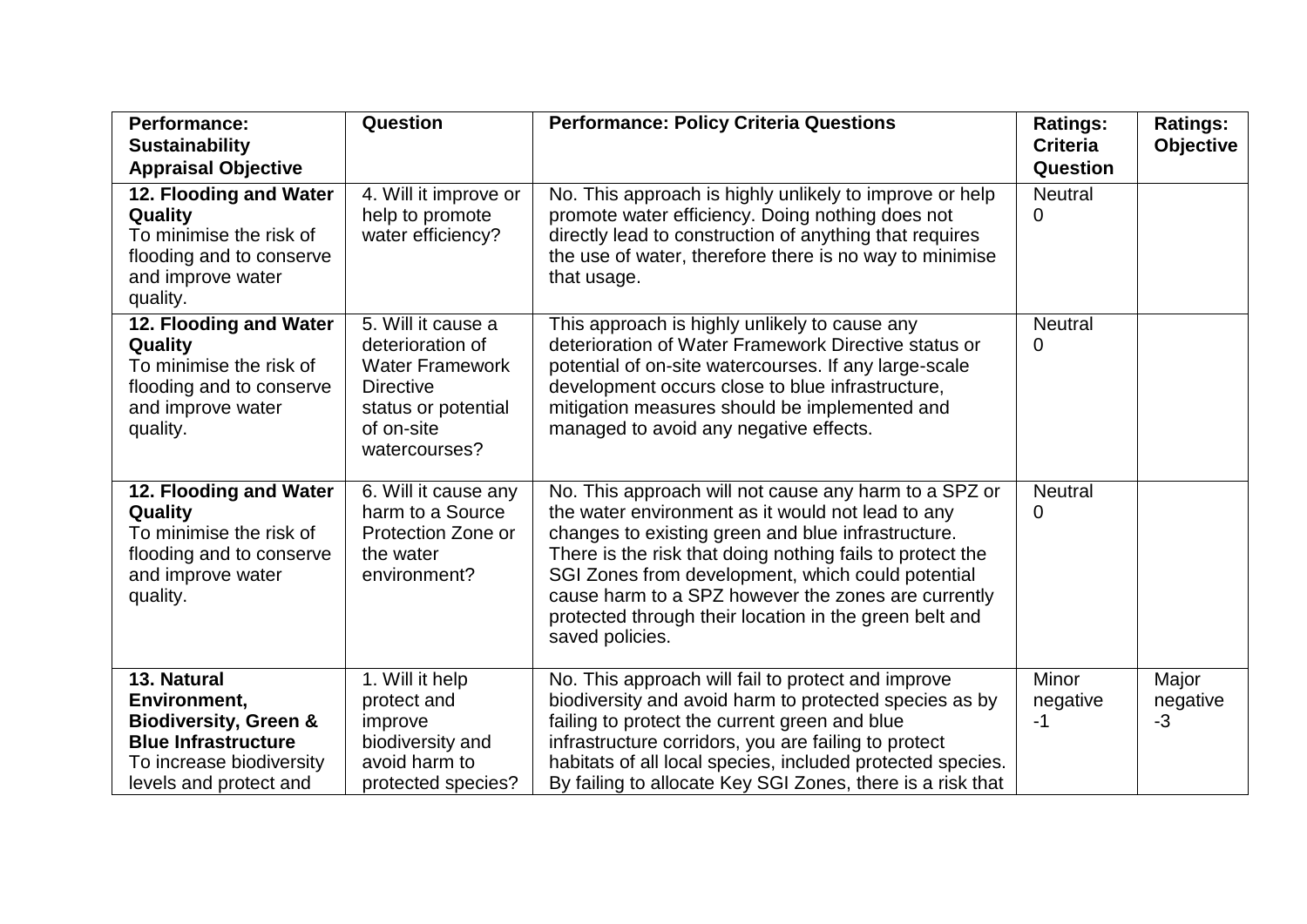| <b>Performance:</b><br><b>Sustainability</b><br><b>Appraisal Objective</b>                                                                                                                                                      | Question                                                             | <b>Performance: Policy Criteria Questions</b>                                                                                                                                                                                                                                                                                                                                                                                                                                                                                                                                                                                                                                                | <b>Ratings:</b><br><b>Criteria</b><br><b>Question</b> | <b>Ratings:</b><br><b>Objective</b> |
|---------------------------------------------------------------------------------------------------------------------------------------------------------------------------------------------------------------------------------|----------------------------------------------------------------------|----------------------------------------------------------------------------------------------------------------------------------------------------------------------------------------------------------------------------------------------------------------------------------------------------------------------------------------------------------------------------------------------------------------------------------------------------------------------------------------------------------------------------------------------------------------------------------------------------------------------------------------------------------------------------------------------|-------------------------------------------------------|-------------------------------------|
| enhance Green and Blue<br>Infrastructure and the<br>natural environment.                                                                                                                                                        |                                                                      | these corridors could be developed on, or unsuitably<br>close to them therefore risking the habitats of all<br>species and biodiversity. This could lead to the<br>displacement of biodiversity and species, with an<br>eventual impact being loss of species with Erewash,<br>including protected species.                                                                                                                                                                                                                                                                                                                                                                                  |                                                       |                                     |
| 13. Natural<br>Environment,<br><b>Biodiversity, Green &amp;</b><br><b>Blue Infrastructure</b><br>To increase biodiversity<br>levels and protect and<br>enhance Green and Blue<br>Infrastructure and the<br>natural environment. | 2. Will it allow for<br>biodiversity net<br>gains?                   | Through failing to allocate Key SGI Zones, there is the<br>loss of potential to encourage sustainable forms of<br>development close by and along any identified<br>corridors, therefore losing the opportunity to allow<br>potential for biodiversity net gains to be sought in these<br>areas. This approach also significantly minimises the<br>potential for new linking corridors to be established<br>connecting into the key corridors, which would further<br>increase opportunities for biodiversity net gain. It is<br>worth noting that biodiversity net gains are dependent<br>on development of a strategic scale occurring within the<br>Borough to enable such gains to occur. | Minor<br>negative<br>$-1$                             |                                     |
| 13. Natural<br>Environment,<br><b>Biodiversity, Green &amp;</b><br><b>Blue Infrastructure</b><br>To increase biodiversity<br>levels and protect and<br>enhance Green and Blue<br>Infrastructure and the<br>natural environment. | 3. Will it conserve<br>and enhance the<br>geological<br>environment? | This approach will have a very limited impact on the<br>geological environment. SGI Zones have no notable<br>link to the conservation and enhancement of geological<br>corridors. The corridors currently across the Borough<br>are gravel path or fields or in the instance of blue<br>infrastructure, canals, rivers and marshlands. Should<br>any development of additional green and blue<br>infrastructure corridors occur, the geological<br>environment will be considered and any issues<br>occurring will be mitigated and managed appropriately.                                                                                                                                   | <b>Neutral</b><br>0                                   |                                     |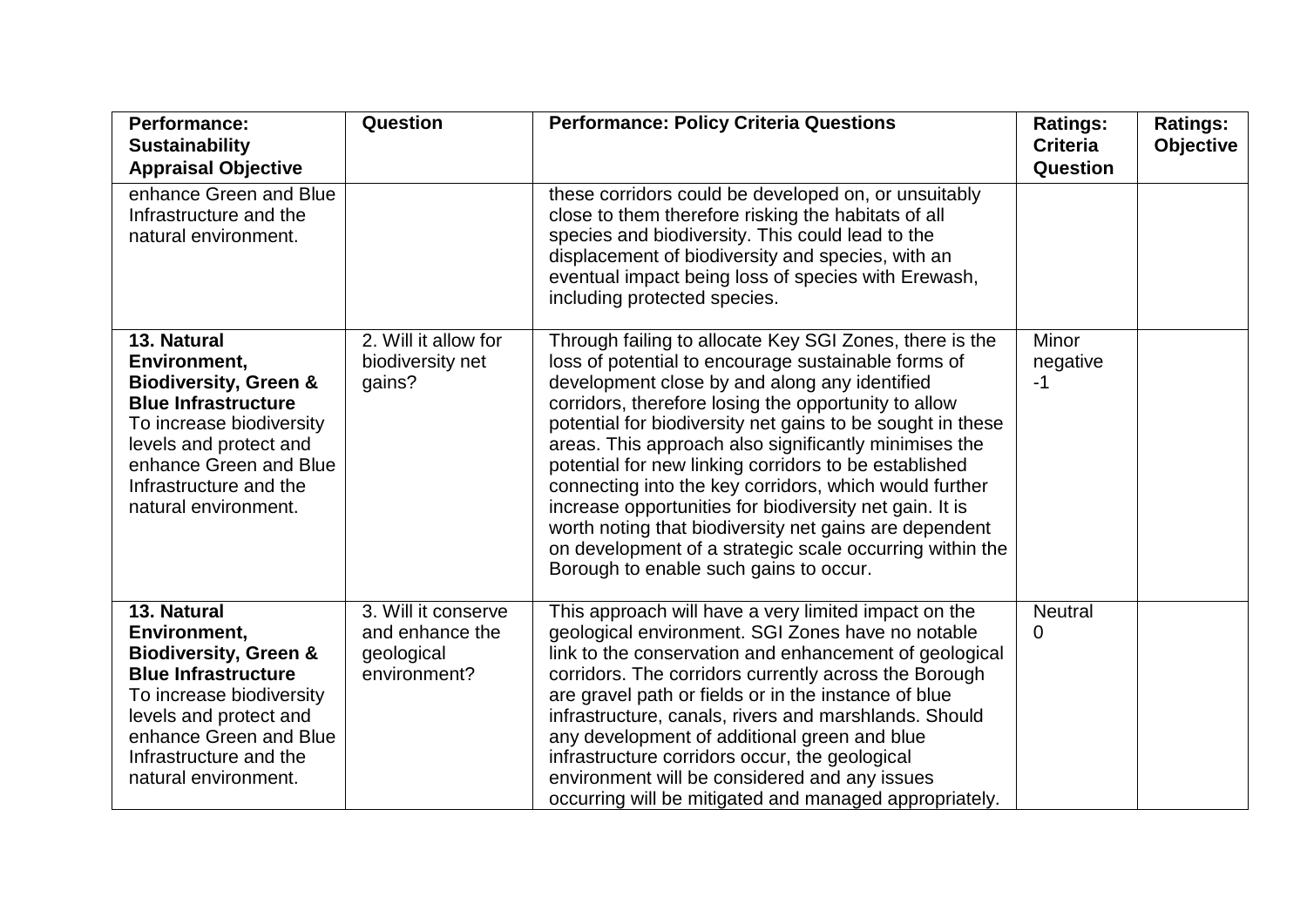| <b>Performance:</b><br><b>Sustainability</b>                                                                                                                                                                                    | Question                                                                | <b>Performance: Policy Criteria Questions</b>                                                                                                                                                                                                                                                                                                                                                                                                                                                                                                                                                                                                                                                         | <b>Ratings:</b><br><b>Criteria</b> | <b>Ratings:</b><br><b>Objective</b> |
|---------------------------------------------------------------------------------------------------------------------------------------------------------------------------------------------------------------------------------|-------------------------------------------------------------------------|-------------------------------------------------------------------------------------------------------------------------------------------------------------------------------------------------------------------------------------------------------------------------------------------------------------------------------------------------------------------------------------------------------------------------------------------------------------------------------------------------------------------------------------------------------------------------------------------------------------------------------------------------------------------------------------------------------|------------------------------------|-------------------------------------|
| <b>Appraisal Objective</b>                                                                                                                                                                                                      |                                                                         |                                                                                                                                                                                                                                                                                                                                                                                                                                                                                                                                                                                                                                                                                                       | Question                           |                                     |
| 13. Natural<br>Environment,<br><b>Biodiversity, Green &amp;</b><br><b>Blue Infrastructure</b><br>To increase biodiversity<br>levels and protect and<br>enhance Green and Blue<br>Infrastructure and the<br>natural environment. | 4. Will it maintain<br>and enhance<br>woodland cover<br>and management? | This approach will have little impact on the<br>maintenance and enhancement of woodland cover and<br>management. Doing nothing would be a missed<br>opportunity to further protect current woodland cover<br>and is unlikely to lead to any enhancements of such<br>cover, however, woodland can also be protected<br>through Tree Preservation Orders, ancient woodland<br>designations and other heritage designations such as<br><b>Conservation Areas.</b>                                                                                                                                                                                                                                        | <b>Neutral</b><br>0                |                                     |
| 13. Natural<br>Environment,<br><b>Biodiversity, Green &amp;</b><br><b>Blue Infrastructure</b><br>To increase biodiversity<br>levels and protect and<br>enhance Green and Blue<br>Infrastructure and the<br>natural environment. | 5. Will it provide<br>new open space or<br>green space?                 | This approach fails to protect key SIG Zones, therefore<br>there is no hierarchy as to where any future investment<br>should be located. By doing nothing, there is a big<br>opportunity missed to secure the provision of new open<br>spaces and green spaces where large scale<br>development occurs. Doing nothing may not lead to<br>new open space, however should strategic<br>development occur, there is an expectation that the<br>development will lead to the provision of funds for<br>green infrastructure such as open spaces. There is an<br>argument that any funds would be better used for<br>enhancing current SGI Zones to make them more<br>accessible and usable for residents. | <b>Neutral</b><br>0                |                                     |
| 13. Natural<br>Environment,<br><b>Biodiversity, Green &amp;</b><br><b>Blue Infrastructure</b><br>To increase biodiversity<br>levels and protect and                                                                             | 6. Will it improve<br>the quality of<br>existing open<br>space?         | No. This approach is unlikely to lead to the<br>improvement in quality of existing open space. Doing<br>nothing fails to secure the long-term protection of<br>current Key SGI Zones. This could result in current<br>open spaces become poorly maintained, or potentially<br>lost to development, although this is unlikely, it cannot                                                                                                                                                                                                                                                                                                                                                               | Minor<br>negative<br>$-1$          |                                     |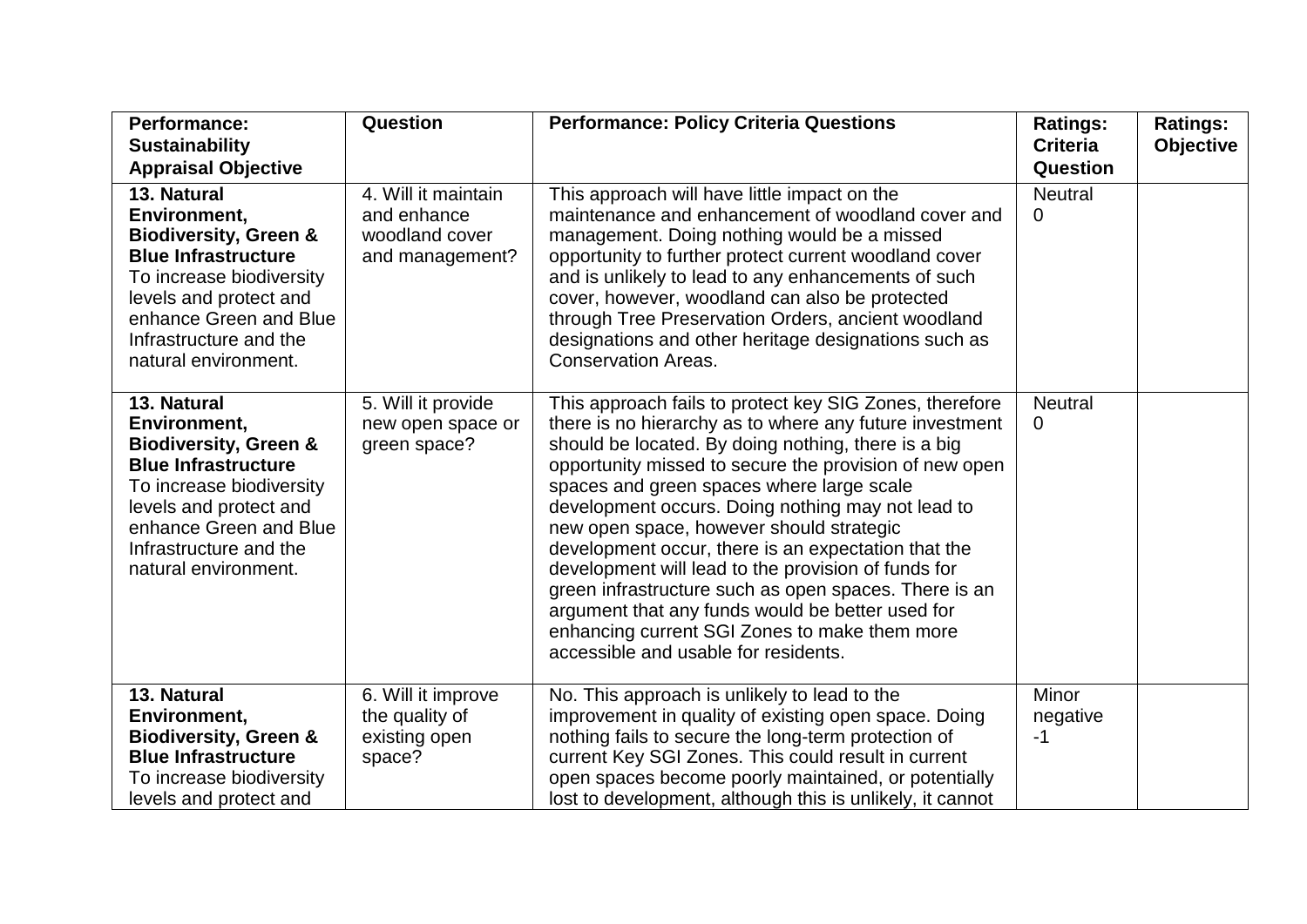| <b>Performance:</b><br><b>Sustainability</b><br><b>Appraisal Objective</b>                                                                                                                                                      | Question                                                                                              | <b>Performance: Policy Criteria Questions</b>                                                                                                                                                                                                                                                                                                                                                                                                                                                                                                           | <b>Ratings:</b><br><b>Criteria</b><br>Question | <b>Ratings:</b><br><b>Objective</b> |
|---------------------------------------------------------------------------------------------------------------------------------------------------------------------------------------------------------------------------------|-------------------------------------------------------------------------------------------------------|---------------------------------------------------------------------------------------------------------------------------------------------------------------------------------------------------------------------------------------------------------------------------------------------------------------------------------------------------------------------------------------------------------------------------------------------------------------------------------------------------------------------------------------------------------|------------------------------------------------|-------------------------------------|
| enhance Green and Blue<br>Infrastructure and the<br>natural environment.                                                                                                                                                        |                                                                                                       | be guaranteed. Doing nothing would be a missed<br>opportunity to further enhance and improve the quality<br>of existing open spaces within the key SGI Zones.                                                                                                                                                                                                                                                                                                                                                                                           |                                                |                                     |
| 13. Natural<br>Environment,<br><b>Biodiversity, Green &amp;</b><br><b>Blue Infrastructure</b><br>To increase biodiversity<br>levels and protect and<br>enhance Green and Blue<br>Infrastructure and the<br>natural environment. | 7. Will it encourage<br>and protect or<br>improve Green<br>and/or Blue<br>Infrastructure<br>networks? | This approach will not directly encourage, protect or<br>improve green and/or blue infrastructure networks. It<br>may have a small negative impact on the protection<br>and improvement of green and blue infrastructure<br>networks as failing to ensure their long-term protection<br>throughout the plan period may leave the networks<br>vulnerable to deterioration. It should be noted however<br>that many of the green and blue infrastructure corridors<br>are on greenfield or green belt land and therefore have<br>other policy protection. | <b>Neutral</b><br>0                            |                                     |
| 14. Landscape and<br><b>Built Environment</b><br>To protect and enhance<br>the landscape and<br>townscape character,<br>including heritage and its<br>setting and enhancing<br>the place through good<br>design.                | 1. Does it respect<br>or preserve<br>identified<br>landscape<br>character?                            | No. This approach is unlikely to have any notable<br>impact on the preservation of identified landscape<br>character. Doing nothing will result key SGI Zones<br>likely to retain the same characteristics as they<br>currently appear.                                                                                                                                                                                                                                                                                                                 | <b>Neutral</b><br>0                            | <b>Neutral</b><br>$\Omega$          |
| 14. Landscape and<br><b>Built Environment</b><br>To protect and enhance<br>the landscape and<br>townscape character,                                                                                                            | 2. Does it have a<br>positive impact on<br>visual amenity?                                            | No. This approach is unlikely to have any impact on<br>visual amenity, either positive or negative, due to the<br>visual amenity likely to stay very similar to what it is in<br>its current format.                                                                                                                                                                                                                                                                                                                                                    | <b>Neutral</b><br>$\mathbf{0}$                 |                                     |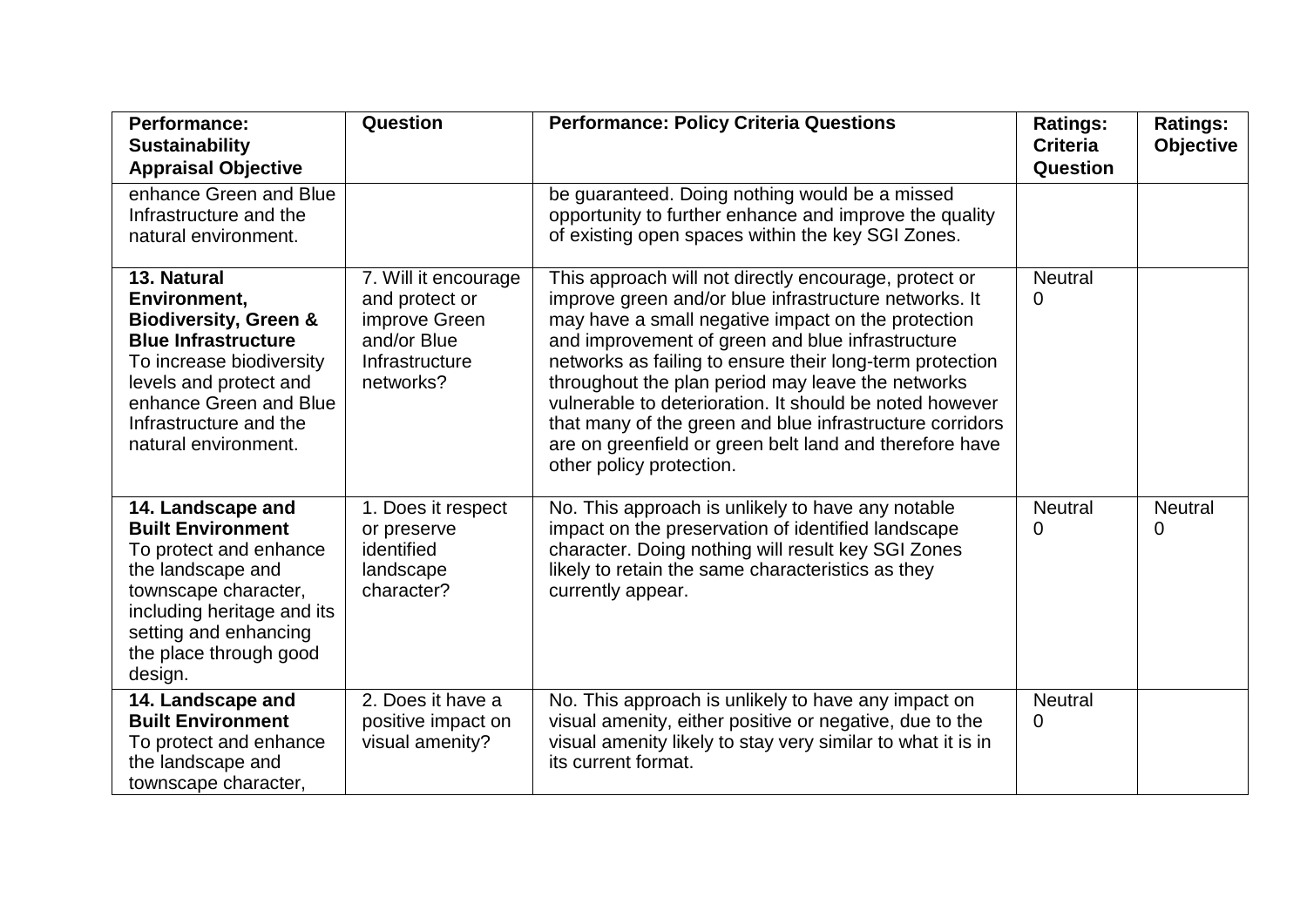| <b>Performance:</b><br><b>Sustainability</b><br><b>Appraisal Objective</b>                                                                                                                                       | Question                                                                                                                  | <b>Performance: Policy Criteria Questions</b>                                                                                                                                                                                                                                                                                                                                   | <b>Ratings:</b><br><b>Criteria</b><br>Question | <b>Ratings:</b><br><b>Objective</b> |
|------------------------------------------------------------------------------------------------------------------------------------------------------------------------------------------------------------------|---------------------------------------------------------------------------------------------------------------------------|---------------------------------------------------------------------------------------------------------------------------------------------------------------------------------------------------------------------------------------------------------------------------------------------------------------------------------------------------------------------------------|------------------------------------------------|-------------------------------------|
| including heritage and its<br>setting and enhancing<br>the place through good<br>design.                                                                                                                         |                                                                                                                           |                                                                                                                                                                                                                                                                                                                                                                                 |                                                |                                     |
| 14. Landscape and<br><b>Built Environment</b><br>To protect and enhance<br>the landscape and<br>townscape character,<br>including heritage and its<br>setting and enhancing<br>the place through good<br>design. | 3. Will it maintain<br>and/or enhance the<br>local<br>distinctiveness of<br>the townscape or<br>settlement<br>character?  | No. This approach will not directly enhance the local<br>distinctiveness of the townscape or settlement<br>character, nor will it negatively affect it. There is no<br>specific link between doing nothing and local<br>distinctiveness of the townscape or settlement<br>character.                                                                                            | <b>Neutral</b><br>0                            |                                     |
| 14. Landscape and<br><b>Built Environment</b><br>To protect and enhance<br>the landscape and<br>townscape character,<br>including heritage and its<br>setting and enhancing<br>the place through good<br>design. | 4. Will it conserve<br>or enhance the<br>interrelationship<br>between the<br>landscape and the<br>built environment?      | This approach will not on its own conserve or enhance<br>the interrelationship between the landscape and the<br>built environment. Whilst doing nothing is likely to<br>conserve the landscape of the key SGI Zones, it is not<br>solely responsible for conserving and the<br>interrelationship between the landscape and the built<br>environment.                            | <b>Neutral</b><br>0                            |                                     |
| 15. Heritage<br>To conserve the area's<br>heritage and provide<br>better opportunities for<br>people to enjoy culture<br>and heritage.                                                                           | 1. Will it conserve<br>and enhance the<br>historic<br>environment,<br>designated and<br>non-designated<br>heritage assets | No. There is no significant link between this approach<br>and conserving and enhancing the historic<br>environment, designated and non-designated heritage<br>assets and their settings. Conservation and<br>enhancement of historic environments is through the<br>designation of conservation areas and other national<br>designations such as listed buildings and scheduled | <b>Neutral</b><br>0                            | <b>Neutral</b><br>0                 |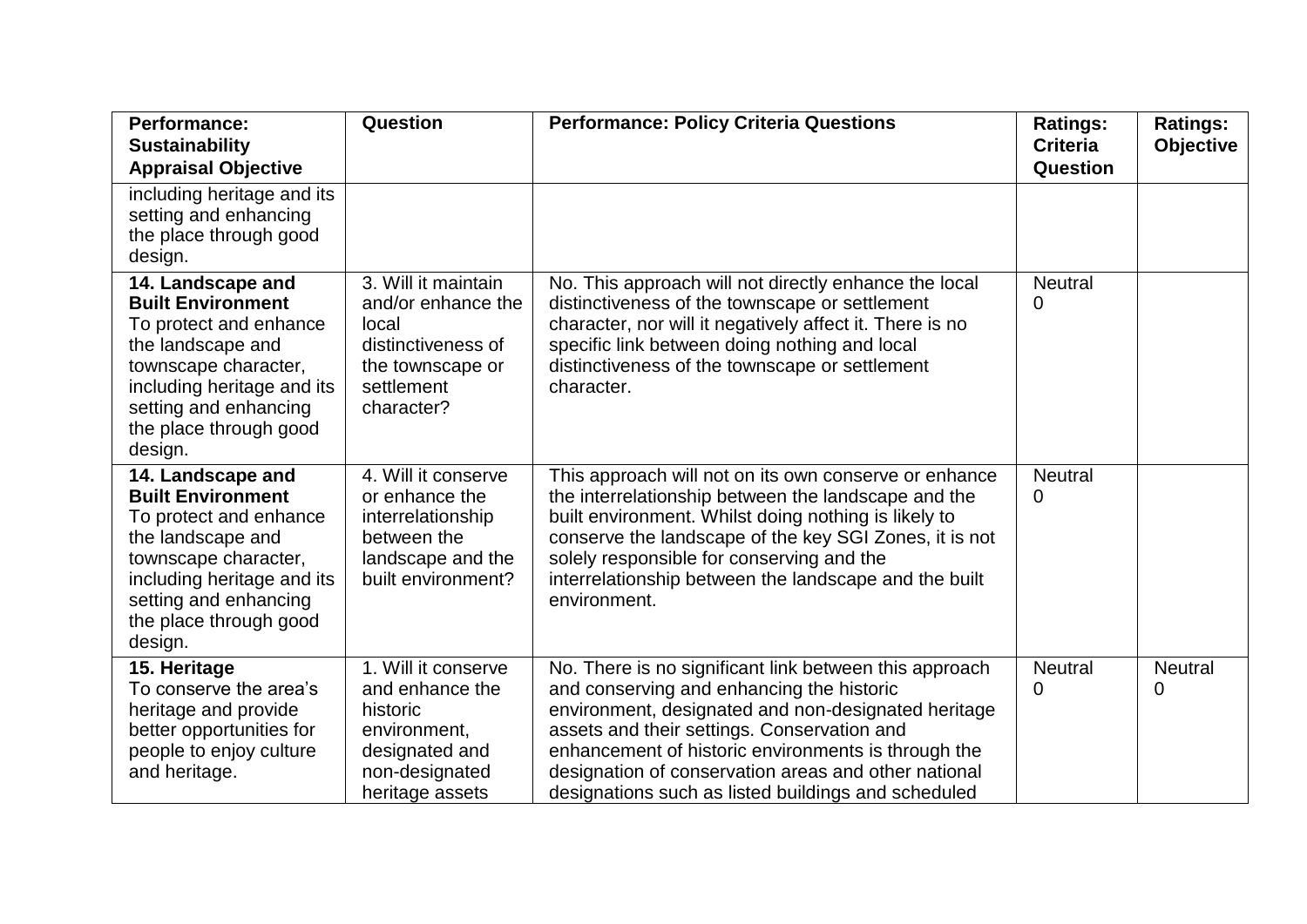| <b>Performance:</b><br><b>Sustainability</b><br><b>Appraisal Objective</b>                                                             | Question                                                                                                                                                   | <b>Performance: Policy Criteria Questions</b>                                                                                                                                                                                                                                                                                                                                                                                                                                                                                                                                                                                     | <b>Ratings:</b><br><b>Criteria</b><br>Question | <b>Ratings:</b><br><b>Objective</b> |
|----------------------------------------------------------------------------------------------------------------------------------------|------------------------------------------------------------------------------------------------------------------------------------------------------------|-----------------------------------------------------------------------------------------------------------------------------------------------------------------------------------------------------------------------------------------------------------------------------------------------------------------------------------------------------------------------------------------------------------------------------------------------------------------------------------------------------------------------------------------------------------------------------------------------------------------------------------|------------------------------------------------|-------------------------------------|
|                                                                                                                                        | and their settings?                                                                                                                                        | monuments.                                                                                                                                                                                                                                                                                                                                                                                                                                                                                                                                                                                                                        |                                                |                                     |
| 15. Heritage<br>To conserve the area's<br>heritage and provide<br>better opportunities for<br>people to enjoy culture<br>and heritage. | 2. Will it respect,<br>maintain and<br>strengthen the<br>local character and<br>distinctiveness e.g.<br>landscape/<br>townscape<br>character?              | There is no significant link between this approach and<br>conserving and enhancing the historic environment,<br>designated and non-designated heritage assets and<br>their settings. Conservation and enhancement of<br>historic environments is through the designation of<br>conservation areas and other national designations<br>such as listed buildings and scheduled monuments.                                                                                                                                                                                                                                            | <b>Neutral</b><br>0                            |                                     |
| 15. Heritage<br>To conserve the area's<br>heritage and provide<br>better opportunities for<br>people to enjoy culture<br>and heritage. | 3. Will it provide<br>better opportunities<br>for people to<br>access and<br>understand local<br>heritage and to<br>participate in<br>cultural activities? | There is no significant link between this approach and<br>provision of better opportunities for people to access<br>and understand local heritage and participation in<br>cultural activities. By allocating key SGI Zones, there<br>are small chances for new networks to be created.<br>However, these are likely to be from strategic housing<br>developments into the key network where possible. As<br>this link is reliant on strategic development and would<br>connect into the current key network, it is not deemed<br>that it is providing better opportunities for people to<br>access and understand local heritage. | <b>Neutral</b><br>0                            |                                     |
| 15. Heritage<br>To conserve the area's<br>heritage and provide<br>better opportunities for<br>people to enjoy culture<br>and heritage. | 4. Will it protect or<br>improve access<br>and enjoyment of<br>the historic<br>environment?                                                                | This approach may protect current access to the<br>historic environment within key SGI Zones. Doing<br>nothing is unlikely to lead to any improvements of<br>access within key SGI Zones as doing nothing fails to<br>protect such corridors.                                                                                                                                                                                                                                                                                                                                                                                     | <b>Neutral</b><br>0                            |                                     |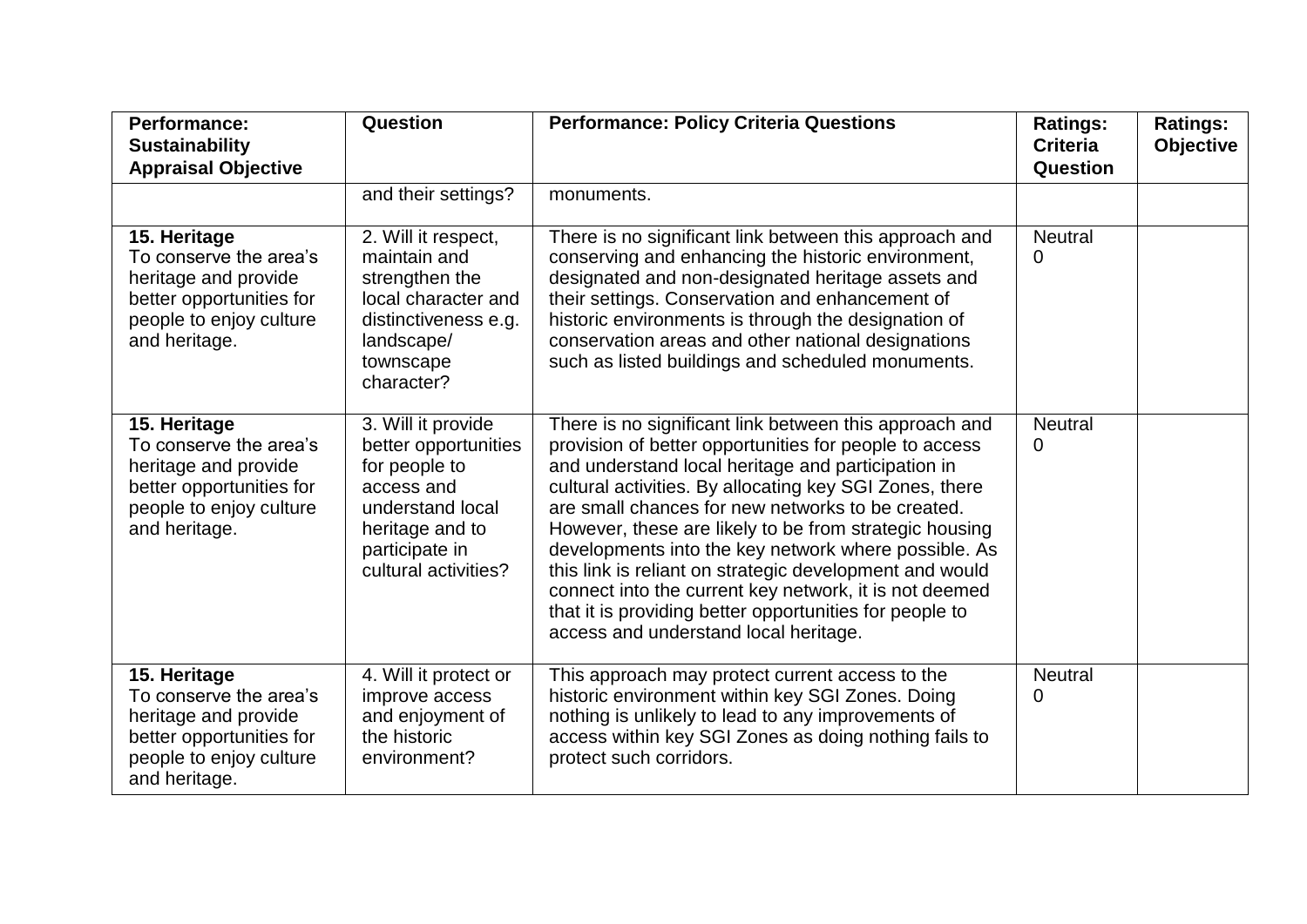| <b>Performance:</b><br><b>Sustainability</b><br><b>Appraisal Objective</b>                                                                                                            | Question                                                                                                | <b>Performance: Policy Criteria Questions</b>                                                                                        | <b>Ratings:</b><br><b>Criteria</b><br>Question | <b>Ratings:</b><br><b>Objective</b> |
|---------------------------------------------------------------------------------------------------------------------------------------------------------------------------------------|---------------------------------------------------------------------------------------------------------|--------------------------------------------------------------------------------------------------------------------------------------|------------------------------------------------|-------------------------------------|
| 15. Heritage<br>To conserve the area's<br>heritage and provide<br>better opportunities for<br>people to enjoy culture<br>and heritage.                                                | 5. Will it conserve<br>and enhance the<br>archaeological<br>environment?                                | There is no notable link between this approach and the<br>conservation and enhancement of the archaeological<br>environment.         | <b>Neutral</b><br>0                            |                                     |
| <b>16. Natural Resources</b><br>and Waste<br><b>Management</b><br>To prudently manage the<br>natural resources of the<br>area including soils,<br>safeguarding minerals<br>and waste. | 1. Will it lead to<br>reduced<br>consumption of raw<br>materials?                                       | No. This approach will have no impact on the<br>consumption of raw materials, either positively or<br>negatively.                    | <b>Neutral</b><br>0                            | Minor<br>negative<br>$-1$           |
| <b>16. Natural Resources</b><br>and Waste<br><b>Management</b><br>To prudently manage the<br>natural resources of the<br>area including soils,<br>safeguarding minerals<br>and waste. | 2. Will it promote<br>the use of<br>sustainable design,<br>materials and<br>construction<br>techniques? | No. This approach will have no notable impact on the<br>use of sustainable design, materials and construction<br>techniques/methods. | <b>Neutral</b><br>0                            |                                     |
| <b>16. Natural Resources</b><br>and Waste<br><b>Management</b><br>To prudently manage the<br>natural resources of the<br>area including soils,<br>safeguarding minerals               | 3. Will it result in<br>additional waste?                                                               | No, this approach will have no impact on levels of<br>waste, either positively or negatively.                                        | <b>Neutral</b><br>0                            |                                     |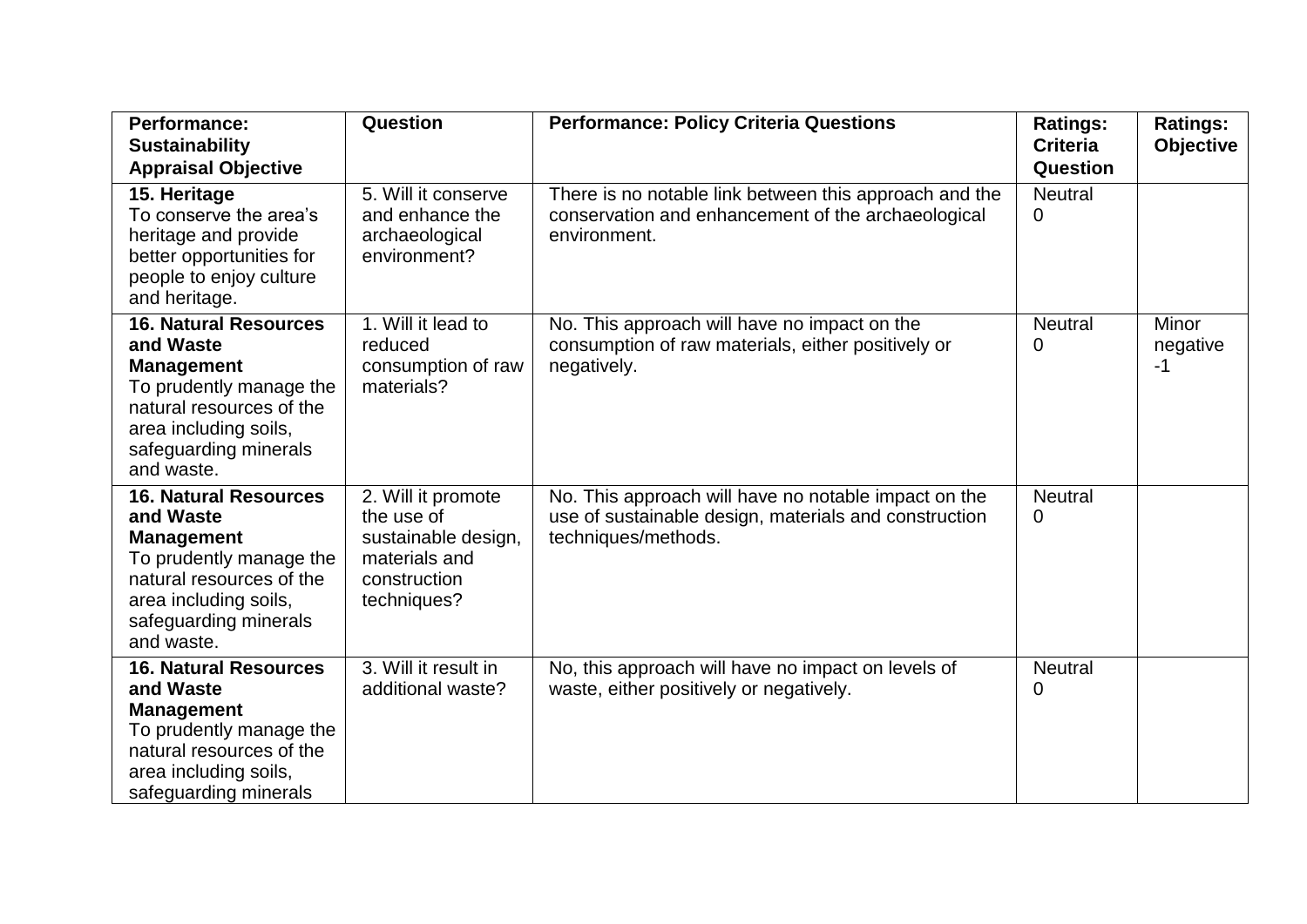| <b>Performance:</b><br><b>Sustainability</b><br><b>Appraisal Objective</b>                                                                                                            | Question                                                                         | <b>Performance: Policy Criteria Questions</b>                                                                                                                                                                                                                                                                                                                          | <b>Ratings:</b><br><b>Criteria</b><br>Question | <b>Ratings:</b><br><b>Objective</b> |
|---------------------------------------------------------------------------------------------------------------------------------------------------------------------------------------|----------------------------------------------------------------------------------|------------------------------------------------------------------------------------------------------------------------------------------------------------------------------------------------------------------------------------------------------------------------------------------------------------------------------------------------------------------------|------------------------------------------------|-------------------------------------|
| and waste.                                                                                                                                                                            |                                                                                  |                                                                                                                                                                                                                                                                                                                                                                        |                                                |                                     |
| <b>16. Natural Resources</b><br>and Waste<br><b>Management</b><br>To prudently manage the<br>natural resources of the<br>area including soils,<br>safeguarding minerals<br>and waste. | 4. Will it reduce<br>hazardous waste?                                            | No. There is no link between this approach and<br>hazardous waste levels, either positively or negatively.                                                                                                                                                                                                                                                             | <b>Neutral</b><br>0                            |                                     |
| <b>16. Natural Resources</b><br>and Waste<br><b>Management</b><br>To prudently manage the<br>natural resources of the<br>area including soils,<br>safeguarding minerals<br>and waste. | 5. Will it protect the<br>best and most<br>versatile (BMV)<br>agricultural land? | There is no notable link between this approach and the<br>protection of the best and most versatile (BMV)<br>agricultural land. The best and most versatile land is<br>protected in other ways and mechanisms through<br>national and local policy.                                                                                                                    | <b>Neutral</b><br>0                            |                                     |
| <b>16. Natural Resources</b><br>and Waste<br><b>Management</b><br>To prudently manage the<br>natural resources of the<br>area including soils,<br>safeguarding minerals<br>and waste. | 6. Will it prevent<br>the loss of<br>greenfield land to<br>development?          | This approach fails to protect green and blue<br>infrastructure from being lost to development. By doing<br>nothing, key SGI Zones are left vulnerable to<br>inappropriate development. There is national and local<br>policy that can work to protect such land, however it is<br>not guaranteed that local assets would be given the<br>necessary policy protection. | Minor<br>negative<br>-1                        |                                     |
| <b>16. Natural Resources</b><br>and Waste<br><b>Management</b>                                                                                                                        | 7. Will it sterilise<br>mineral resources?                                       | No. The only minerals site identified in the Derby and<br>Derbyshire Minerals Local Plan located within Erewash<br>is Attenborough sand and gravel site. Due to this, this                                                                                                                                                                                             | <b>Neutral</b><br>0                            |                                     |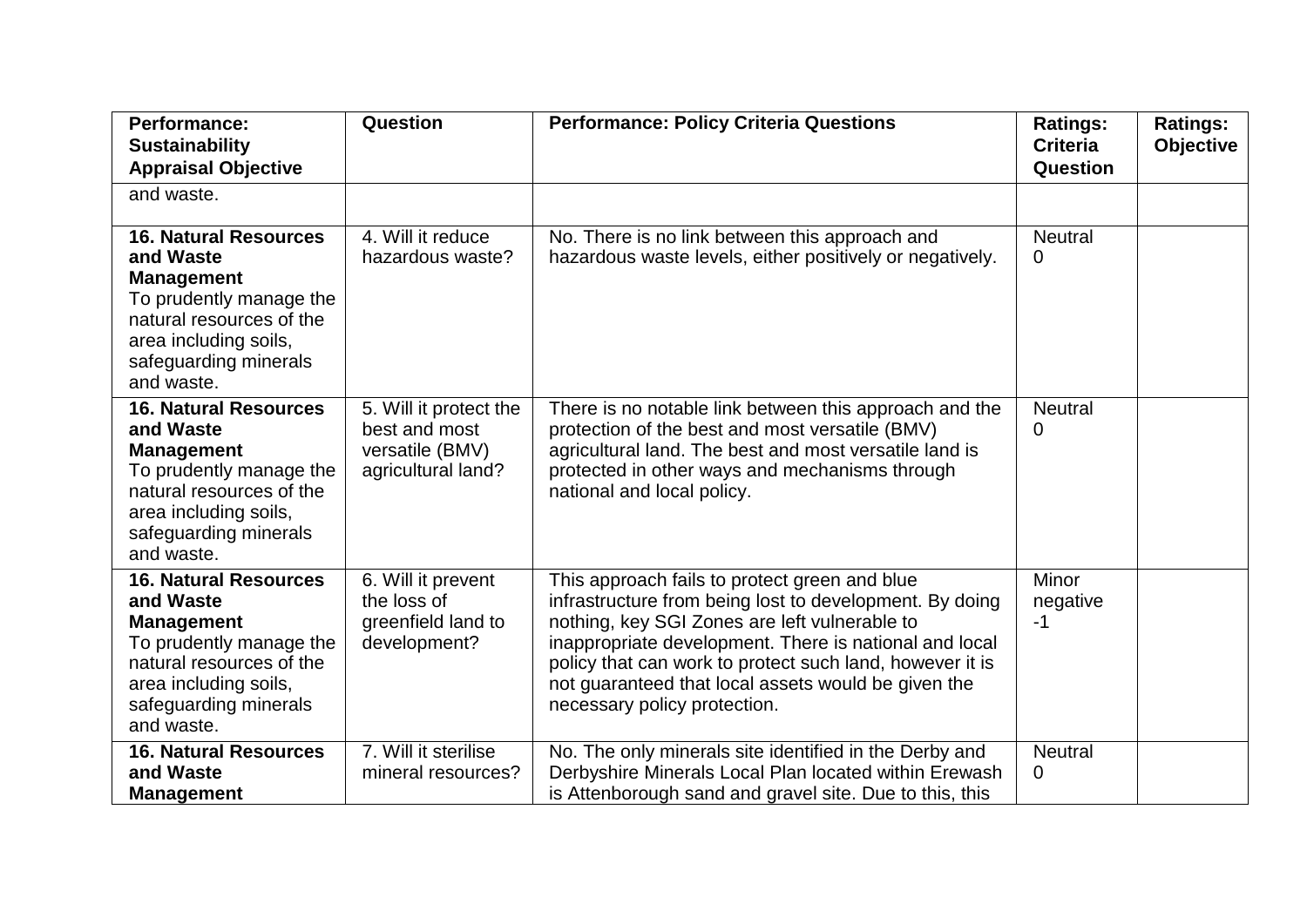| <b>Performance:</b><br><b>Sustainability</b><br><b>Appraisal Objective</b>                                          | <b>Question</b> | <b>Performance: Policy Criteria Questions</b>                                                                                                                                                                                                                                                                    | <b>Ratings:</b><br><b>Criteria</b><br>Question | <b>Ratings:</b><br><b>Objective</b> |
|---------------------------------------------------------------------------------------------------------------------|-----------------|------------------------------------------------------------------------------------------------------------------------------------------------------------------------------------------------------------------------------------------------------------------------------------------------------------------|------------------------------------------------|-------------------------------------|
| To prudently manage the<br>natural resources of the<br>area including soils,<br>safeguarding minerals<br>and waste. |                 | policy approach will have no impact on mineral<br>resources across the vast majority of Erewash. The<br>Attenborough site is currently partially in recreational<br>use however it is also in the green belt, so has<br>protection from development, something that would risk<br>sterilising mineral resources. |                                                |                                     |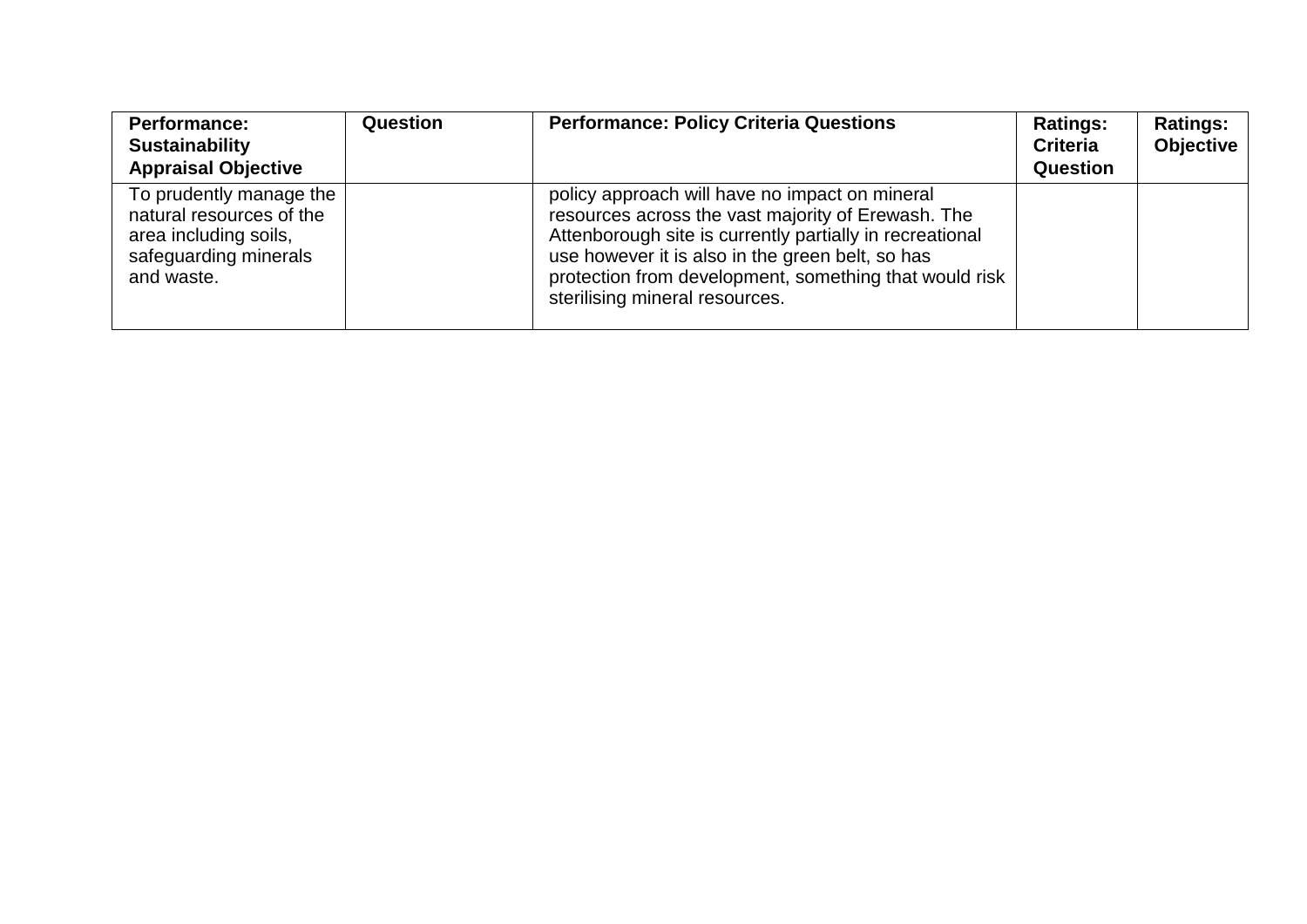| <b>Performance:</b><br><b>Sustainability</b><br><b>Appraisal Objective</b>                                                                                           | Question                                                                                                                | <b>Performance: Policy Criteria Questions</b>                                                                                                                                                                                                                                                                                                                                                                                                                                                                                                                                                                                                                                                                                                                                   | <b>Ratings:</b><br><b>Criteria</b><br><b>Question</b> | <b>Ratings:</b><br><b>Objective</b> |
|----------------------------------------------------------------------------------------------------------------------------------------------------------------------|-------------------------------------------------------------------------------------------------------------------------|---------------------------------------------------------------------------------------------------------------------------------------------------------------------------------------------------------------------------------------------------------------------------------------------------------------------------------------------------------------------------------------------------------------------------------------------------------------------------------------------------------------------------------------------------------------------------------------------------------------------------------------------------------------------------------------------------------------------------------------------------------------------------------|-------------------------------------------------------|-------------------------------------|
| 1. Housing<br>To ensure that the<br>housing<br>stock meets the housing<br>needs of the population,<br>including gypsies,<br>travellers and travelling<br>showpeople. | 1. Will it increase<br>the range and<br>affordability of<br>housing for all<br>social groups?                           | On balance, allocating Key SGI Zones will neither<br>increase the range and affordability of housing for all<br>social groups nor decrease the range and affordability<br>of housing for all social groups. The impact of<br>identifying key SGI Zones on the range and affordability<br>of housing for all social groups appears extremely low.<br>However, key SGI Zones could potentially improve<br>sustainable access to sites for housing, including new<br>sites and those within the existing urban area. The<br>allocation of key SGI Zones and the long term<br>protection and enhancement of such zones is closely<br>linked with successful use of land for housing. New<br>housing development will expand the range and<br>affordability of houses on the market. | <b>Minor</b><br>positive<br>$+1$                      | Major<br>positive<br>$+3$           |
| 1. Housing<br>To ensure that the<br>housing<br>stock meets the housing<br>needs of the population,<br>including gypsies,<br>travellers and travelling<br>showpeople. | 2. Will it provide<br>sufficient pitches<br>and plots for<br>gypsies and<br>travellers and<br>travelling<br>showpeople? | The Derbyshire Gypsy and Traveller Accommodation<br>Assessment (2014) requires the provision of a single<br>gypsy and traveller pitch within the borough by 2019,<br>with the single pitch amounting to the full need across<br>the whole period covered by the Assessment (2018-<br>2033). The intention was to provide this through the<br>development management process in response to an<br>application, should one be submitted, so no land<br>required allocation. Allocating key SGI Zones will have<br>no impact on the sufficient provision of pitches and<br>plots for gypsies and travelling showpeople. Suitable<br>sites for gypsies and travelling showpeople generally<br>require access from the road network. As the key SGI                                  | <b>Neutral</b><br>0                                   |                                     |

## **Option 2: Allocate Strategic Green Infrastructure Zones (SGI Zones)**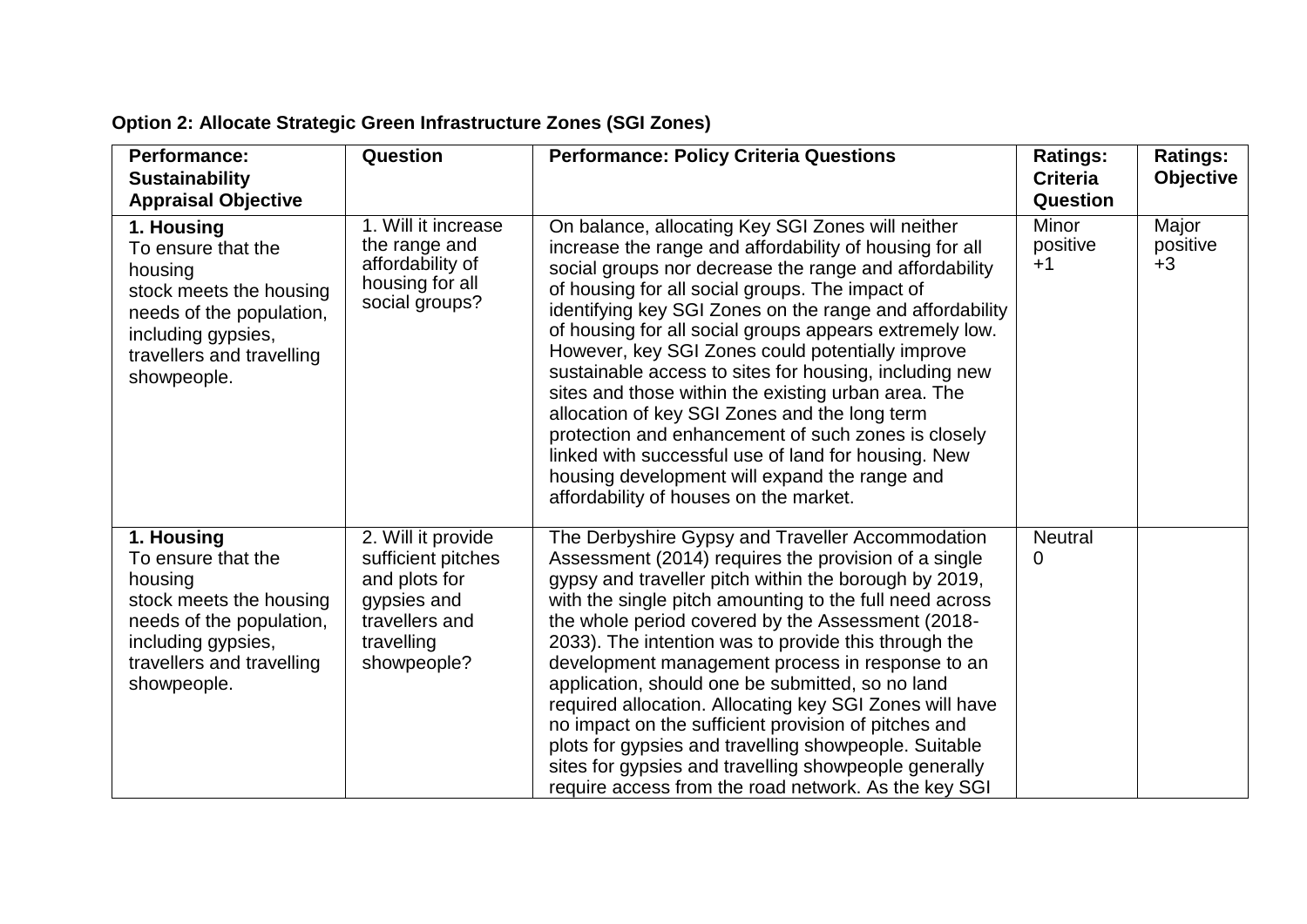| <b>Performance:</b><br><b>Sustainability</b><br><b>Appraisal Objective</b>                                                                                           | Question                                                     | <b>Performance: Policy Criteria Questions</b>                                                                                                                                                                                                                                                                                                                                                                                                                                                                                                                                                                                                                                                                   | <b>Ratings:</b><br><b>Criteria</b><br><b>Question</b> | <b>Ratings:</b><br><b>Objective</b> |
|----------------------------------------------------------------------------------------------------------------------------------------------------------------------|--------------------------------------------------------------|-----------------------------------------------------------------------------------------------------------------------------------------------------------------------------------------------------------------------------------------------------------------------------------------------------------------------------------------------------------------------------------------------------------------------------------------------------------------------------------------------------------------------------------------------------------------------------------------------------------------------------------------------------------------------------------------------------------------|-------------------------------------------------------|-------------------------------------|
|                                                                                                                                                                      |                                                              | Zones tend to be found away from strategic road<br>networks, it is highly unlikely pitches and plots will be<br>required within the key SGI Zones. There are<br>exceptions to the fact that green infrastructure tends to<br>be away from the strategic road network, however<br>these instances aren't considered to be significant<br>enough to warrant anything beyond a 'neutral' rating.                                                                                                                                                                                                                                                                                                                   |                                                       |                                     |
| 1. Housing<br>To ensure that the<br>housing<br>stock meets the housing<br>needs of the population,<br>including gypsies,<br>travellers and travelling<br>showpeople. | 3. Will it reduce<br>homelessness?                           | Allocating key SGI Zones is unlikely to see significant<br>increases or decreases in homelessness. However it is<br>assumed that the identification of the key SGI zones<br>will lead to the long term protection of the key zones<br>and their enhancement. As a result of this, there is<br>potential for land for housing close to the key networks<br>to open up. This could lead to the reduction of<br>homelessness as an increase in housing stock<br>available can lead to the reduction of homelessness.<br>As this link between allocating key SGI Zones and the<br>reduction of homelessness is dependent on housing<br>land becoming available, it is decided that a no impact<br>rate is suitable. | <b>Neutral</b><br>0                                   |                                     |
| 1. Housing<br>To ensure that the<br>housing<br>stock meets the housing<br>needs of the population,<br>including gypsies,<br>travellers and travelling                | 4. Will it reduce the<br>number of<br>unfit/vacant<br>homes? | By allocating key SGI Zones, there is the potential to<br>reduce the number of unfit/vacant homes that are<br>located close to allocated zones. The allocation of key<br>SGI Zones will at the very least highlight these as an<br>alternative transport route to roads, along with their<br>recreational benefits. Such benefits close to homes that<br>currently sit vacant could encourage<br>owners/developers to make improvements to the                                                                                                                                                                                                                                                                  | Minor<br>positive<br>$+1$                             |                                     |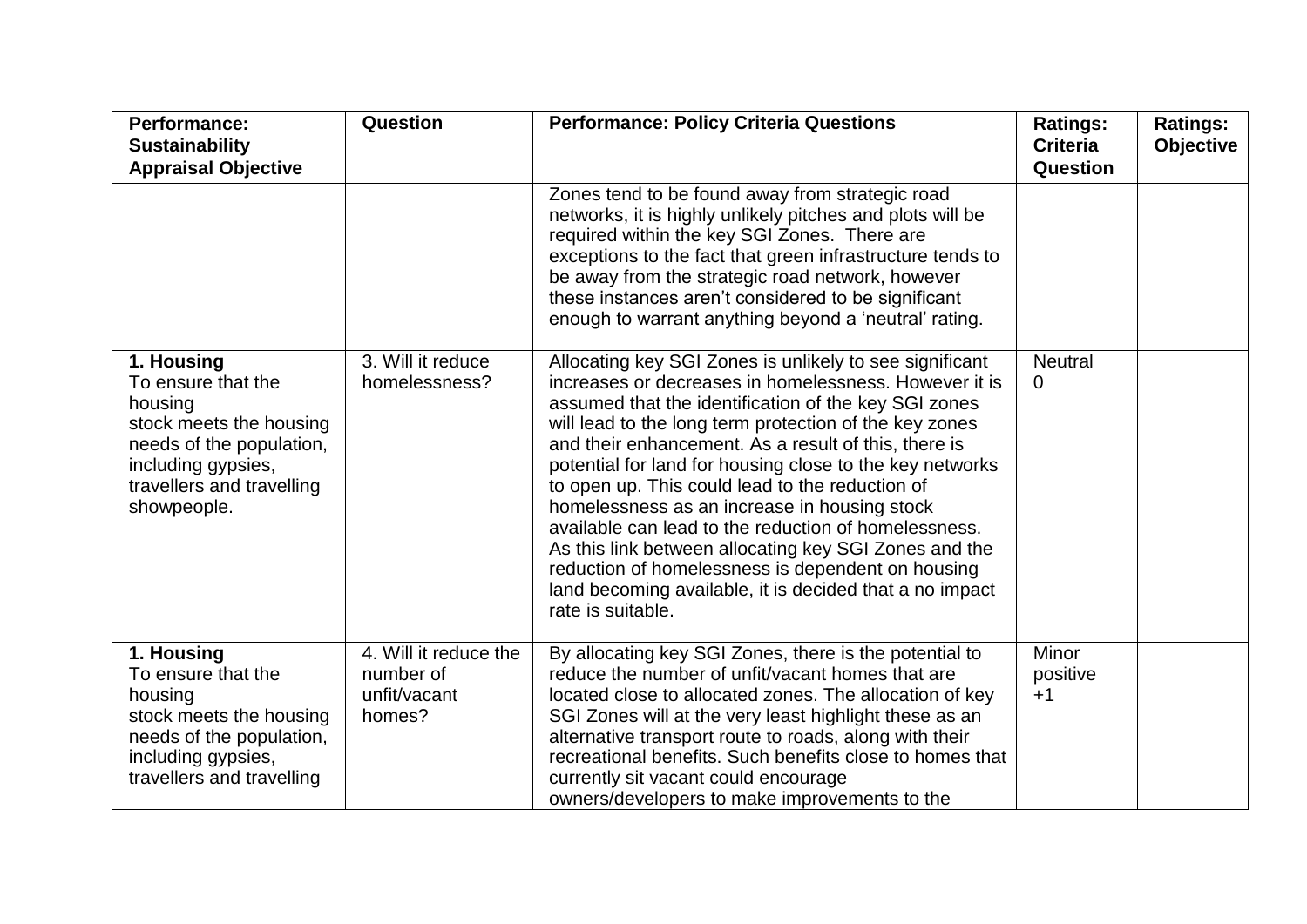| <b>Performance:</b><br><b>Sustainability</b><br><b>Appraisal Objective</b>                                                                                           | Question                                                    | <b>Performance: Policy Criteria Questions</b>                                                                                                                                                                                                                                                                                                                                                                                                                                                                                                                                                                                                                                                                                                                                                        | <b>Ratings:</b><br><b>Criteria</b><br>Question | <b>Ratings:</b><br>Objective     |
|----------------------------------------------------------------------------------------------------------------------------------------------------------------------|-------------------------------------------------------------|------------------------------------------------------------------------------------------------------------------------------------------------------------------------------------------------------------------------------------------------------------------------------------------------------------------------------------------------------------------------------------------------------------------------------------------------------------------------------------------------------------------------------------------------------------------------------------------------------------------------------------------------------------------------------------------------------------------------------------------------------------------------------------------------------|------------------------------------------------|----------------------------------|
| showpeople.                                                                                                                                                          |                                                             | properties and either rent or sell them. This link is<br>reliant on several parts, including the willingness of the<br>owners of any vacant homes close to key SGI Zones.                                                                                                                                                                                                                                                                                                                                                                                                                                                                                                                                                                                                                            |                                                |                                  |
| 1. Housing<br>To ensure that the<br>housing<br>stock meets the housing<br>needs of the population,<br>including gypsies,<br>travellers and travelling<br>showpeople. | 5. Will it provide<br>the required<br>infrastructure?       | Allocating key SGI Zones is unlikely to provide any new<br>infrastructure on its own, however through the<br>allocation of key zones, there is the possibility that<br>improvements can be made improve connectivity<br>between the key zones and adjacent green and blue<br>infrastructure. The allocation of the zones alone will not<br>provide the required infrastructure for housing<br>generally, however, it would not be expected to due to<br>the fact housing is not dependent on key SGI zones,<br>nor are key SGI zones dependent on housing. By<br>allocating key zones, this is contributing towards the<br>provision of infrastructure. Long-term protection of key<br>SGI zones as an accessible transport route into towns<br>is the provision of a long-term sustainable network. | Minor<br>positive<br>$+1$                      |                                  |
| 2. Employment and<br><b>Jobs</b><br>To create employment<br>Opportunities.                                                                                           | 1. Will it improve<br>the diversity and<br>quality of jobs? | The allocation of key SGI Zones will not directly<br>improve the diversity and quality of jobs. However, it<br>will lead to the protection and enhancement of the key<br>SGI Zones, which could potentially be seen as an<br>attractive asset to business owners who may choose to<br>locate close to these sustainable transport links due to<br>their long-term protection.                                                                                                                                                                                                                                                                                                                                                                                                                        | Minor<br>positive<br>$+1$                      | <b>Minor</b><br>positive<br>$+1$ |
| 2. Employment and<br><b>Jobs</b><br>To create employment                                                                                                             | 2. Will it reduce<br>unemployment?                          | The allocation of key SGI Zones will not directly reduce<br>unemployment. However, it will lead to the protection<br>and enhancement of the key zones, which could                                                                                                                                                                                                                                                                                                                                                                                                                                                                                                                                                                                                                                   | <b>Neutral</b><br>0                            |                                  |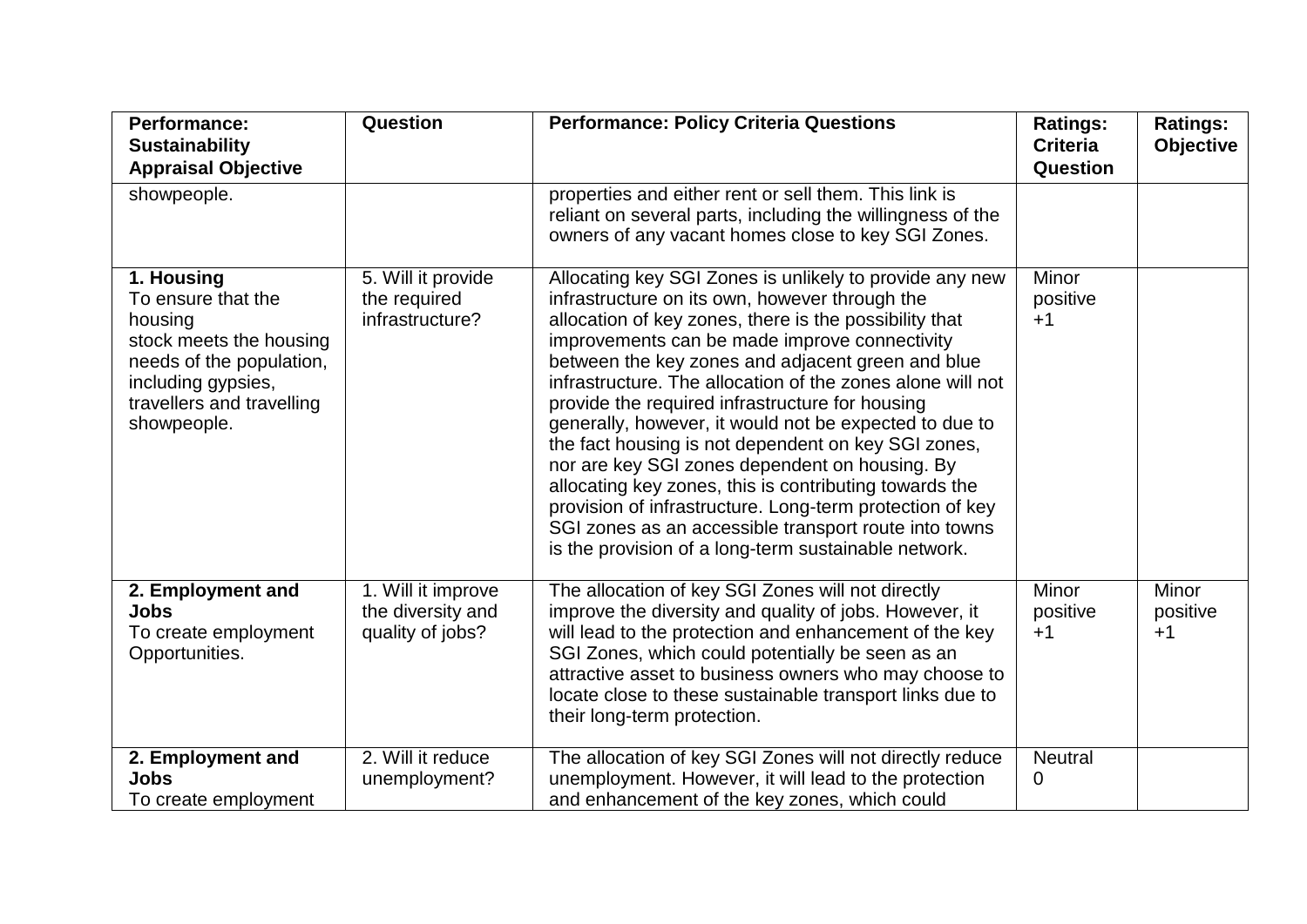| <b>Performance:</b><br><b>Sustainability</b><br><b>Appraisal Objective</b>                                                                                                                                              | Question                                                                                | <b>Performance: Policy Criteria Questions</b>                                                                                                                                                                                                                                                                                                                                                                                | <b>Ratings:</b><br><b>Criteria</b><br><b>Question</b> | <b>Ratings:</b><br><b>Objective</b> |
|-------------------------------------------------------------------------------------------------------------------------------------------------------------------------------------------------------------------------|-----------------------------------------------------------------------------------------|------------------------------------------------------------------------------------------------------------------------------------------------------------------------------------------------------------------------------------------------------------------------------------------------------------------------------------------------------------------------------------------------------------------------------|-------------------------------------------------------|-------------------------------------|
| Opportunities.                                                                                                                                                                                                          |                                                                                         | potentially be seen as an attractive asset to business<br>owners who currently locate close to these sustainable<br>transport links due to their long term protection,<br>therefore potentially ensuring the long term protection<br>of the jobs at their current location. This link is weak<br>however, as businesses who are struggling financially<br>are not duty bound to save jobs due to the businesses<br>location. |                                                       |                                     |
| 2. Employment and<br><b>Jobs</b><br>To create employment<br>Opportunities.                                                                                                                                              | 3. Will it improve<br>rural productivity in<br>terms of<br>employment<br>opportunities? | The allocation of key SGI Zones will have no impact on<br>rural productivity in terms of employment opportunities.                                                                                                                                                                                                                                                                                                           | <b>Neutral</b><br>0                                   |                                     |
| 3. Economic Structure<br>and<br><b>Innovation</b><br>To provide the physical<br>conditions for a high<br>quality modern economic<br>structure including<br>infrastructure to support<br>the use of new<br>technologies. | 1. Will it provide<br>land and buildings<br>of a type required<br>by businesses?        | No. Allocating SGI Zones will lead to the long-term<br>protection and potential enhancement of these key<br>zones. As a result, there is the possibility of nearby<br>land being made available for development due to its<br>sustainable transport links. This land may be suitable<br>for business uses, but the link is weak.                                                                                             | <b>Neutral</b><br>0                                   | <b>Neutral</b><br>0                 |
| 3. Economic Structure<br>and<br><b>Innovation</b><br>To provide the physical                                                                                                                                            | 2. Will it provide<br>business/university<br>clusters?                                  | No. Allocating SGI Zones has no measurable link to the<br>provision of business or university clusters.                                                                                                                                                                                                                                                                                                                      | <b>Neutral</b><br>0                                   |                                     |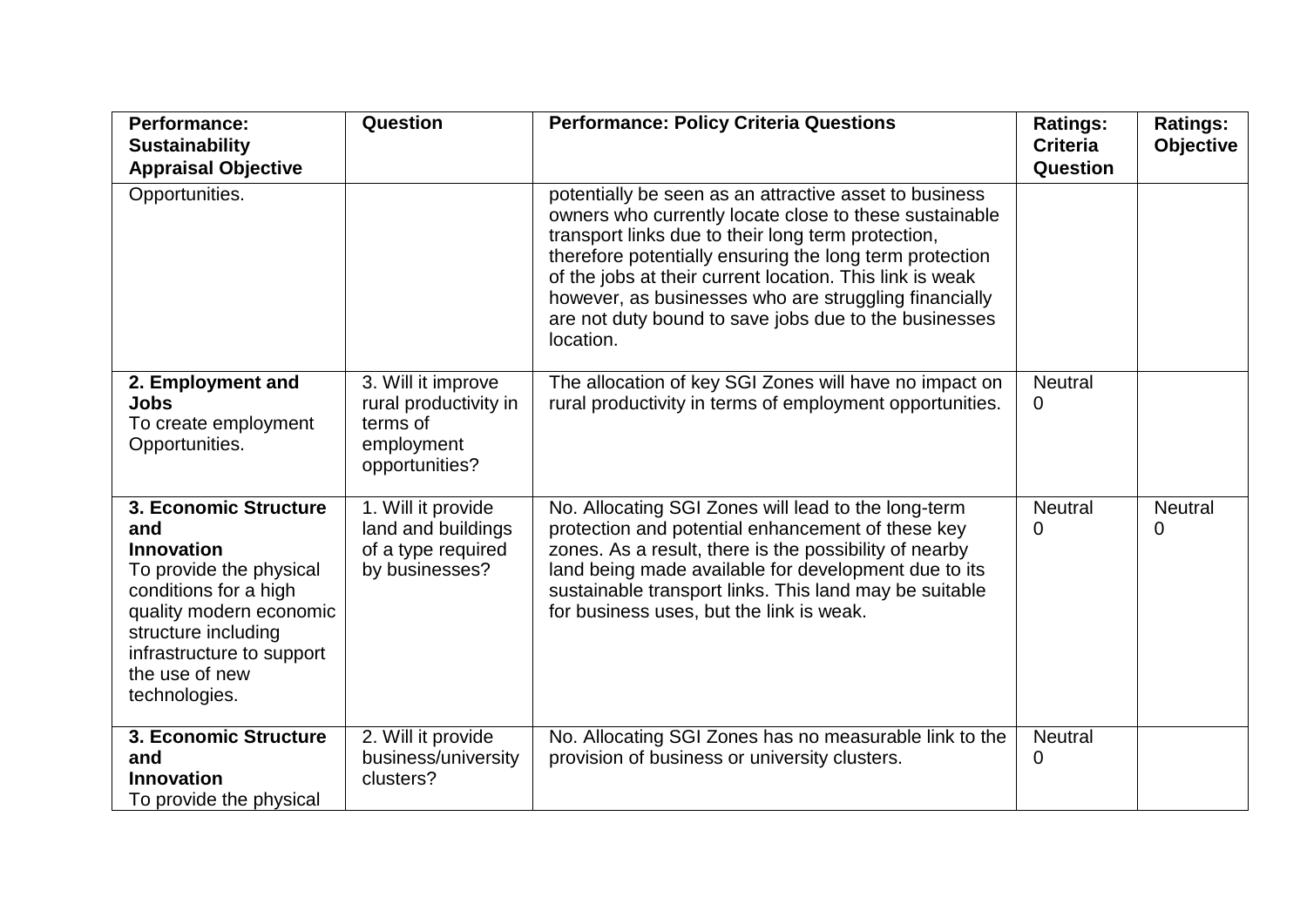| <b>Performance:</b><br><b>Sustainability</b><br><b>Appraisal Objective</b>                                                                                                                                              | Question                                                                       | <b>Performance: Policy Criteria Questions</b>                                                                                                                                                                                                                                                                                                                       | <b>Ratings:</b><br><b>Criteria</b><br>Question | <b>Ratings:</b><br><b>Objective</b> |
|-------------------------------------------------------------------------------------------------------------------------------------------------------------------------------------------------------------------------|--------------------------------------------------------------------------------|---------------------------------------------------------------------------------------------------------------------------------------------------------------------------------------------------------------------------------------------------------------------------------------------------------------------------------------------------------------------|------------------------------------------------|-------------------------------------|
| conditions for a high<br>quality modern economic<br>structure including<br>infrastructure to support<br>the use of new<br>technologies.                                                                                 |                                                                                |                                                                                                                                                                                                                                                                                                                                                                     |                                                |                                     |
| 3. Economic Structure<br>and<br><b>Innovation</b><br>To provide the physical<br>conditions for a high<br>quality modern economic<br>structure including<br>infrastructure to support<br>the use of new<br>technologies. | 3. Will it create jobs<br>in high knowledge<br>sectors?                        | No. The allocation of key SGI Zones is unlikely to<br>create any jobs in high knowledge sectors as a direct<br>result of the identification.                                                                                                                                                                                                                        | <b>Neutral</b><br>0                            |                                     |
| 3. Economic Structure<br>and<br><b>Innovation</b><br>To provide the physical<br>conditions for a high<br>quality modern economic<br>structure including<br>infrastructure to support<br>the use of new<br>technologies. | 4. Will it encourage<br>graduates to live<br>and work within the<br>Plan area? | No. Although allocating key SGI Zones will ensure their<br>long-term protection and enhancement, therefore<br>potentially being more appealing to people who don't<br>have access to motor vehicles (i.e. students), it is<br>considered that the university campuses are too far<br>away for this to encourage graduates to live and work<br>within the plan area. | <b>Neutral</b><br>0                            |                                     |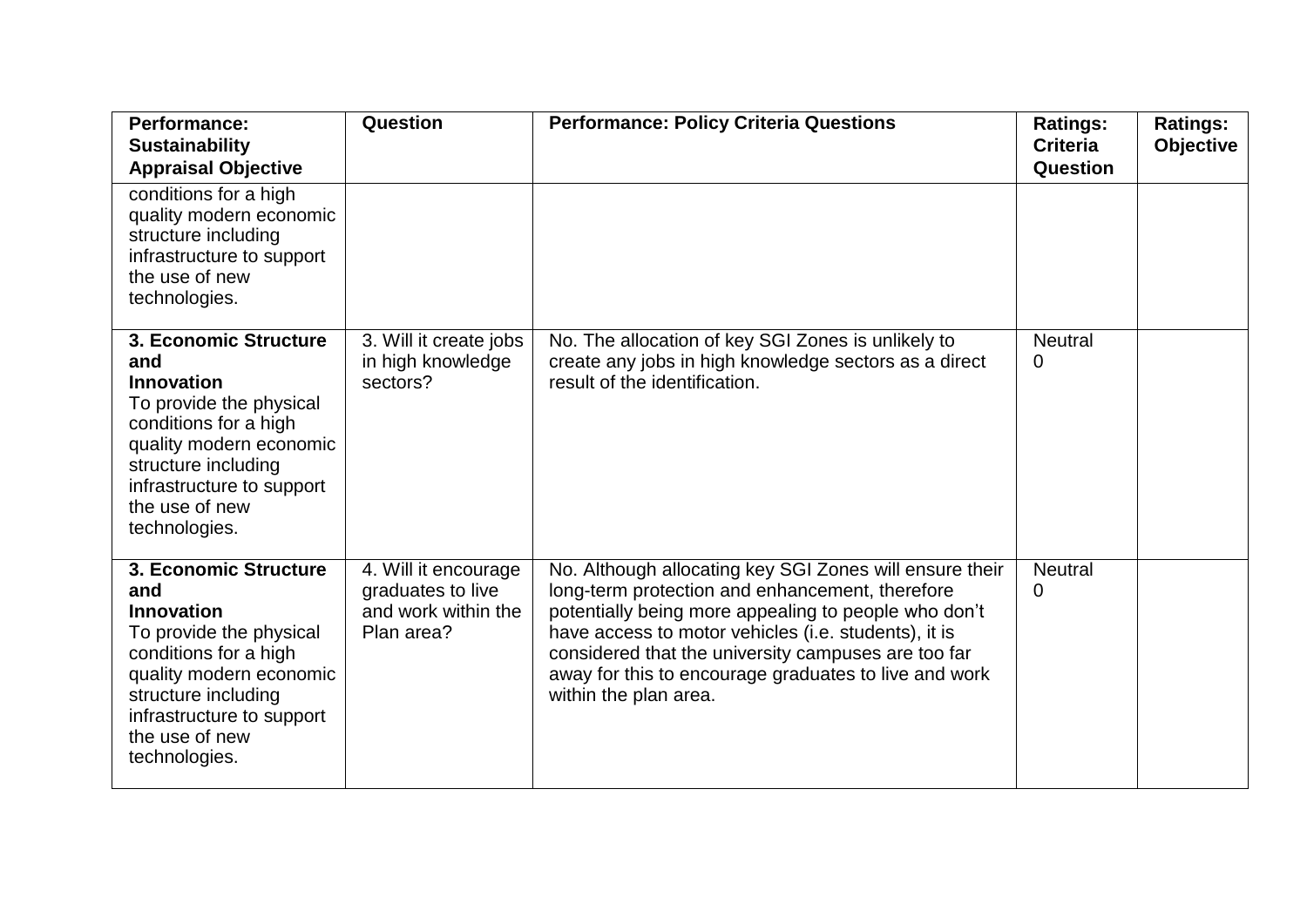| <b>Performance:</b><br><b>Sustainability</b><br><b>Appraisal Objective</b>                                                                                                                                              | Question                                                                                                           | <b>Performance: Policy Criteria Questions</b>                                                                                                                                                                                                                                                                                                                                                                                                                                                                                                      | <b>Ratings:</b><br><b>Criteria</b><br>Question | <b>Ratings:</b><br><b>Objective</b> |
|-------------------------------------------------------------------------------------------------------------------------------------------------------------------------------------------------------------------------|--------------------------------------------------------------------------------------------------------------------|----------------------------------------------------------------------------------------------------------------------------------------------------------------------------------------------------------------------------------------------------------------------------------------------------------------------------------------------------------------------------------------------------------------------------------------------------------------------------------------------------------------------------------------------------|------------------------------------------------|-------------------------------------|
| 3. Economic Structure<br>and<br><b>Innovation</b><br>To provide the physical<br>conditions for a high<br>quality modern economic<br>structure including<br>infrastructure to support<br>the use of new<br>technologies. | 5. Will it provide<br>the required<br>infrastructure?                                                              | No. Allocating key SGI Zones will ensure the protection<br>of green and blue infrastructure within these zones, but<br>on its own is unlikely to provide any required<br>infrastructure.                                                                                                                                                                                                                                                                                                                                                           | <b>Neutral</b><br>0                            |                                     |
| <b>4. Shopping Centres</b><br>Increase the vitality and<br>viability of existing<br>shopping centres.                                                                                                                   | 1. Will it encourage<br>the vitality of the<br>city centre, town<br>centre, district<br>centre or local<br>centre? | There is no direct link between allocating key SGI<br>Zones and the vitality of the centres. However, the<br>vitality of the Borough's town and local centres could be<br>encouraged through enhanced sustainable transport<br>alternatives to driving, especially for those who live<br>close to such centres. Through allocating key SGI<br>Zones, the way is paved for improvements and<br>enhancement of those networks, therefore encouraging<br>more people along these routes which often are close<br>to or within town and local centres. | Minor<br>positive<br>$+1$                      | <b>Minor</b><br>positive<br>$+1$    |
| 5. Health and<br>Wellbeing<br>To improve health and<br>wellbeing and reduce<br>health inequalities.                                                                                                                     | 1. Will it reduce<br>health inequalities?                                                                          | Allocating key SGI Zones will ensure the protection of<br>existing key green and blue infrastructure within these<br>zones. It could also lead to the enhancement of the<br>zones, including their expansion. As a result, more<br>people may be able to access the key green and blue<br>infrastructure networks over their lifetime. As access to<br>such paths is free of charge for every resident, there is<br>the potential that the allocation of key SGI Zones could                                                                       | Minor<br>positive<br>$+1$                      | Major<br>positive<br>$+3$           |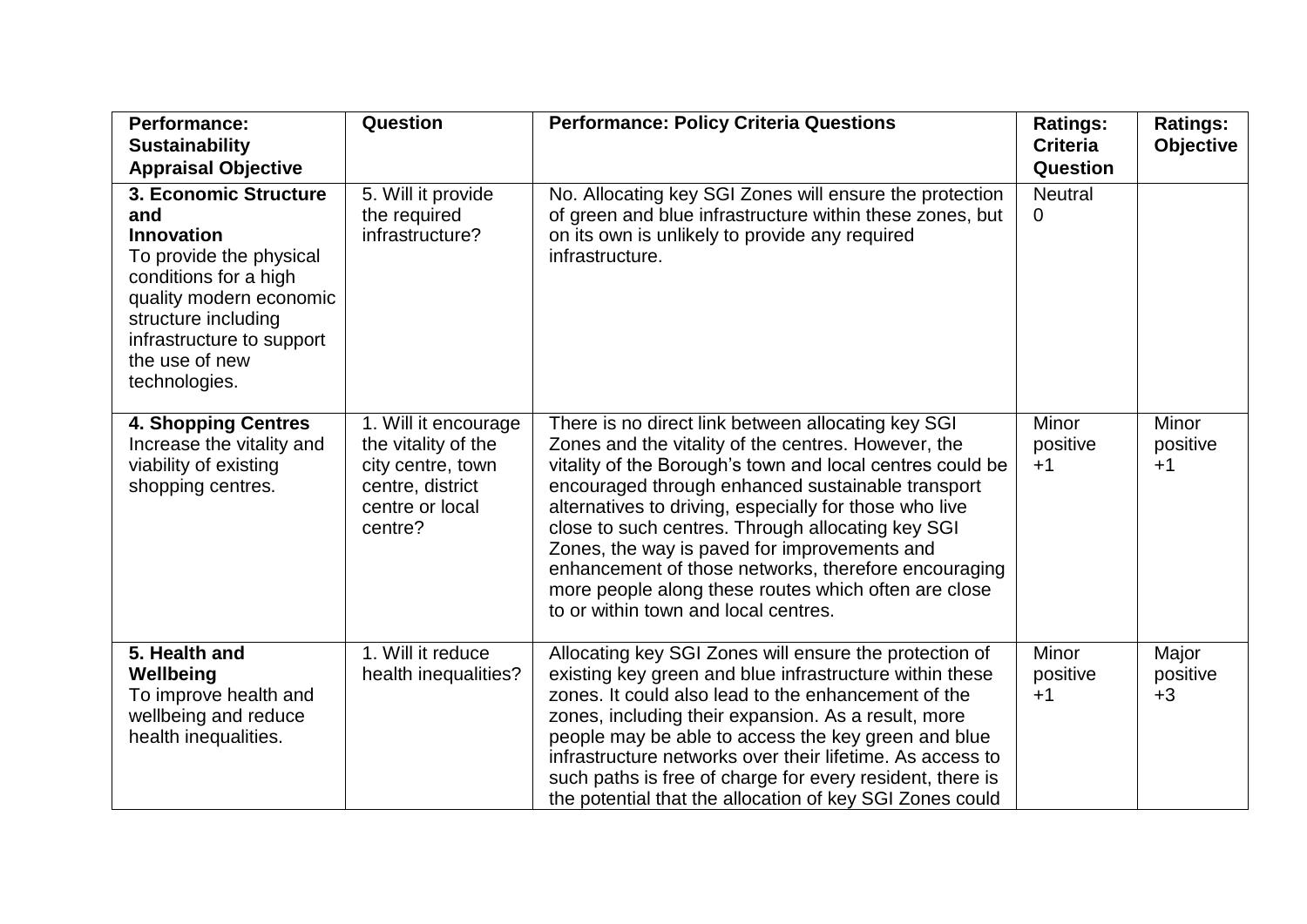| <b>Performance:</b><br><b>Sustainability</b><br><b>Appraisal Objective</b>                          | Question                                                                                     | <b>Performance: Policy Criteria Questions</b>                                                                                                                                                                                                                                                                                                                                                                                                                                                                                                                        | <b>Ratings:</b><br><b>Criteria</b><br>Question | <b>Ratings:</b><br><b>Objective</b> |
|-----------------------------------------------------------------------------------------------------|----------------------------------------------------------------------------------------------|----------------------------------------------------------------------------------------------------------------------------------------------------------------------------------------------------------------------------------------------------------------------------------------------------------------------------------------------------------------------------------------------------------------------------------------------------------------------------------------------------------------------------------------------------------------------|------------------------------------------------|-------------------------------------|
|                                                                                                     |                                                                                              | reduce health inequalities. It is worth noting however<br>that just because the networks are there to be used,<br>there is no guarantee that people will choose to use it.                                                                                                                                                                                                                                                                                                                                                                                           |                                                |                                     |
| 5. Health and<br>Wellbeing<br>To improve health and<br>wellbeing and reduce<br>health inequalities. | 2. Will it improve<br>access to health<br>services?                                          | For any health centres located close to the key SGI<br>Zones, there may be some improvement to the routes<br>in place. However there is no guarantee that the<br>allocation of key SGI Zones will lead to additions of<br>new green or blue infrastructure which will improve<br>access to health services. As a result, no impact is<br>rated.                                                                                                                                                                                                                      | <b>Neutral</b><br>0                            |                                     |
| 5. Health and<br>Wellbeing<br>To improve health and<br>wellbeing and reduce<br>health inequalities. | 3. Will it increase<br>the opportunities<br>for recreational<br>physical activity?           | As a result of the allocation of SGI Zones, there is<br>potential for recreational physical activity opportunities<br>to increase due to the protection and enhancement of<br>current key networks. Their long-term protection could<br>enable new routes to feed into the network creating<br>more opportunities for recreational activity such as<br>walking and cycling.                                                                                                                                                                                          | Minor<br>positive<br>$+1$                      |                                     |
| 5. Health and<br>Wellbeing<br>To improve health and<br>wellbeing and reduce<br>health inequalities. | 4. Will it provide<br>new open space or<br>improve the quality<br>of existing open<br>space? | Yes. Allocating key SGI Zones will likely lead to the<br>improvement of the quality of existing open space.<br>Should any strategic development occur, any funds<br>arising as a result of this development for green and<br>blue infrastructure will initially be targeted towards the<br>allocated SGI Zones and improving their quality. It is<br>worth noting that on its own, allocating key SGI Zones<br>is unlikely to provide new open space, as this is<br>dependent on the provision of new strategic scale<br>development which incorporates such assets. | Minor<br>positive<br>$+1$                      |                                     |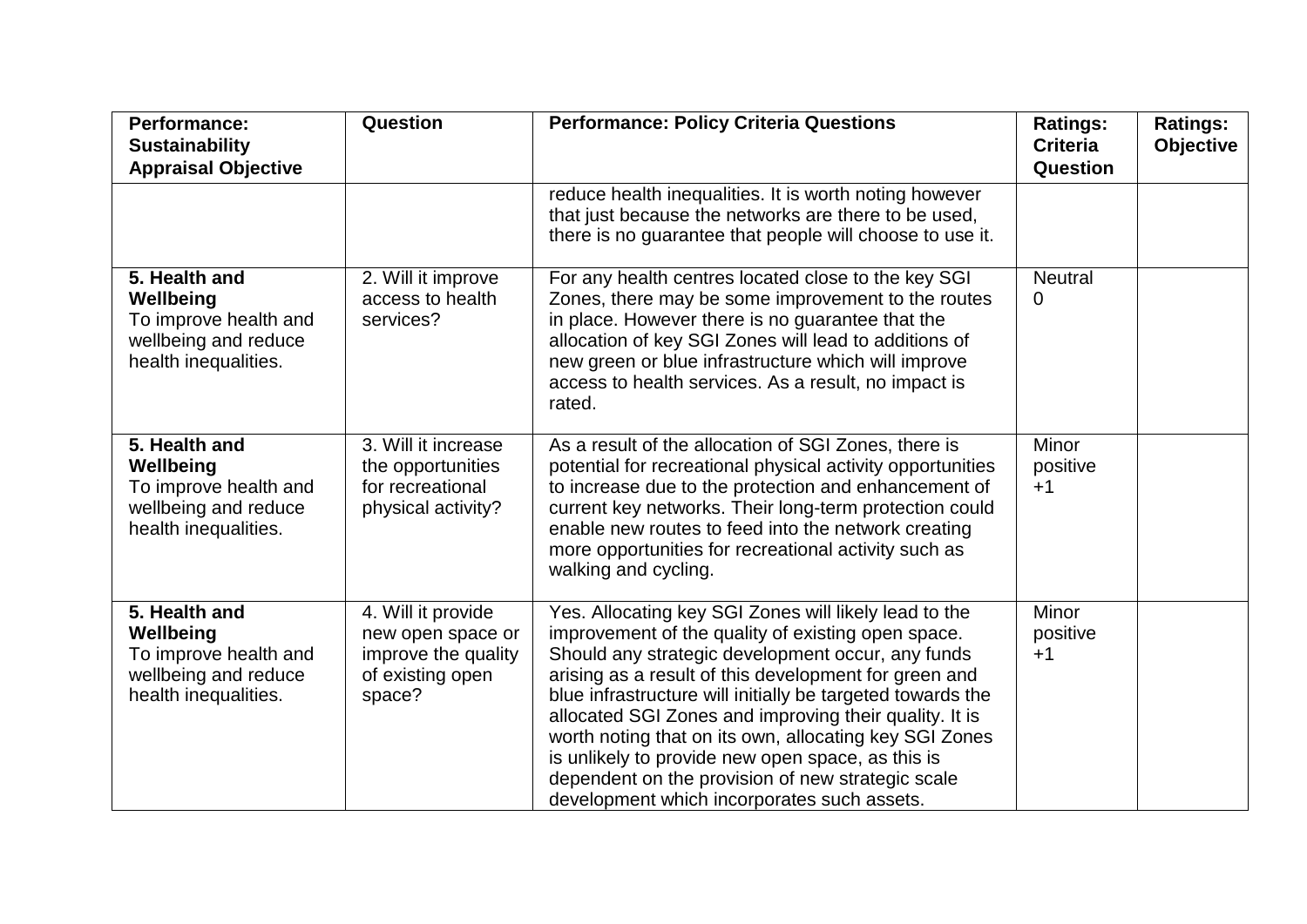| <b>Performance:</b><br><b>Sustainability</b>                                                                                 | Question                                                                | <b>Performance: Policy Criteria Questions</b>                                                                                                                                                                                                                                                                                                                                                                                                                                                                                                                                                                                       | <b>Ratings:</b><br><b>Criteria</b> | <b>Ratings:</b><br><b>Objective</b> |
|------------------------------------------------------------------------------------------------------------------------------|-------------------------------------------------------------------------|-------------------------------------------------------------------------------------------------------------------------------------------------------------------------------------------------------------------------------------------------------------------------------------------------------------------------------------------------------------------------------------------------------------------------------------------------------------------------------------------------------------------------------------------------------------------------------------------------------------------------------------|------------------------------------|-------------------------------------|
| <b>Appraisal Objective</b><br>5. Health and<br>Wellbeing<br>To improve health and<br>wellbeing and reduce                    | 5. Will it improve<br>access to local<br>food growing<br>opportunities? | No. there is no link between the allocation of key SGI<br>Zones and the improvement of access to local food<br>growing opportunities.                                                                                                                                                                                                                                                                                                                                                                                                                                                                                               | Question<br><b>Neutral</b><br>0    |                                     |
| health inequalities.<br><b>6. Community Safety</b><br>To improve community<br>safety, reduce crime and<br>the fear of crime. | 1. Will it reduce<br>crime and the fear<br>of crime?                    | No. There is no direct link between the allocating of key<br>SGI Zones and the reduction in crime and the fear of<br>crime. Some green infrastructure within these zones<br>have been left to deteriorate in quality over time and<br>resultantly have occasionally seen anti-social activities<br>such as vandalism and graffiti. It is anticipated that this<br>should improve within the allocated zones due to the<br>future opportunities to enhance these zones and<br>increase their usage. It is anticipated that the<br>identification of key zones will not affect crime levels in<br>smaller, non-allocated areas of GI. | <b>Neutral</b><br>0                | Minor<br>positive<br>$+1$           |
| <b>6. Community Safety</b><br>To improve community<br>safety, reduce crime and<br>the fear of crime.                         | 2. Will it contribute<br>to a safe and<br>secure built<br>environment?  | It is unlikely that allocating key SGI Zones will make a<br>significant contribution to a safe and secure built<br>environment. However, the built environment does<br>include sustainable transport and recreation routes.<br>Therefore, the allocation of key zones will likely<br>contribute to the safety and security of these corridors,<br>in turn contributing to the safety and security of the<br>sustainable transport routes and recreational uses.                                                                                                                                                                     | Minor<br>positive<br>$+1$          |                                     |
| <b>7. Social Inclusion</b><br>To promote and support<br>the development and                                                  | 1. Will it protect<br>and enhance<br>existing cultural                  | The link between SGI zones and the protection and<br>enhancement of existing cultural assets is weak.<br>Allocating key SGI Zones unlikely to have any impact,                                                                                                                                                                                                                                                                                                                                                                                                                                                                      | <b>Neutral</b><br>0                | Minor<br>positive<br>$+1$           |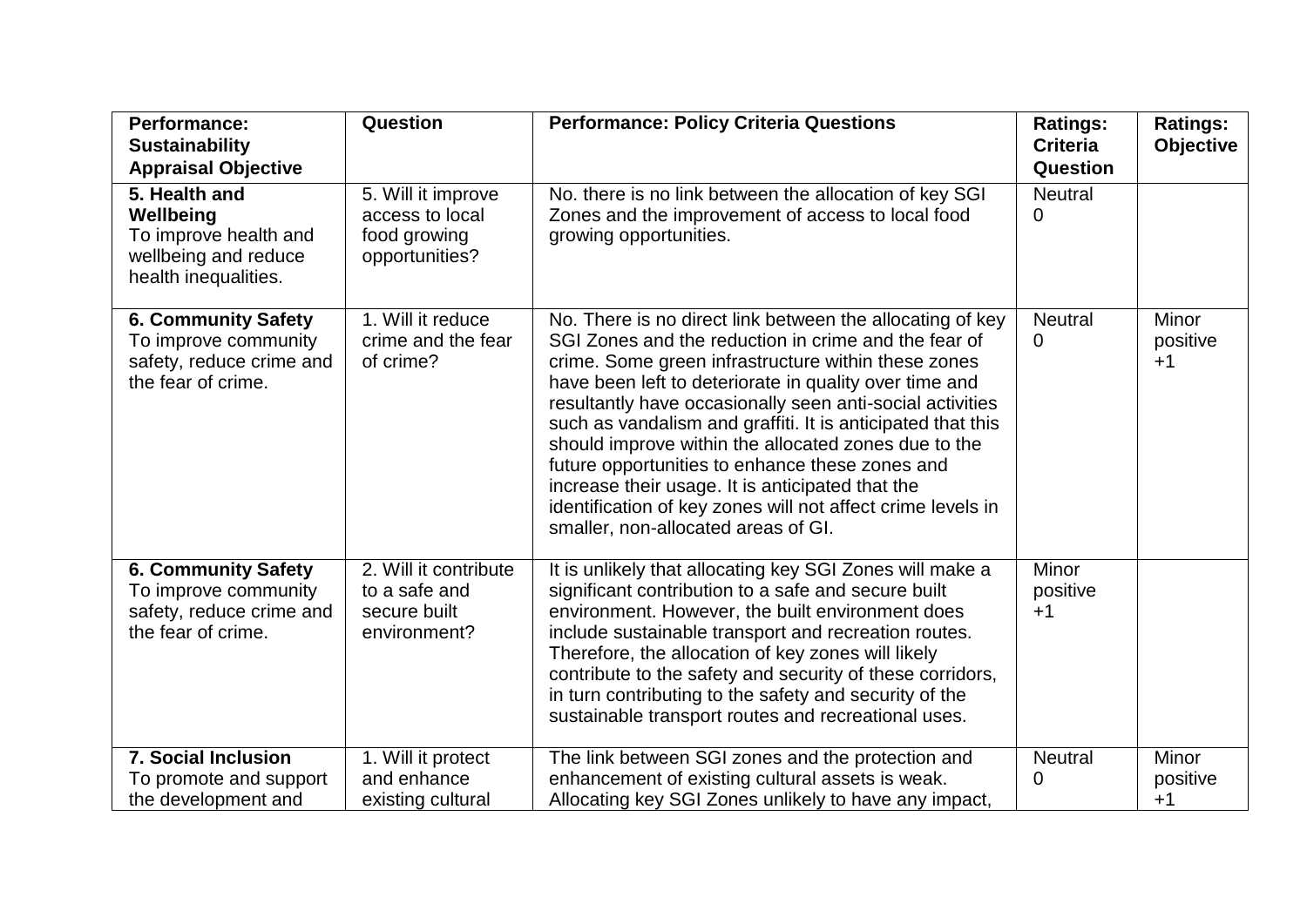| <b>Performance:</b><br><b>Sustainability</b>                                                                                                                                                                                      | Question                                                                                                                          | <b>Performance: Policy Criteria Questions</b>                                                                                                                                                                                                                                                                                                                                                                                                                                                                                      | <b>Ratings:</b><br><b>Criteria</b> | <b>Ratings:</b><br>Objective |
|-----------------------------------------------------------------------------------------------------------------------------------------------------------------------------------------------------------------------------------|-----------------------------------------------------------------------------------------------------------------------------------|------------------------------------------------------------------------------------------------------------------------------------------------------------------------------------------------------------------------------------------------------------------------------------------------------------------------------------------------------------------------------------------------------------------------------------------------------------------------------------------------------------------------------------|------------------------------------|------------------------------|
| <b>Appraisal Objective</b>                                                                                                                                                                                                        |                                                                                                                                   |                                                                                                                                                                                                                                                                                                                                                                                                                                                                                                                                    | Question                           |                              |
| growth of social capital<br>and to improve social<br>inclusion and to close<br>the gap between the<br>most deprived areas<br>within the plan area.                                                                                | assets?                                                                                                                           | positive or negative on the protection and enhancement<br>of existing cultural assets.                                                                                                                                                                                                                                                                                                                                                                                                                                             |                                    |                              |
| <b>7. Social Inclusion</b><br>To promote and support<br>the development and<br>growth of social capital<br>and to improve social<br>inclusion and to close<br>the gap between the<br>most deprived areas<br>within the plan area. | 2. Will it improve<br>access to,<br>encourage<br>engagement with<br>and residents'<br>satisfaction in<br>community<br>activities? | Allocating key SGI Zones is unlikely to have any<br>significant impact, positive or negative on the<br>improvement of access to encourage engagement with<br>and residents' satisfaction in community activities. It is<br>worth noting that the protection and enhancement of<br>key SGI Zones could lead to the slight improvement of<br>physical access to community activities due to<br>enhancement of the zones, however this link is not<br>strong enough to be considered anything above to<br>impact upon this objective. | <b>Neutral</b><br>0                |                              |
| <b>7. Social Inclusion</b><br>To promote and support<br>the development and<br>growth of social capital<br>and to improve social<br>inclusion and to close<br>the gap between the<br>most deprived areas<br>within the plan area. | 3. Will it increase<br>the number of<br>facilities e.g.<br>shops, community<br>centres?                                           | No, there is not a strong enough link, positive or<br>negative, between allocating key SGI Zones and the<br>number of key facilities.                                                                                                                                                                                                                                                                                                                                                                                              | <b>Neutral</b><br>0                |                              |
| <b>7. Social Inclusion</b><br>To promote and support<br>the development and                                                                                                                                                       | 4. Will it provide for<br>the educational<br>needs of the                                                                         | Allocating key SGI Zones could provide for some<br>educational needs of the population due to the<br>biodiversity which can be found within these zones.                                                                                                                                                                                                                                                                                                                                                                           | <b>Minor</b><br>positive<br>$+1$   |                              |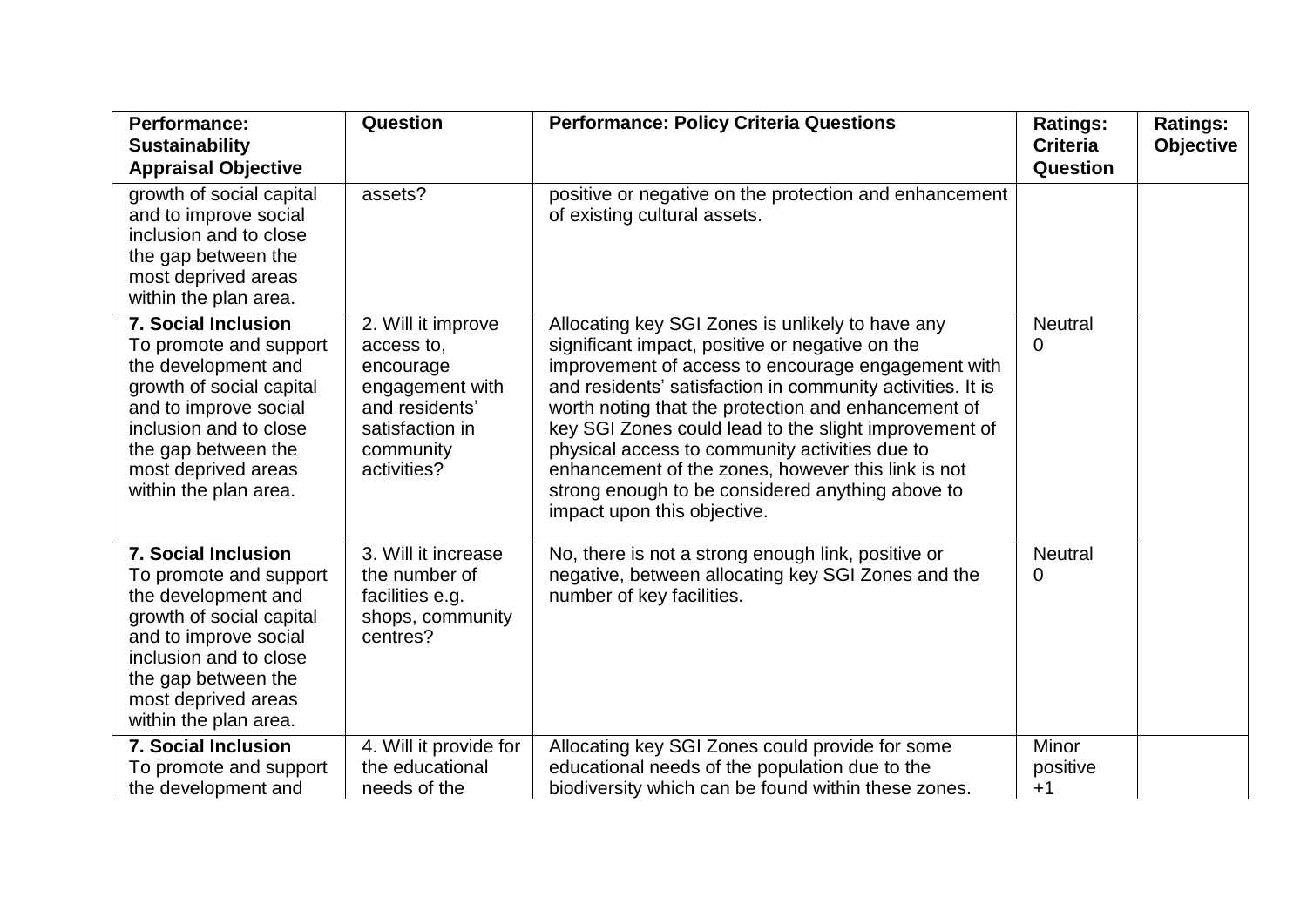| <b>Performance:</b>                                                                                                                                                                                                                               | Question                                                               | <b>Performance: Policy Criteria Questions</b>                                                                                                                                                                                                                                                                                                                                                                                                                                                                                                                                                                                                                                                                                                                                                                                                                                                                                                                                                                                                                                                                                                                                                                                                                               | <b>Ratings:</b>           | <b>Ratings:</b>           |
|---------------------------------------------------------------------------------------------------------------------------------------------------------------------------------------------------------------------------------------------------|------------------------------------------------------------------------|-----------------------------------------------------------------------------------------------------------------------------------------------------------------------------------------------------------------------------------------------------------------------------------------------------------------------------------------------------------------------------------------------------------------------------------------------------------------------------------------------------------------------------------------------------------------------------------------------------------------------------------------------------------------------------------------------------------------------------------------------------------------------------------------------------------------------------------------------------------------------------------------------------------------------------------------------------------------------------------------------------------------------------------------------------------------------------------------------------------------------------------------------------------------------------------------------------------------------------------------------------------------------------|---------------------------|---------------------------|
| <b>Sustainability</b>                                                                                                                                                                                                                             |                                                                        |                                                                                                                                                                                                                                                                                                                                                                                                                                                                                                                                                                                                                                                                                                                                                                                                                                                                                                                                                                                                                                                                                                                                                                                                                                                                             | <b>Criteria</b>           | <b>Objective</b>          |
| <b>Appraisal Objective</b><br>growth of social capital                                                                                                                                                                                            | population?                                                            | The long term protection of these zones secures their                                                                                                                                                                                                                                                                                                                                                                                                                                                                                                                                                                                                                                                                                                                                                                                                                                                                                                                                                                                                                                                                                                                                                                                                                       | <b>Question</b>           |                           |
| and to improve social<br>inclusion and to close                                                                                                                                                                                                   |                                                                        | future as a potential learning opportunity for the<br>population. Although this link is minor, it should not be                                                                                                                                                                                                                                                                                                                                                                                                                                                                                                                                                                                                                                                                                                                                                                                                                                                                                                                                                                                                                                                                                                                                                             |                           |                           |
| the gap between the<br>most deprived areas                                                                                                                                                                                                        |                                                                        | undervalued. The protection and enhancement of these<br>zones will also provide a long-term route to local places                                                                                                                                                                                                                                                                                                                                                                                                                                                                                                                                                                                                                                                                                                                                                                                                                                                                                                                                                                                                                                                                                                                                                           |                           |                           |
| within the plan area.                                                                                                                                                                                                                             |                                                                        | of education for people who do not have access to a<br>car or are within walking distance of such buildings.                                                                                                                                                                                                                                                                                                                                                                                                                                                                                                                                                                                                                                                                                                                                                                                                                                                                                                                                                                                                                                                                                                                                                                |                           |                           |
| 8. Transport<br>To make efficient use of<br>the existing transport<br>infrastructure, help<br>reduce the need to travel<br>by car, improve<br>accessibility to jobs and<br>services for all and to<br>improve travel choice<br>and accessibility. | 1. Will it use and<br>enhance existing<br>transport<br>infrastructure? | Yes. The allocation of key SGI Zones will enhance<br>existing sustainable transport infrastructure through the<br>long term protection and enhancement of key zones.<br>These key zones allow an alternative to using motor<br>vehicles to get to a destination. As the key SGI Zones<br>connect the two towns of Long Eaton and Ilkeston,<br>along with smaller settlements in-between the two, the<br>long-term protection and enhancement of these zones<br>will provide a long-term potential commuting route for<br>walking and cycling. The zone's enhancement could<br>include safety improvements such as improved lighting<br>and resurfacing, which in turn could encourage more<br>residents to use the network as a regular alternative to<br>motor vehicles. Where a commute through the key SGI<br>Zones may be too long for some, the zones also<br>connect to several public transport routes throughout<br>the Borough, therefore offering a long-term connection<br>to some bus routes in the Borough, another more<br>sustainable transport method to motor vehicles. Blue<br>infrastructure is used mainly for recreational transport<br>purposes throughout the Borough. By ensuring their<br>long-term protection through identification within these | Major<br>positive<br>$+2$ | Major<br>positive<br>$+6$ |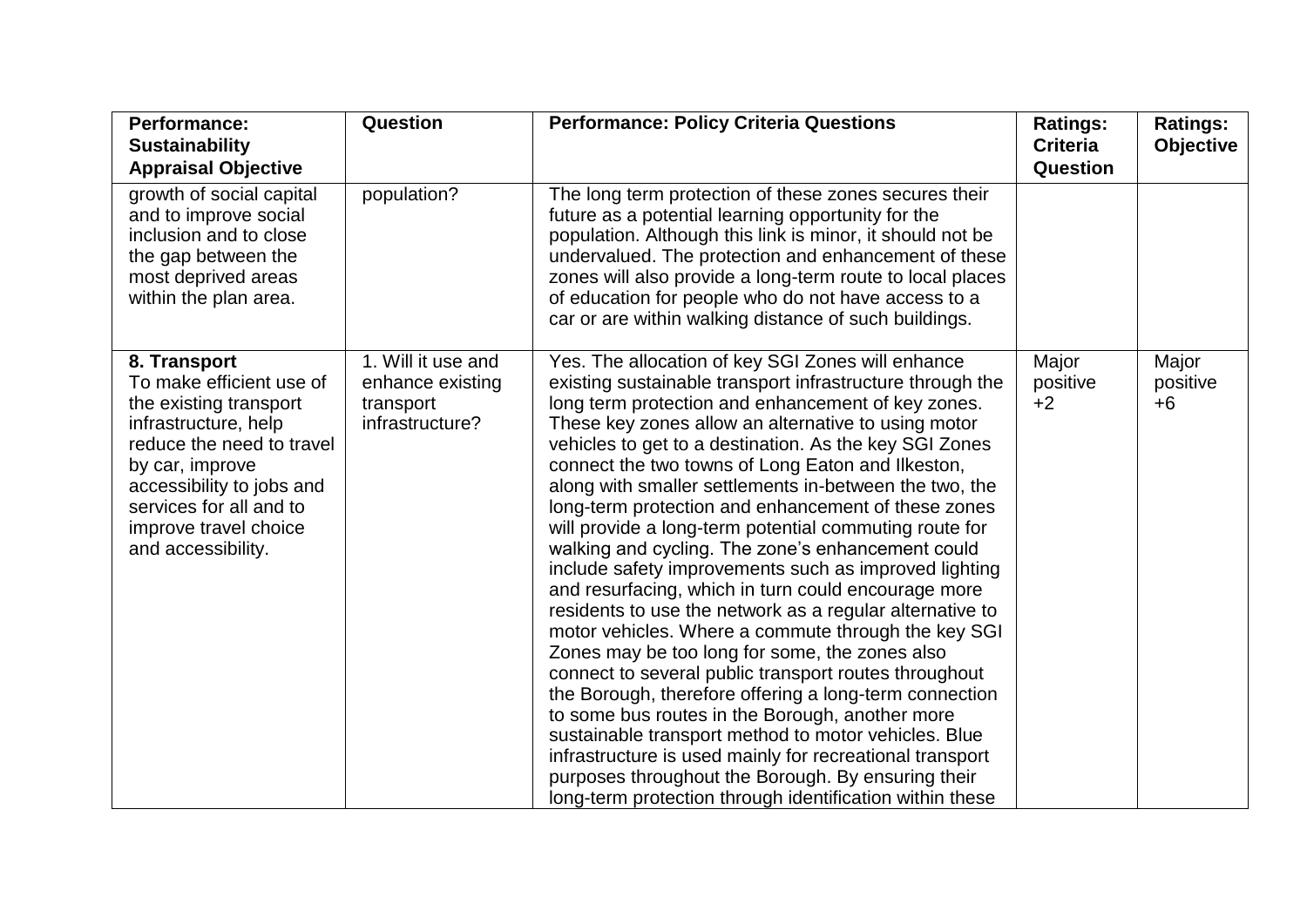| Performance:<br><b>Sustainability</b><br><b>Appraisal Objective</b>                                                                                                                                                                               | Question                                                                                                              | <b>Performance: Policy Criteria Questions</b>                                                                                                                                                                                                                                                                                                                                                                                                                                                                                                                                                                                                                                                                                                                                                                                                                                                                                                           | <b>Ratings:</b><br><b>Criteria</b><br><b>Question</b> | <b>Ratings:</b><br><b>Objective</b> |
|---------------------------------------------------------------------------------------------------------------------------------------------------------------------------------------------------------------------------------------------------|-----------------------------------------------------------------------------------------------------------------------|---------------------------------------------------------------------------------------------------------------------------------------------------------------------------------------------------------------------------------------------------------------------------------------------------------------------------------------------------------------------------------------------------------------------------------------------------------------------------------------------------------------------------------------------------------------------------------------------------------------------------------------------------------------------------------------------------------------------------------------------------------------------------------------------------------------------------------------------------------------------------------------------------------------------------------------------------------|-------------------------------------------------------|-------------------------------------|
|                                                                                                                                                                                                                                                   |                                                                                                                       | zones, it allows these recreational and commuter<br>transport uses to continue side by side with the long-<br>term protection of biodiversity in the immediate and<br>surrounding areas.                                                                                                                                                                                                                                                                                                                                                                                                                                                                                                                                                                                                                                                                                                                                                                |                                                       |                                     |
| 8. Transport<br>To make efficient use of<br>the existing transport<br>infrastructure, help<br>reduce the need to travel<br>by car, improve<br>accessibility to jobs and<br>services for all and to<br>improve travel choice<br>and accessibility. | 2. Will it help to<br>develop a transport<br>network that<br>minimises the<br>impact on the<br>environment?           | Yes. Allocating key SGI Zones will contribute to a<br>transport network that minimises the impact on the<br>environment. Long-term protection of key SGI Zones<br>will enable them to continue being a safe and<br>accessible alternative to motor vehicle transportation<br>for residents of Erewash. Further enhancements to the<br>zones could encourage more residents to see the key<br>SGI Zones as a viable alternative to journeys they<br>would ordinarily use a motor vehicle for.<br>The allocation of key SGI Zones could potentially result<br>in additional secondary networks being introduced<br>between smaller settlements into the key zones. This<br>would make the key SGI Zones accessible to more<br>residents of Erewash than would have been possible if<br>the key zones were not identified. This could lead to<br>even fewer short journeys being made using motor<br>vehicle and minimising the impact on the environment. | Major<br>positive<br>$+2$                             |                                     |
| 8. Transport<br>To make efficient use of<br>the existing transport<br>infrastructure, help<br>reduce the need to travel<br>by car, improve<br>accessibility to jobs and                                                                           | 3. Will it reduce<br>journeys<br>undertaken by<br>private car by<br>encouraging<br>alternative modes<br>of transport? | If key SGI Zones were allocated, it is likely that over the<br>plan period, residents will opt to take shorter journeys<br>using these zones as opposed to a private car. Whilst it<br>is extremely unlikely that every vehicle taken using<br>private cars, which could have been taken using a key<br>SGI Zone, will end up being taken using the key SGI<br>Zones, it is likely that there will be a decrease in                                                                                                                                                                                                                                                                                                                                                                                                                                                                                                                                     | Minor<br>positive<br>$+1$                             |                                     |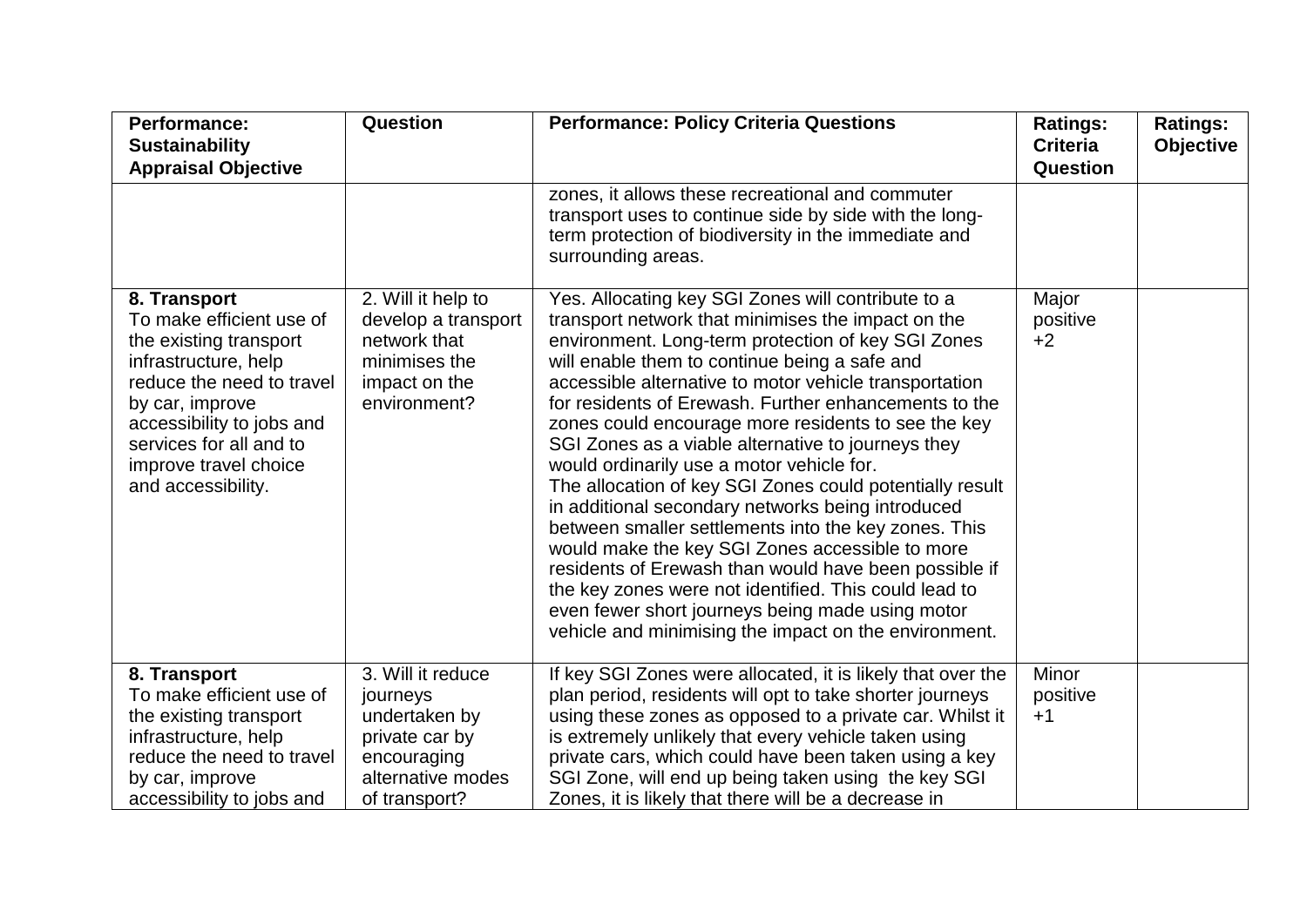| <b>Performance:</b><br><b>Sustainability</b><br><b>Appraisal Objective</b>                                                                                                                                                                        | Question                                                               | <b>Performance: Policy Criteria Questions</b>                                                                                                                                                                                                                                                                                                                                                                                                                                                                                                                                                                                                                                                                                                                                                                                                 | <b>Ratings:</b><br><b>Criteria</b><br>Question | <b>Ratings:</b><br><b>Objective</b> |
|---------------------------------------------------------------------------------------------------------------------------------------------------------------------------------------------------------------------------------------------------|------------------------------------------------------------------------|-----------------------------------------------------------------------------------------------------------------------------------------------------------------------------------------------------------------------------------------------------------------------------------------------------------------------------------------------------------------------------------------------------------------------------------------------------------------------------------------------------------------------------------------------------------------------------------------------------------------------------------------------------------------------------------------------------------------------------------------------------------------------------------------------------------------------------------------------|------------------------------------------------|-------------------------------------|
| services for all and to<br>improve travel choice<br>and accessibility.                                                                                                                                                                            |                                                                        | journeys being taken by private car.<br>Allocating the key SGI Zones will keep them safe, clean<br>and accessible for residents throughout the plan period.<br>Failing to protect these zones could lead to the paths<br>becoming overgrown, less safe and less accessible for<br>residents to use, therefore encouraging them back into<br>private cars for short journeys. Allocating key SGI<br>Zones will not eliminate journeys by private cars;<br>however, it will work to reduce them by protecting and<br>enhancing a long-term alternative to short private car<br>journeys.                                                                                                                                                                                                                                                        |                                                |                                     |
| 8. Transport<br>To make efficient use of<br>the existing transport<br>infrastructure, help<br>reduce the need to travel<br>by car, improve<br>accessibility to jobs and<br>services for all and to<br>improve travel choice<br>and accessibility. | 4. Will it increase<br>accessibility to<br>services and<br>facilities? | Ensuring the long-term protection and potential<br>enhancement of key SGI Zones could potentially<br>increase accessibility to services and facilities. This<br>would be due to potential enhancements of SGI Zones<br>in particular, potentially adding to the current zones in<br>place and creating better access to the key zones for<br>more residents. It is most likely that additions to the key<br>SGI Zones will be located close to any new housing<br>development, as a direct result of the development.<br>The long-term protection of the key zones will be<br>guaranteed, however, additions to the network will be<br>dependent on new housing development, grants or<br>external funding, thus leading to increasing accessibility<br>to services and facilities. Therefore, a minor positive is<br>considered appropriate. | <b>Minor</b><br>positive<br>$+1$               |                                     |
| 9. Brownfield Land<br>To make efficient use of                                                                                                                                                                                                    | 1. Will it make<br>efficient use of                                    | No. Key SGI Zones are located exclusively on<br>greenfield land. Brownfield land would be more                                                                                                                                                                                                                                                                                                                                                                                                                                                                                                                                                                                                                                                                                                                                                | <b>Neutral</b><br>0                            | <b>Neutral</b><br>0                 |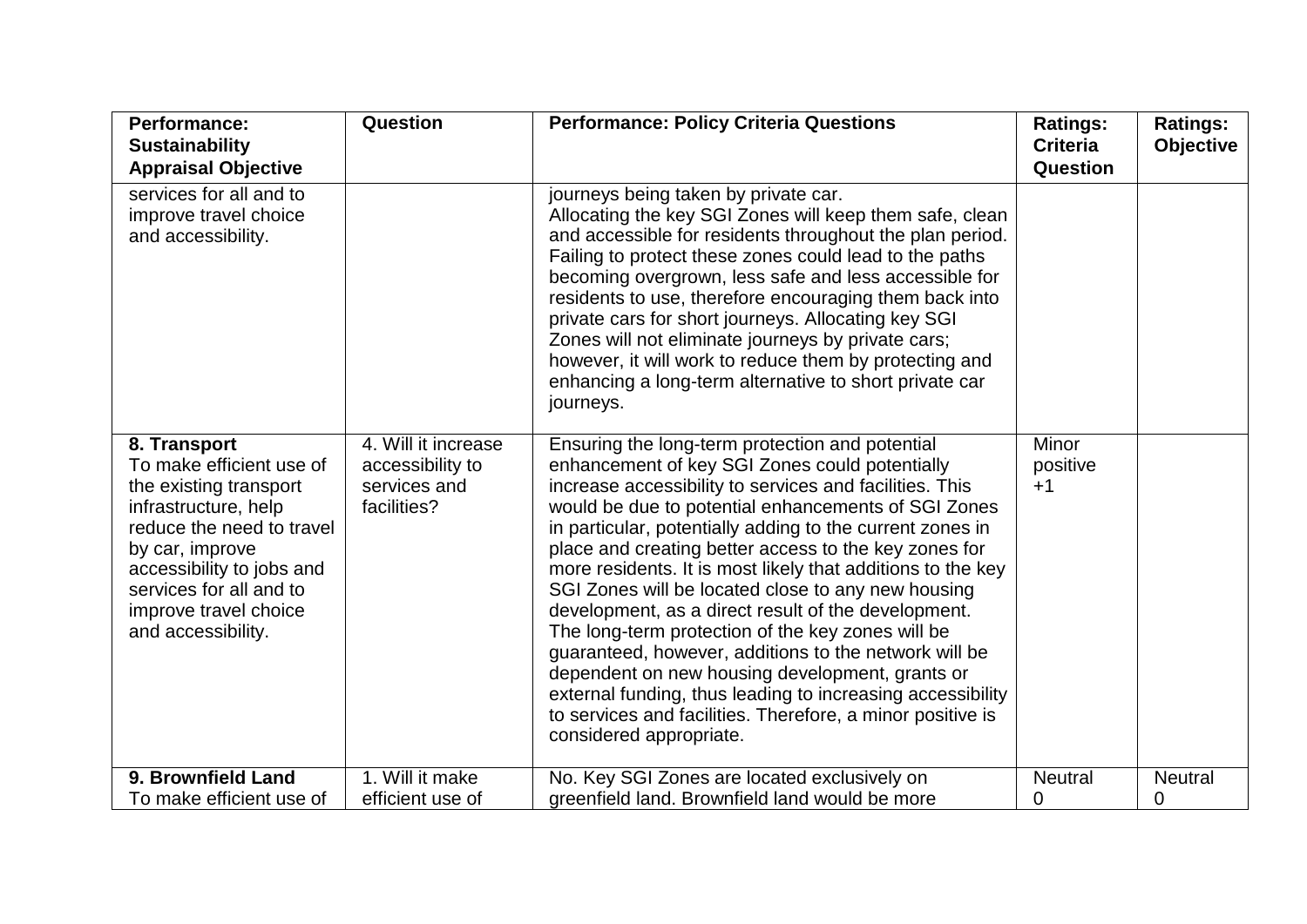| <b>Performance:</b><br><b>Sustainability</b><br><b>Appraisal Objective</b>                                                                                            | Question                                                                                     | <b>Performance: Policy Criteria Questions</b>                                                                                                                           | <b>Ratings:</b><br><b>Criteria</b><br>Question | <b>Ratings:</b><br><b>Objective</b> |
|-----------------------------------------------------------------------------------------------------------------------------------------------------------------------|----------------------------------------------------------------------------------------------|-------------------------------------------------------------------------------------------------------------------------------------------------------------------------|------------------------------------------------|-------------------------------------|
| brownfield land and<br>recognise biodiversity<br>value where appropriate.                                                                                             | brownfield land?                                                                             | efficiently used for other infrastructure, such as roads<br>and employment.                                                                                             |                                                |                                     |
| 9. Brownfield Land<br>To make efficient use of<br>brownfield land and<br>recognise biodiversity<br>value where appropriate.                                           | 2. Will it minimise<br>impact on the<br>biodiversity<br>interests of land?                   | No. Allocating key SGI Zones is unlikely to minimise<br>the impact on the biodiversity interests of brownfield<br>land as the current GI is located on greenfield land. | <b>Neutral</b><br>$\mathbf{0}$                 |                                     |
| 10. Energy and Climate<br>Change<br>To minimise energy<br>usage and to develop<br>low-carbon energy<br>resource, reducing<br>dependency on non-<br>renewable sources. | 1. Will it result in<br>additional energy<br>use?                                            | No. Allocating key SGI Zones is highly unlikely to result<br>in additional energy use as a direct result of their<br>allocation.                                        | <b>Neutral</b><br>0                            | <b>Neutral</b><br>0                 |
| 10. Energy and Climate<br>Change<br>To minimise energy<br>usage and to develop<br>low-carbon energy<br>resource, reducing<br>dependency on non-<br>renewable sources. | 2. Will it improve<br>energy efficiency of<br>the building stock<br>within the Plan<br>area? | No. There is no link between allocating key SGI Zones<br>and the energy efficiency of new building stock within<br>the plan area.                                       | <b>Neutral</b><br>0                            |                                     |
| 10. Energy and Climate<br>Change<br>To minimise energy<br>usage and to develop<br>low-carbon energy                                                                   | 3. Will it support<br>the generation and<br>use of renewable<br>energy?                      | No. There is no strong link between allocating key SGI<br>Zones and the generation and use of renewable<br>energy.                                                      | <b>Neutral</b><br>0                            |                                     |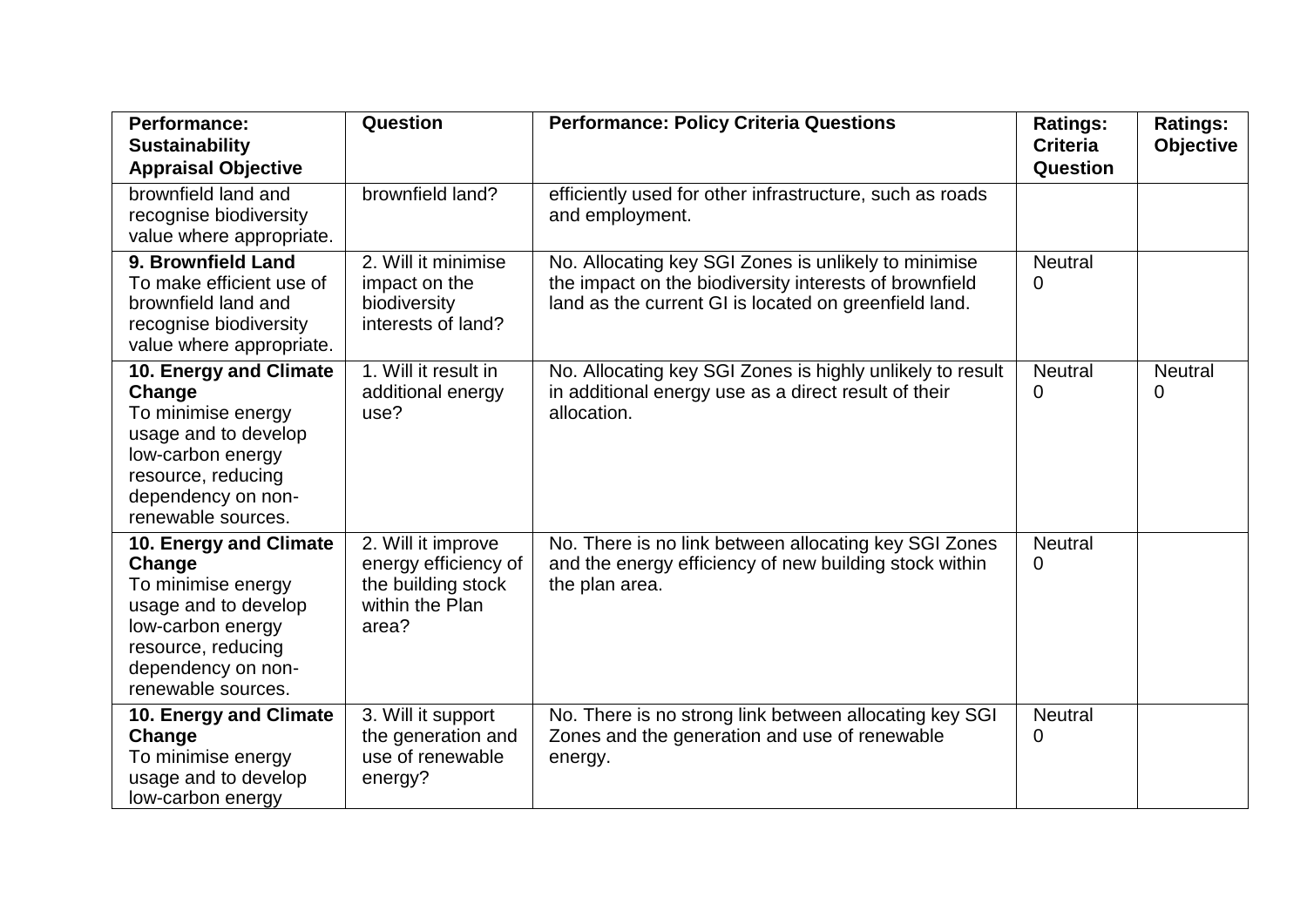| <b>Performance:</b><br><b>Sustainability</b><br><b>Appraisal Objective</b>                                                                                            | Question                                                                                             | <b>Performance: Policy Criteria Questions</b>                                                                                                                                                                                                                                                                                                                                                    | <b>Ratings:</b><br><b>Criteria</b><br><b>Question</b> | <b>Ratings:</b><br><b>Objective</b> |
|-----------------------------------------------------------------------------------------------------------------------------------------------------------------------|------------------------------------------------------------------------------------------------------|--------------------------------------------------------------------------------------------------------------------------------------------------------------------------------------------------------------------------------------------------------------------------------------------------------------------------------------------------------------------------------------------------|-------------------------------------------------------|-------------------------------------|
| resource, reducing<br>dependency on non-<br>renewable sources.                                                                                                        |                                                                                                      |                                                                                                                                                                                                                                                                                                                                                                                                  |                                                       |                                     |
| 10. Energy and Climate<br>Change<br>To minimise energy<br>usage and to develop<br>low-carbon energy<br>resource, reducing<br>dependency on non-<br>renewable sources. | 4. Will it support<br>the development of<br>community energy<br>systems?                             | No. Allocating key SGI Zones will have no significant<br>impact, neither positive nor negative, on the<br>development of community energy systems.                                                                                                                                                                                                                                               | <b>Neutral</b><br>0                                   |                                     |
| 10. Energy and Climate<br>Change<br>To minimise energy<br>usage and to develop<br>low-carbon energy<br>resource, reducing<br>dependency on non-<br>renewable sources. | 5. Will it ensure<br>that buildings are<br>able to deal with<br>future changes in<br>climate change? | No. Allocating key SGI Zones will have no significant<br>impact, neither positive nor negative, on ensuring<br>buildings are able to deal with future changes in climate<br>change.                                                                                                                                                                                                              | <b>Neutral</b><br>0                                   |                                     |
| 11. Pollution and Air<br>Quality<br>To manage air quality<br>and minimise the risk<br>posed by air, noise and<br>other types of pollution.                            | 1. Will it increase<br>levels of air, noise<br>and other types of<br>pollution?                      | No. Allocating key SGI Zones is highly unlikely to lead<br>to any increase in pollution. Protecting and enhancing<br>these zones will protect the biodiversity and<br>ecosystems that can be found within these zones,<br>including trees which help improve air quality and<br>reduce noise pollution. It is considered that there will be<br>no impact on pollution by allocating these zones. | <b>Neutral</b><br>0                                   | <b>Neutral</b><br>0                 |
| 12. Flooding and Water<br>Quality                                                                                                                                     | 1. Will it minimise<br>or mitigate flood                                                             | Allocating key SGI Zones has the potential to further<br>minimise and mitigate flood risks. This is due to through                                                                                                                                                                                                                                                                               | Minor<br>positive                                     | Minor<br>positive                   |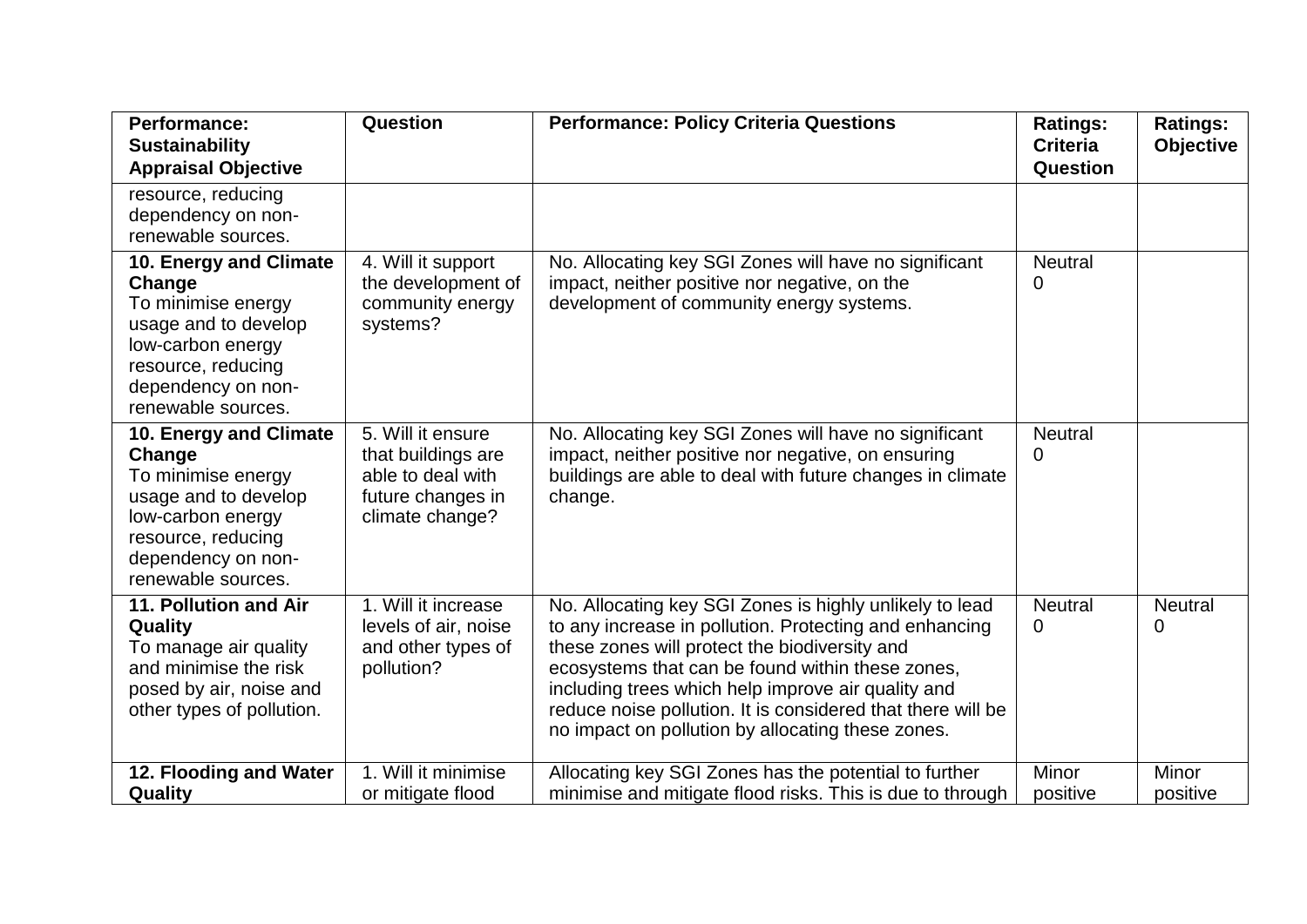| <b>Performance:</b><br><b>Sustainability</b><br><b>Appraisal Objective</b>                                                | Question                             | <b>Performance: Policy Criteria Questions</b>                                                                                                                                                                                                                                                                                                                                                                                                                                                                                                                                                                                                                                                                                                        | <b>Ratings:</b><br><b>Criteria</b><br>Question | <b>Ratings:</b><br><b>Objective</b> |
|---------------------------------------------------------------------------------------------------------------------------|--------------------------------------|------------------------------------------------------------------------------------------------------------------------------------------------------------------------------------------------------------------------------------------------------------------------------------------------------------------------------------------------------------------------------------------------------------------------------------------------------------------------------------------------------------------------------------------------------------------------------------------------------------------------------------------------------------------------------------------------------------------------------------------------------|------------------------------------------------|-------------------------------------|
| To minimise the risk of<br>flooding and to conserve<br>and improve water<br>quality.                                      | risk?                                | protecting and enhancing green and blue infrastructure<br>corridors, there is the potential for new SGI Zones to<br>emerge. Protected zones can work to minimise and<br>mitigate flood risk through the dispersal of water away<br>from towns.                                                                                                                                                                                                                                                                                                                                                                                                                                                                                                       | $+1$                                           | $+1$                                |
| 12. Flooding and Water<br>Quality<br>To minimise the risk of<br>flooding and to conserve<br>and improve water<br>quality. | 2. Will it improve<br>water quality? | Allocating key SGI Zones is unlikely to have a<br>significant impact on water quality, either positively or<br>negatively. The blue infrastructure throughout Erewash<br>is majority rivers, canals, ponds and some wetlands.<br>The majority of blue infrastructure is also located within<br>the SGI Zones, such as canal towpaths, fields and foot<br>paths. Increased use of these towpaths as a result of<br>further development could lead to an increase in water<br>pollution due to discarded litter and increased footfall.<br>However, these risks can easily be mitigated through<br>the introduction of additional rubbish bins. It is unlikely<br>that any impact would be significant enough to justify<br>any rating beyond neutral. | <b>Neutral</b><br>0                            |                                     |
| 12. Flooding and Water<br>Quality<br>To minimise the risk of<br>flooding and to conserve<br>and improve water<br>quality. | 3. Will it conserve<br>water?        | Allocating key SGI Zones is unlikely to have a<br>significant impact on conserving water either positively<br>or negatively. However, protecting the current blue<br>infrastructure, including rivers, canals and wetlands, will<br>ensure that the current amount of water that in<br>conserved within the blue infrastructure will continue to<br>be conserved. It is unlikely that further water<br>conservation will arise as a result of identifying the key<br>SGI Zones due to the costs involved however, so it is<br>highly unlikely that there will be a reduction in the                                                                                                                                                                  | <b>Neutral</b><br>0                            |                                     |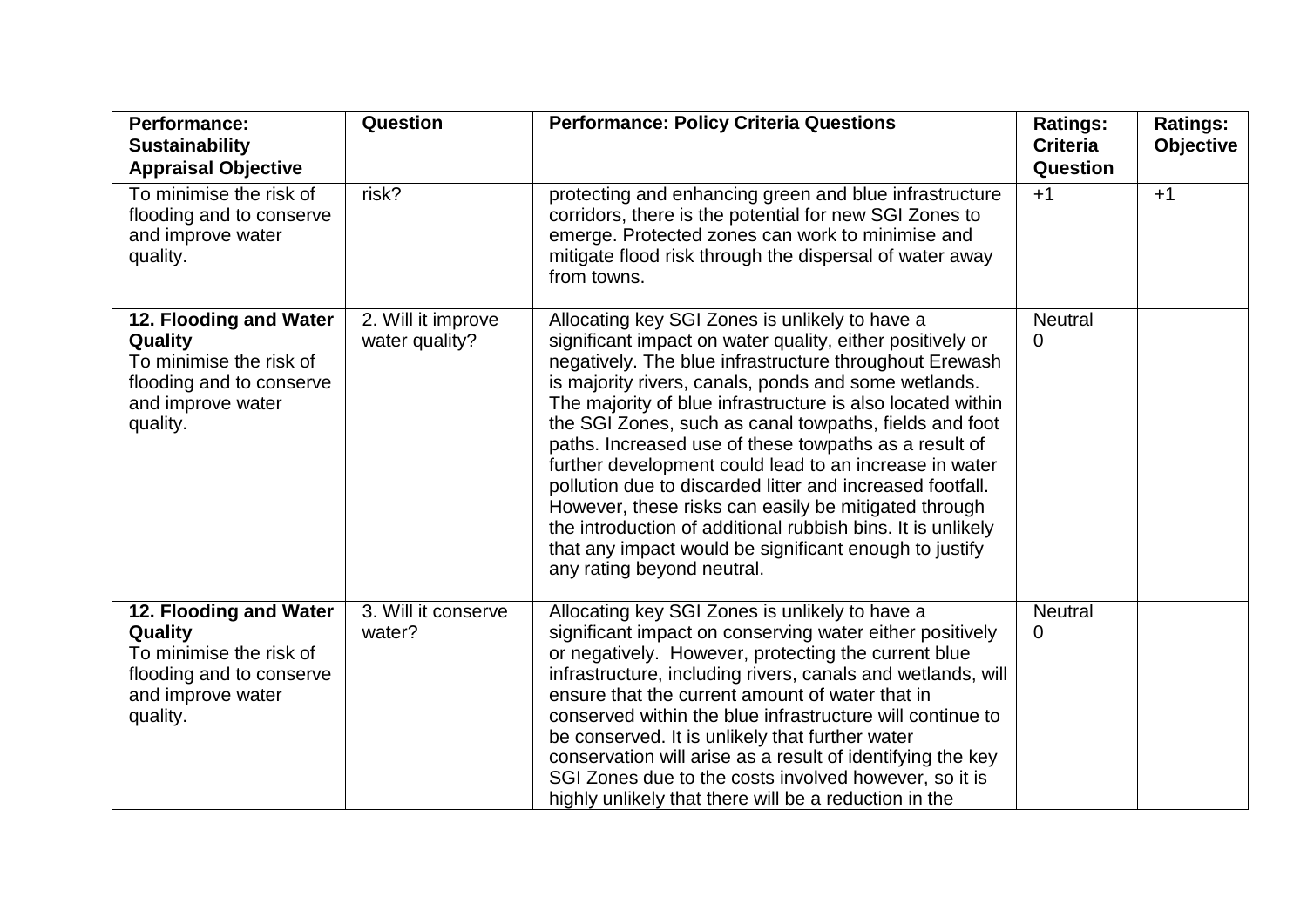| <b>Performance:</b><br><b>Sustainability</b><br><b>Appraisal Objective</b>                                                | Question                                                                                                                                   | <b>Performance: Policy Criteria Questions</b>                                                                                                                                                                                                                                                                                                         | <b>Ratings:</b><br><b>Criteria</b><br>Question | <b>Ratings:</b><br>Objective |
|---------------------------------------------------------------------------------------------------------------------------|--------------------------------------------------------------------------------------------------------------------------------------------|-------------------------------------------------------------------------------------------------------------------------------------------------------------------------------------------------------------------------------------------------------------------------------------------------------------------------------------------------------|------------------------------------------------|------------------------------|
|                                                                                                                           |                                                                                                                                            | amount of water conserved.                                                                                                                                                                                                                                                                                                                            |                                                |                              |
| 12. Flooding and Water<br>Quality<br>To minimise the risk of<br>flooding and to conserve<br>and improve water<br>quality. | 4. Will it improve or<br>help to promote<br>water efficiency?                                                                              | Allocating key SGI Zones might help promote the water<br>cycle in the most general of terms, adding value to it,<br>therefore having some potential influence on resident's<br>approach to water efficiency, however it is unlikely to<br>have a great enough impact to justify any rating beyond<br>no impact.                                       | <b>Neutral</b><br>0                            |                              |
| 12. Flooding and Water<br>Quality<br>To minimise the risk of<br>flooding and to conserve<br>and improve water<br>quality. | 5. Will it cause a<br>deterioration of<br><b>Water Framework</b><br><b>Directive</b><br>status or potential<br>of on-site<br>watercourses? | Allocating key SGI Zones is highly unlikely to cause<br>any deterioration of Water Framework Directive status<br>or potential of onsite watercourses. If any large-scale<br>development occurs close to blue infrastructure,<br>mitigation measures should be implemented and<br>managed to avoid any negative effects.                               | <b>Neutral</b><br>0                            |                              |
| 12. Flooding and Water<br>Quality<br>To minimise the risk of<br>flooding and to conserve<br>and improve water<br>quality. | 6. Will it cause any<br>harm to a Source<br>Protection Zone or<br>the water<br>environment?                                                | Allocating key SGI Zones will not cause any harm to a<br>SPZ or the water environment. The protection and<br>enhancement of these zones will ensure their<br>protection from development. These zones will be the<br>focus of environmental enhancements throughout the<br>plan period, which could lead to improvements to the<br>water environment. | <b>Neutral</b><br>0                            |                              |
| 13. Natural<br>Environment,<br><b>Biodiversity, Green &amp;</b><br><b>Blue Infrastructure</b><br>To increase biodiversity | 1. Will it help<br>protect and<br>improve<br>biodiversity and<br>avoid harm to                                                             | Allocating key SGI Zones will help protect and improve<br>biodiversity and avoid harm to protected species<br>significantly. By protecting these key corridors, you are<br>also protecting the habitats of species, along with<br>species which use the green infrastructure corridors to                                                             | Major<br>positive<br>$+2$                      | Major<br>positive<br>$+9$    |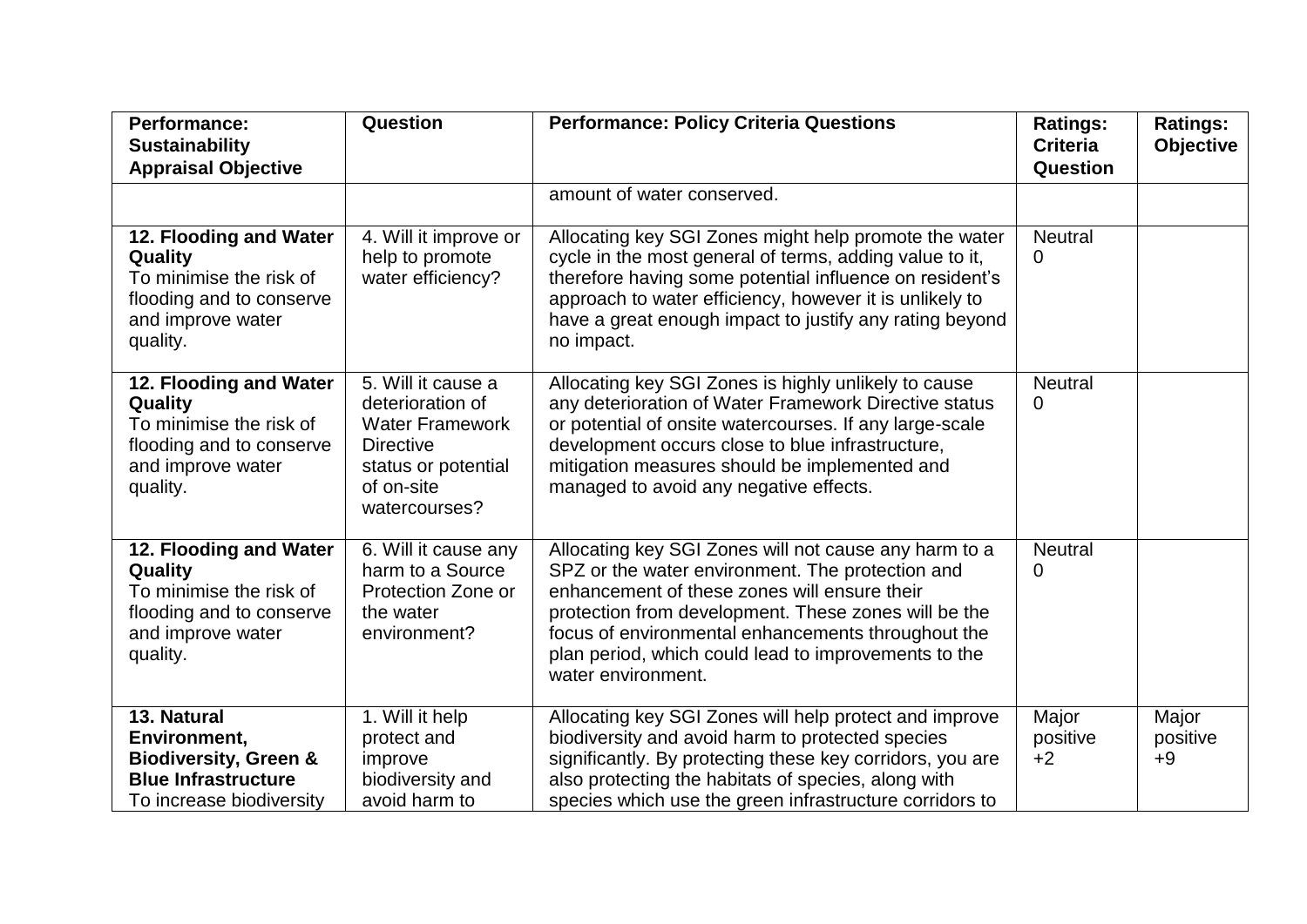| <b>Performance:</b><br><b>Sustainability</b><br><b>Appraisal Objective</b>                                                                                                                                                      | Question                                                             | <b>Performance: Policy Criteria Questions</b>                                                                                                                                                                                                                                                                                                                                                                                                                                                                                                                                                                        | <b>Ratings:</b><br><b>Criteria</b><br><b>Question</b> | <b>Ratings:</b><br><b>Objective</b> |
|---------------------------------------------------------------------------------------------------------------------------------------------------------------------------------------------------------------------------------|----------------------------------------------------------------------|----------------------------------------------------------------------------------------------------------------------------------------------------------------------------------------------------------------------------------------------------------------------------------------------------------------------------------------------------------------------------------------------------------------------------------------------------------------------------------------------------------------------------------------------------------------------------------------------------------------------|-------------------------------------------------------|-------------------------------------|
| levels and protect and<br>enhance Green and Blue<br>Infrastructure and the<br>natural environment.                                                                                                                              | protected species?                                                   | migrate throughout Erewash and into neighbouring<br>authority areas. Allocating key zones could also lead to<br>the enhancement of these zones, which could<br>potentially encourage more biodiversity within<br>Erewash's key SGI Zones. There is also potential for<br>new SGI Zones to be established once key zones are<br>allocated. These zones could arise because of new<br>development and connect into the key zones, creating<br>further corridors for species to use as habitat and<br>migrating.                                                                                                        |                                                       |                                     |
| 13. Natural<br>Environment,<br><b>Biodiversity, Green &amp;</b><br><b>Blue Infrastructure</b><br>To increase biodiversity<br>levels and protect and<br>enhance Green and Blue<br>Infrastructure and the<br>natural environment. | 2. Will it allow for<br>biodiversity net<br>gains?                   | Yes. Through allocating key SGI Zones, there is the<br>potential to encourage sustainable forms of<br>development close by and along any identified<br>corridors, therefore allowing potential for biodiversity<br>net gains to be sought in these areas. There is also<br>potential for new linking corridors to be established<br>connecting into the key SGI Zones, further increasing<br>opportunities for biodiversity net gain. However, it is<br>worth noting that biodiversity net gains are dependent<br>on development of a strategic scale occurring within the<br>Borough to enable such gains to occur. | <b>Minor</b><br>positive<br>$+1$                      |                                     |
| 13. Natural<br>Environment,<br><b>Biodiversity, Green &amp;</b><br><b>Blue Infrastructure</b><br>To increase biodiversity<br>levels and protect and<br>enhance Green and Blue                                                   | 3. Will it conserve<br>and enhance the<br>geological<br>environment? | Allocating key SGI Zones will have a very limited<br>impact on the geological environment. Key SGI Zones<br>have no notable link to the conservation and<br>enhancement of geological corridors.                                                                                                                                                                                                                                                                                                                                                                                                                     | <b>Neutral</b><br>0                                   |                                     |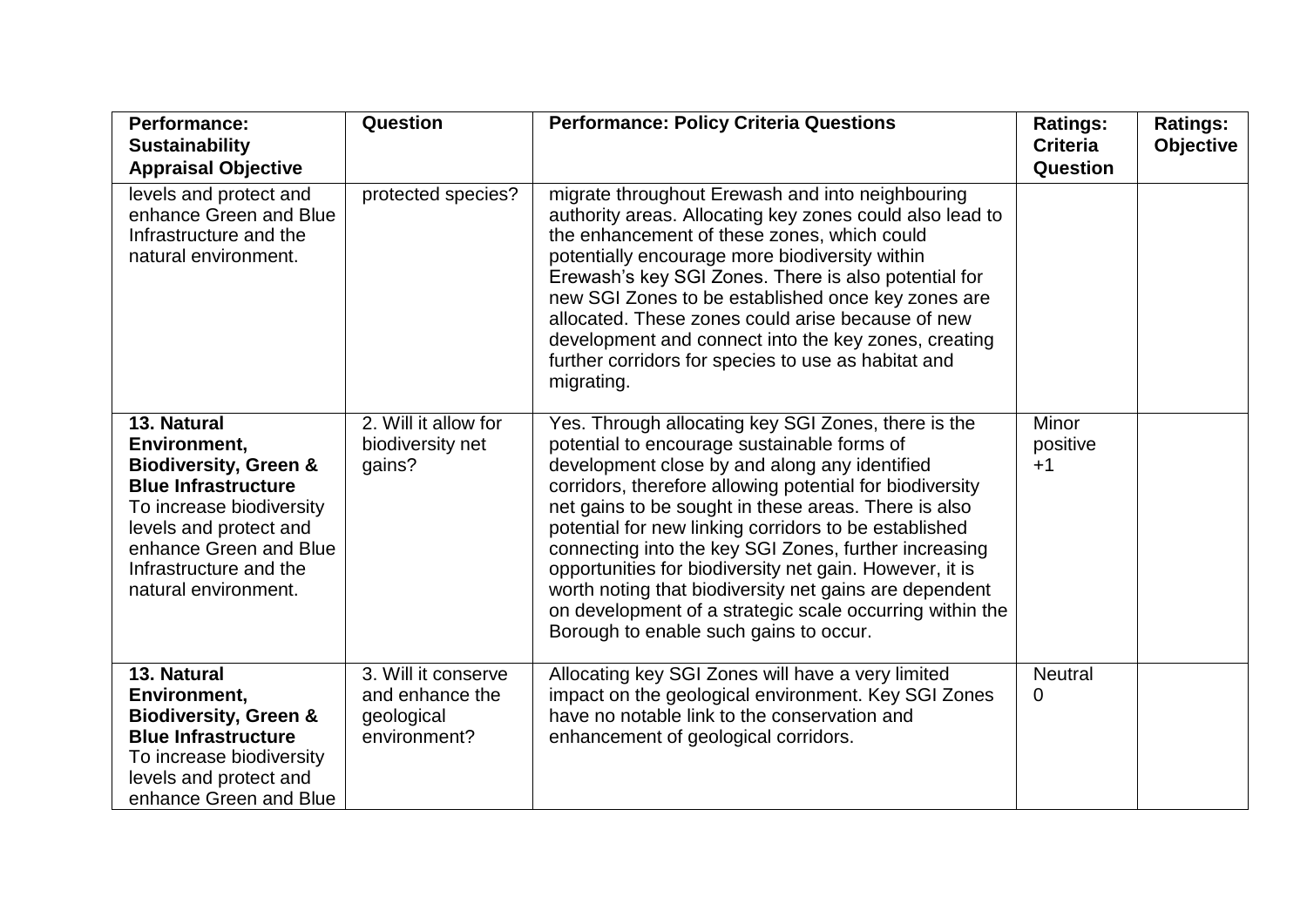| <b>Performance:</b><br><b>Sustainability</b><br><b>Appraisal Objective</b>                                                                                                                                                      | Question                                                                | <b>Performance: Policy Criteria Questions</b>                                                                                                                                                                                                                                                                                                                                                                                                                                                                                                                                                                                                                                                                                                                                                                                 | <b>Ratings:</b><br><b>Criteria</b><br><b>Question</b> | <b>Ratings:</b><br><b>Objective</b> |
|---------------------------------------------------------------------------------------------------------------------------------------------------------------------------------------------------------------------------------|-------------------------------------------------------------------------|-------------------------------------------------------------------------------------------------------------------------------------------------------------------------------------------------------------------------------------------------------------------------------------------------------------------------------------------------------------------------------------------------------------------------------------------------------------------------------------------------------------------------------------------------------------------------------------------------------------------------------------------------------------------------------------------------------------------------------------------------------------------------------------------------------------------------------|-------------------------------------------------------|-------------------------------------|
| Infrastructure and the<br>natural environment.                                                                                                                                                                                  |                                                                         |                                                                                                                                                                                                                                                                                                                                                                                                                                                                                                                                                                                                                                                                                                                                                                                                                               |                                                       |                                     |
| 13. Natural<br>Environment,<br><b>Biodiversity, Green &amp;</b><br><b>Blue Infrastructure</b><br>To increase biodiversity<br>levels and protect and<br>enhance Green and Blue<br>Infrastructure and the<br>natural environment. | 4. Will it maintain<br>and enhance<br>woodland cover<br>and management? | Allocating key SGI Zones is likely to lead to current<br>woodland located within these Zones being maintained,<br>and where possible, enhanced. Enhancing woodland<br>cover is largely down to individual landowners and<br>therefore often out of the Local Authority's control.<br>However, woodland can also be protected through Tree<br>Preservation Orders, ancient woodland designations<br>and other heritage designations such as Conservation<br>Areas.                                                                                                                                                                                                                                                                                                                                                             | <b>Neutral</b><br>0                                   |                                     |
| 13. Natural<br>Environment,<br><b>Biodiversity, Green &amp;</b><br><b>Blue Infrastructure</b><br>To increase biodiversity<br>levels and protect and<br>enhance Green and Blue<br>Infrastructure and the<br>natural environment. | 5. Will it provide<br>new open space or<br>green space?                 | There is potential for the allocating of key SGI Zones to<br>lead to the provision of open space or green space.<br>Allocating key SGI Zones through the plan period could<br>lead to additional zones being established to connect<br>into the key zones or located close to the key zones. It<br>is likely that any new open space or green space will be<br>due to development close to current key SGI Zones or<br>in areas where development occurs and would benefit<br>from being connected into the key SGI Zones.<br>Depending on the size, new strategic developments<br>should include elements of green and blue<br>infrastructure, such as Local Areas for Play, footpaths<br>and open space. Having a clearly defined Green and<br>Blue infrastructure network may not itself required new<br>open/green space. | Major<br>positive<br>$+2$                             |                                     |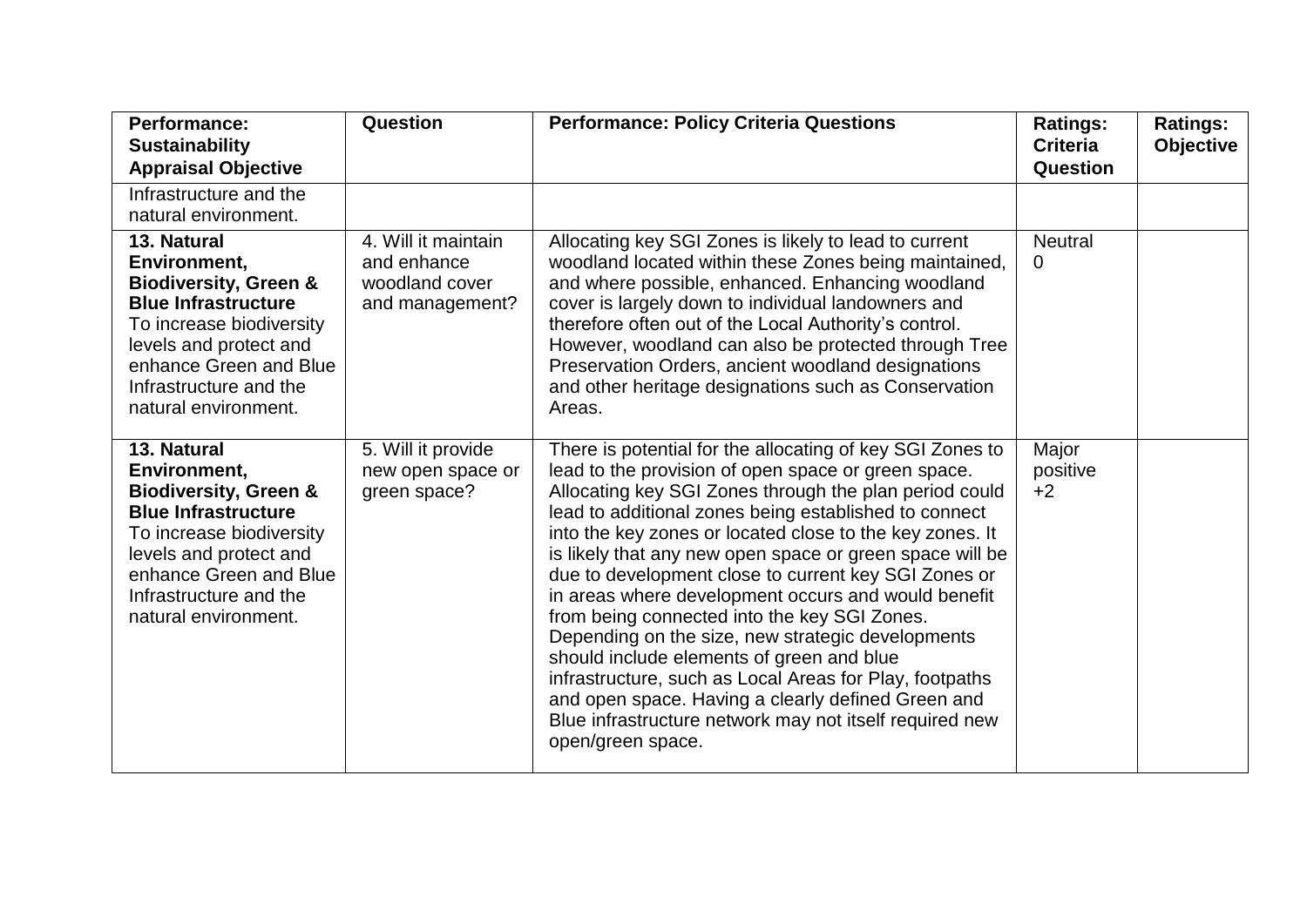| <b>Performance:</b><br><b>Sustainability</b>                                                                                                                                                                                    | Question                                                                                              | <b>Performance: Policy Criteria Questions</b>                                                                                                                                                                                                                                                                                                                                                                    | <b>Ratings:</b><br><b>Criteria</b> | <b>Ratings:</b><br><b>Objective</b> |
|---------------------------------------------------------------------------------------------------------------------------------------------------------------------------------------------------------------------------------|-------------------------------------------------------------------------------------------------------|------------------------------------------------------------------------------------------------------------------------------------------------------------------------------------------------------------------------------------------------------------------------------------------------------------------------------------------------------------------------------------------------------------------|------------------------------------|-------------------------------------|
| <b>Appraisal Objective</b>                                                                                                                                                                                                      |                                                                                                       |                                                                                                                                                                                                                                                                                                                                                                                                                  | Question                           |                                     |
| 13. Natural<br>Environment,<br><b>Biodiversity, Green &amp;</b><br><b>Blue Infrastructure</b><br>To increase biodiversity<br>levels and protect and<br>enhance Green and Blue<br>Infrastructure and the<br>natural environment. | 6. Will it improve<br>the quality of<br>existing open<br>space?                                       | Yes. Allocating key SGI Zones is highly likely to lead to<br>improvements of these zones in all aspects, including<br>biodiversity, recreation and sustainable transport<br>alternatives.                                                                                                                                                                                                                        | Major<br>positive<br>$+2$          |                                     |
| 13. Natural<br>Environment,<br><b>Biodiversity, Green &amp;</b><br><b>Blue Infrastructure</b><br>To increase biodiversity<br>levels and protect and<br>enhance Green and Blue<br>Infrastructure and the<br>natural environment. | 7. Will it encourage<br>and protect or<br>improve Green<br>and/or Blue<br>Infrastructure<br>networks? | Yes. Allocating key SGI Zones is highly likely to lead to<br>the protection and potential improvement of these<br>zones, and potentially neighbouring areas that feed in<br>to the key SGI Zones. Identifying the key Zones will<br>highlight where enhancements should be made across<br>the Zones, so should funding become available, it is<br>clear where prioritised improvements should be<br>targeted to. | Major<br>positive<br>$+2$          |                                     |
| 14. Landscape and<br><b>Built Environment</b><br>To protect and enhance<br>the landscape and<br>townscape character,<br>including heritage and its<br>setting and enhancing<br>the place through good<br>design.                | 1. Does it respect<br>or preserve<br>identified<br>landscape<br>character?                            | Allocating key SGI Zones won't directly preserve<br>landscape character. However, should any additions or<br>enhancements occur to green and blue infrastructure<br>corridors during the plan period, landscape character<br>will be considered and respected when planning for<br>these changes.                                                                                                                | <b>Neutral</b><br>0                | <b>Neutral</b><br>0                 |
| 14. Landscape and<br><b>Built Environment</b>                                                                                                                                                                                   | 2. Does it have a<br>positive impact on                                                               | Allocating key SGI Zones won't directly have a positive<br>impact on visual amenity Allocating key zones is highly                                                                                                                                                                                                                                                                                               | <b>Neutral</b><br>0                |                                     |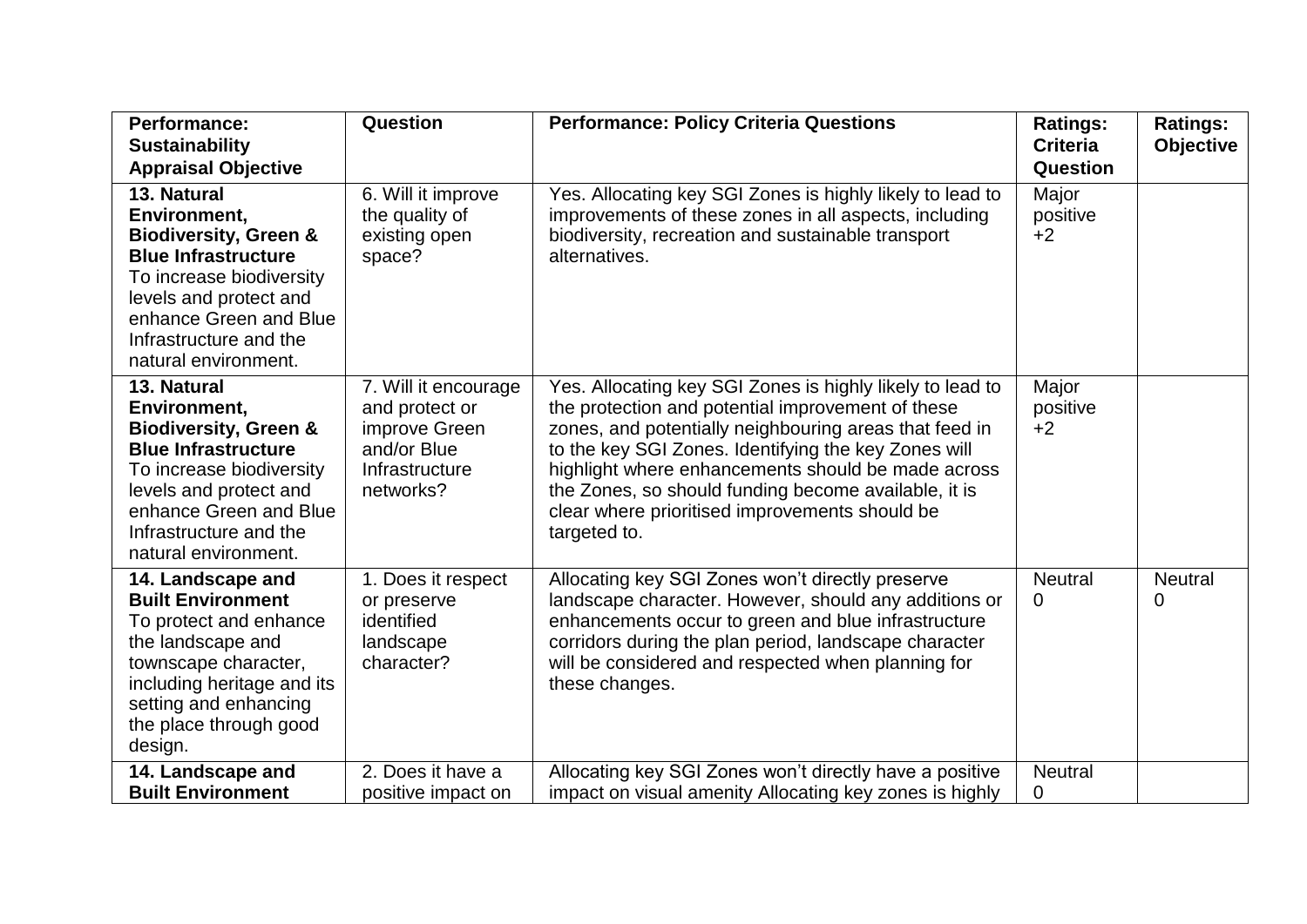| <b>Performance:</b><br><b>Sustainability</b><br><b>Appraisal Objective</b>                                                                                                                                       | Question                                                                                                                 | <b>Performance: Policy Criteria Questions</b>                                                                                                                                                                                                                                                                              | <b>Ratings:</b><br><b>Criteria</b><br>Question | <b>Ratings:</b><br><b>Objective</b> |
|------------------------------------------------------------------------------------------------------------------------------------------------------------------------------------------------------------------|--------------------------------------------------------------------------------------------------------------------------|----------------------------------------------------------------------------------------------------------------------------------------------------------------------------------------------------------------------------------------------------------------------------------------------------------------------------|------------------------------------------------|-------------------------------------|
| To protect and enhance<br>the landscape and<br>townscape character,<br>including heritage and its<br>setting and enhancing<br>the place through good<br>design.                                                  | visual amenity?                                                                                                          | likely to maintain a very similar visual amenity to what<br>is presently there. Enhancing the key zones may lead<br>to a positive impact on visual amenity, however as<br>most green infrastructure is on greenfield land and<br>largely undeveloped, it is unlikely to lead to a significant<br>change in visual amenity. |                                                |                                     |
| 14. Landscape and<br><b>Built Environment</b><br>To protect and enhance<br>the landscape and<br>townscape character,<br>including heritage and its<br>setting and enhancing<br>the place through good<br>design. | 3. Will it maintain<br>and/or enhance the<br>local<br>distinctiveness of<br>the townscape or<br>settlement<br>character? | No. Allocating key SGI Zones will not directly enhance<br>the local distinctiveness of the townscape or settlement<br>character, nor will it negatively affect it. There is no<br>specific link allocating key SGI Zones and local<br>distinctiveness of the townscape or settlement<br>character.                         | <b>Neutral</b><br>$\overline{0}$               |                                     |
| 14. Landscape and<br><b>Built Environment</b><br>To protect and enhance<br>the landscape and<br>townscape character,<br>including heritage and its<br>setting and enhancing<br>the place through good<br>design. | 4. Will it conserve<br>or enhance the<br>interrelationship<br>between the<br>landscape and the<br>built environment?     | Allocating key SGI Zones on its own is unlikely to<br>conserve and enhance the interrelationship between<br>the landscape and the built environment. Conservation<br>of such landscape is dependent on many other factors,<br>including housing, transport and infrastructure.                                             | <b>Neutral</b><br>0                            |                                     |
| 15. Heritage<br>To conserve the area's<br>heritage and provide<br>better opportunities for                                                                                                                       | 1. Will it conserve<br>and enhance the<br>historic<br>environment,                                                       | No. There is no significant link between allocating key<br>SGI Zones and conserving and enhancing the historic<br>environment, designated and non-designated heritage<br>assets and their settings. Conservation and                                                                                                       | <b>Neutral</b><br>0                            | <b>Neutral</b><br>0                 |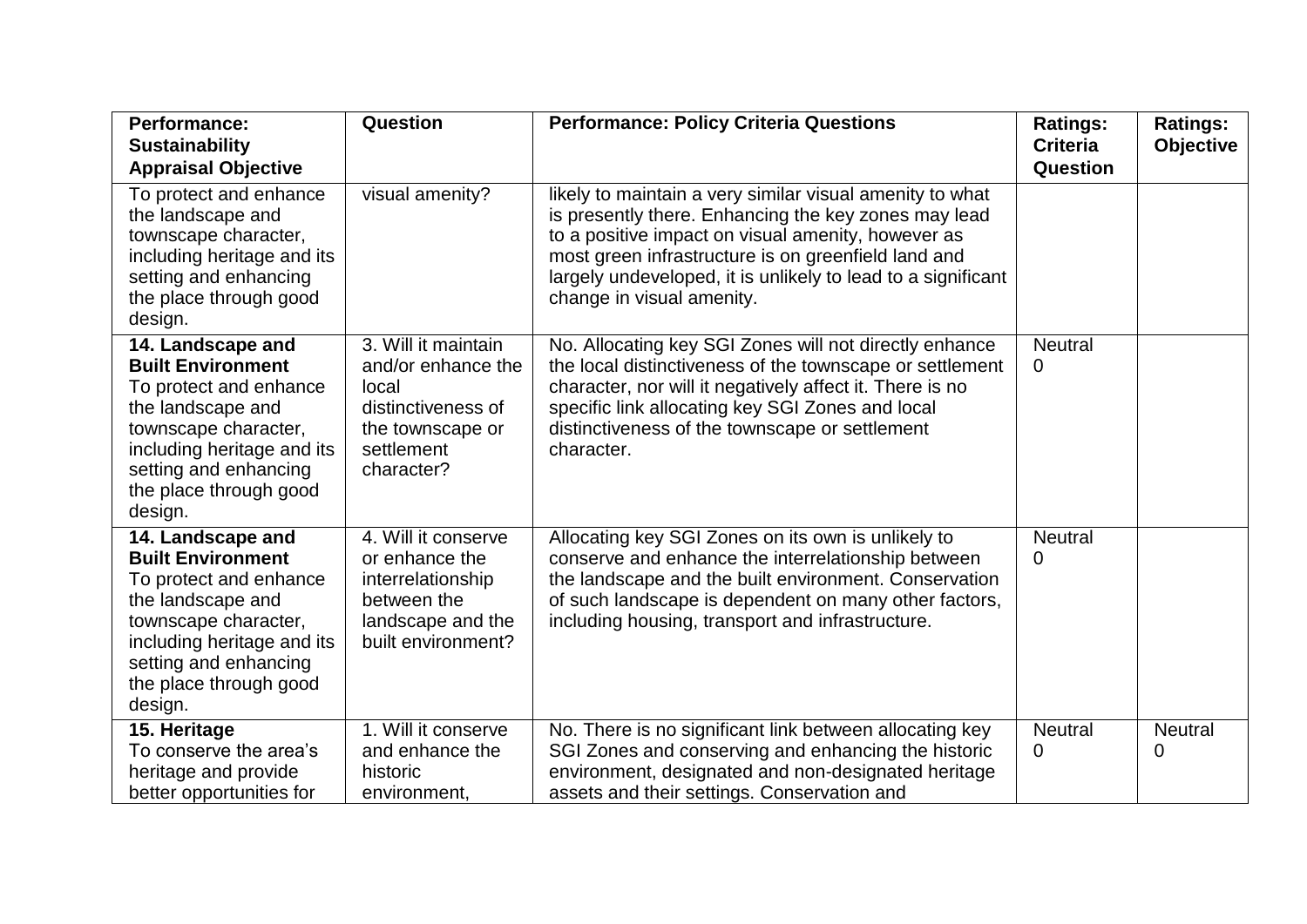| <b>Performance:</b><br><b>Sustainability</b><br><b>Appraisal Objective</b>                                                             | Question                                                                                                                                                   | <b>Performance: Policy Criteria Questions</b>                                                                                                                                                                                                                                                                                                                                                                                                                                                                                                                                                                                     | <b>Ratings:</b><br><b>Criteria</b><br>Question | <b>Ratings:</b><br><b>Objective</b> |
|----------------------------------------------------------------------------------------------------------------------------------------|------------------------------------------------------------------------------------------------------------------------------------------------------------|-----------------------------------------------------------------------------------------------------------------------------------------------------------------------------------------------------------------------------------------------------------------------------------------------------------------------------------------------------------------------------------------------------------------------------------------------------------------------------------------------------------------------------------------------------------------------------------------------------------------------------------|------------------------------------------------|-------------------------------------|
| people to enjoy culture<br>and heritage.                                                                                               | designated and<br>non-designated<br>heritage assets<br>and their settings?                                                                                 | enhancement of historic environments is through the<br>designation of conservation areas and other national<br>designations such as listed buildings and scheduled<br>monuments.                                                                                                                                                                                                                                                                                                                                                                                                                                                  |                                                |                                     |
| 15. Heritage<br>To conserve the area's<br>heritage and provide<br>better opportunities for<br>people to enjoy culture<br>and heritage. | 2. Will it respect,<br>maintain and<br>strengthen the<br>local character and<br>distinctiveness e.g.<br>landscape/<br>townscape<br>character?              | There is no significant link between allocating key SGI<br>Zones and conserving and enhancing the historic<br>environment, designated and non-designated heritage<br>assets and their settings. Conservation and<br>enhancement of historic environments is through the<br>designation of conservation areas and other national<br>designations such as listed buildings and scheduled<br>monuments.                                                                                                                                                                                                                              | <b>Neutral</b><br>0                            |                                     |
| 15. Heritage<br>To conserve the area's<br>heritage and provide<br>better opportunities for<br>people to enjoy culture<br>and heritage. | 3. Will it provide<br>better opportunities<br>for people to<br>access and<br>understand local<br>heritage and to<br>participate in<br>cultural activities? | There is no significant link allocating key SGI Zones<br>and provision of better opportunities for people to<br>access and understand local heritage and participation<br>in cultural activities. By allocating key SGI Zones, there<br>are small chances for new zones to be created.<br>However, these are likely to be from strategic housing<br>developments into the key SGI Zones where possible.<br>As this link is reliant on strategic development and<br>would connect into the current key zones, it is not<br>deemed that it is providing better opportunities for<br>people to access and understand local heritage. | <b>Neutral</b><br>0                            |                                     |
| 15. Heritage<br>To conserve the area's<br>heritage and provide<br>better opportunities for                                             | 4. Will it protect or<br>improve access<br>and enjoyment of<br>the historic                                                                                | Allocating key SGI Zones will protect current access to<br>the historic environment along green infrastructure<br>corridors only. By allocating key SGI Zones, there are<br>small chances for new zones to be created. However,                                                                                                                                                                                                                                                                                                                                                                                                   | <b>Neutral</b><br>0                            |                                     |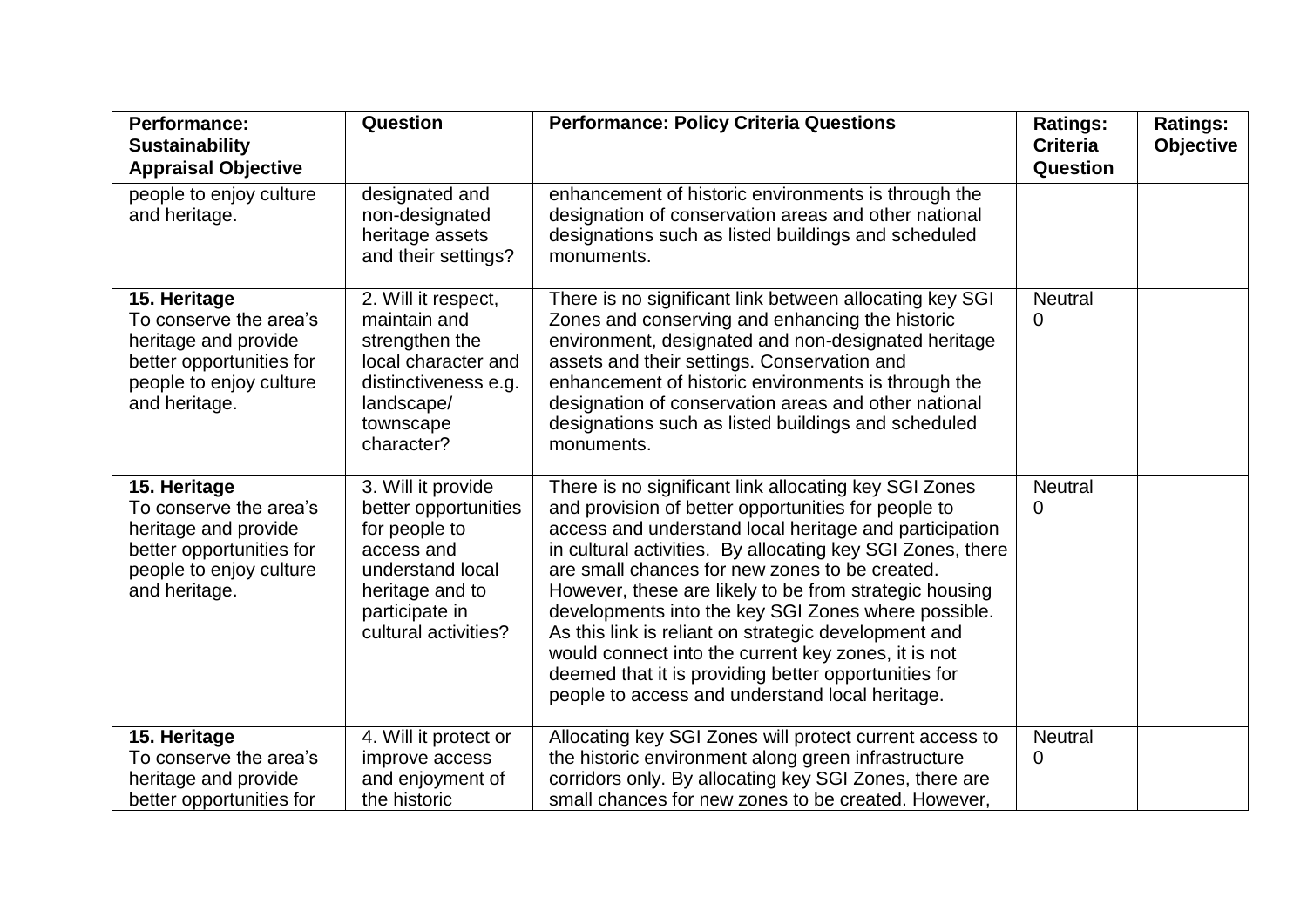| <b>Performance:</b><br><b>Sustainability</b><br><b>Appraisal Objective</b>                                                                                                            | Question                                                                                                | <b>Performance: Policy Criteria Questions</b>                                                                                                                                                                                                                                                                                                                                               | <b>Ratings:</b><br><b>Criteria</b><br><b>Question</b> | <b>Ratings:</b><br><b>Objective</b> |
|---------------------------------------------------------------------------------------------------------------------------------------------------------------------------------------|---------------------------------------------------------------------------------------------------------|---------------------------------------------------------------------------------------------------------------------------------------------------------------------------------------------------------------------------------------------------------------------------------------------------------------------------------------------------------------------------------------------|-------------------------------------------------------|-------------------------------------|
| people to enjoy culture<br>and heritage.                                                                                                                                              | environment?                                                                                            | these are likely to be from strategic housing<br>developments into the key network where possible. As<br>this link is reliant on strategic development and would<br>connect into the current key network, it is not deemed<br>that it is providing better opportunities for people to<br>access of the historic environment, beyond what is<br>currently accessible via the existing zones. |                                                       |                                     |
| 15. Heritage<br>To conserve the area's<br>heritage and provide<br>better opportunities for<br>people to enjoy culture<br>and heritage.                                                | 5. Will it conserve<br>and enhance the<br>archaeological<br>environment?                                | There is no notable link between identifying key green<br>and blue infrastructure corridors and the conservation<br>and enhancement of the archaeological environment.                                                                                                                                                                                                                      | <b>Neutral</b><br>0                                   |                                     |
| <b>16. Natural Resources</b><br>and Waste<br><b>Management</b><br>To prudently manage the<br>natural resources of the<br>area including soils,<br>safeguarding minerals<br>and waste. | 1. Will it lead to<br>reduced<br>consumption of raw<br>materials?                                       | No. Allocating key SGI Zones will have no impact on<br>the consumption of raw materials, either positively or<br>negatively.                                                                                                                                                                                                                                                                | <b>Neutral</b><br>0                                   | <b>Minor</b><br>positive<br>$+1$    |
| <b>16. Natural Resources</b><br>and Waste<br><b>Management</b><br>To prudently manage the<br>natural resources of the<br>area including soils,<br>safeguarding minerals               | 2. Will it promote<br>the use of<br>sustainable design,<br>materials and<br>construction<br>techniques? | No. Allocating key SGI Zones will have no notable<br>impact on the use of sustainable design, materials and<br>construction techniques.                                                                                                                                                                                                                                                     | <b>Neutral</b><br>0                                   |                                     |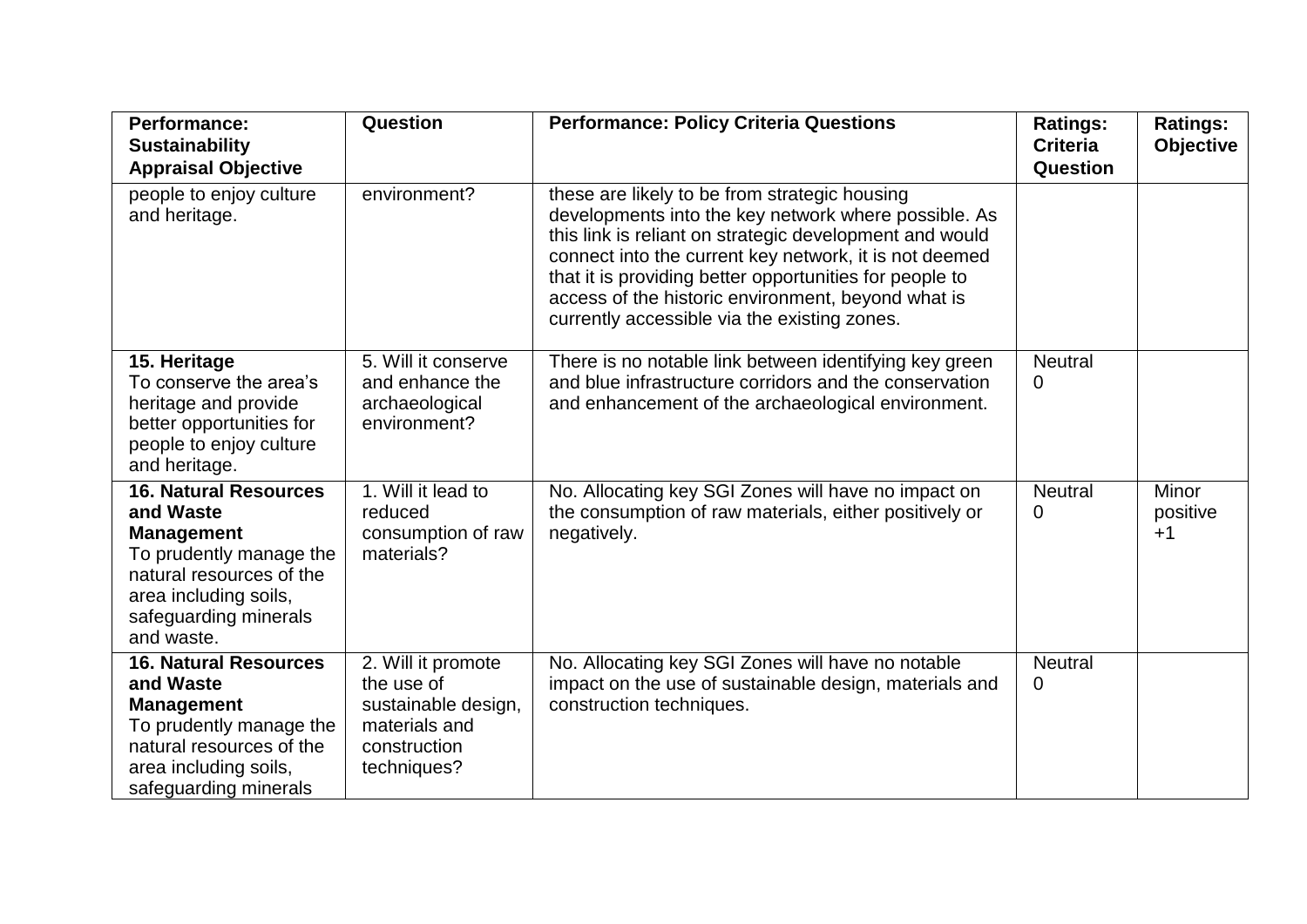| <b>Performance:</b><br><b>Sustainability</b><br><b>Appraisal Objective</b>                                                                                                            | Question                                                                         | <b>Performance: Policy Criteria Questions</b>                                                                                                                                                                                           | <b>Ratings:</b><br><b>Criteria</b><br><b>Question</b> | <b>Ratings:</b><br>Objective |
|---------------------------------------------------------------------------------------------------------------------------------------------------------------------------------------|----------------------------------------------------------------------------------|-----------------------------------------------------------------------------------------------------------------------------------------------------------------------------------------------------------------------------------------|-------------------------------------------------------|------------------------------|
| and waste.                                                                                                                                                                            |                                                                                  |                                                                                                                                                                                                                                         |                                                       |                              |
| <b>16. Natural Resources</b><br>and Waste<br><b>Management</b><br>To prudently manage the<br>natural resources of the<br>area including soils,<br>safeguarding minerals<br>and waste. | 3. Will it result in<br>additional waste?                                        | No, allocating key SGI Zones will have no impact on<br>levels of waste, either positively or negatively.                                                                                                                                | <b>Neutral</b><br>0                                   |                              |
| <b>16. Natural Resources</b><br>and Waste<br><b>Management</b><br>To prudently manage the<br>natural resources of the<br>area including soils,<br>safeguarding minerals<br>and waste. | 4. Will it reduce<br>hazardous waste?                                            | No. There is no link allocating key SGI Zones and<br>hazardous waste levels, either positively or negatively.                                                                                                                           | <b>Neutral</b><br>0                                   |                              |
| <b>16. Natural Resources</b><br>and Waste<br><b>Management</b><br>To prudently manage the<br>natural resources of the<br>area including soils,<br>safeguarding minerals<br>and waste. | 5. Will it protect the<br>best and most<br>versatile (BMV)<br>agricultural land? | There is no notable link allocating key SGI Zones and<br>the protection of the best and most versatile (BMV)<br>agricultural land. The best and most versatile land is<br>protected in other ways through national and local<br>policy. | <b>Neutral</b><br>0                                   |                              |
| <b>16. Natural Resources</b><br>and Waste<br><b>Management</b>                                                                                                                        | 6. Will it prevent<br>the loss of<br>greenfield land to                          | Allocating key SGI Zones will prevent the loss of such<br>zones to development. The key SGI Zones will have<br>long-term protection through the local plan period.                                                                      | Minor<br>positive<br>$+1$                             |                              |